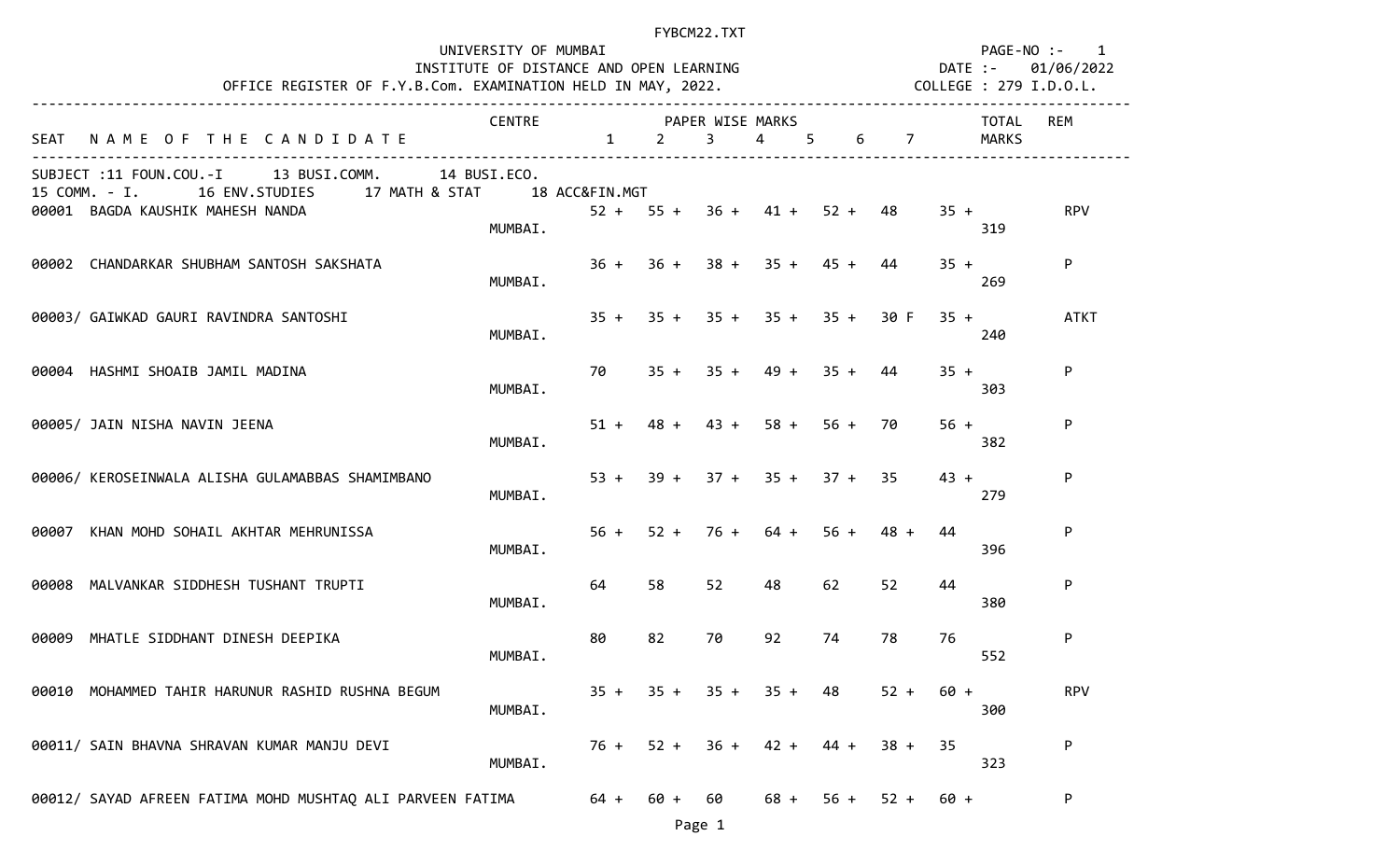|               |                                                                                                                                                                                                                                                                                                                        | MUMBAI.                                                         |              |             | FYBCM22.TXT                     |                     |           |                  |        | 420                                  |            |
|---------------|------------------------------------------------------------------------------------------------------------------------------------------------------------------------------------------------------------------------------------------------------------------------------------------------------------------------|-----------------------------------------------------------------|--------------|-------------|---------------------------------|---------------------|-----------|------------------|--------|--------------------------------------|------------|
|               | 00013/ SHAIKH UZMA AHMEDMIYA HAMIDA                                                                                                                                                                                                                                                                                    | MUMBAI.                                                         | AB           | AB          | AB                              | 83 E                | AB        | AB               | AB     | 83                                   | <b>ADC</b> |
|               | 00014 SHEKHANI MOHAMMED HAMZA IRFAN MEENAZ                                                                                                                                                                                                                                                                             | MUMBAI.                                                         | 78           | $56 +$      | $36 +$                          | $36 +$              | $48 +$    | $48 +$           | $92 +$ | 394                                  | P          |
|               | 00015/ SHINDE RUPALI ANKUSH SUREKHA                                                                                                                                                                                                                                                                                    | MUMBAI.                                                         | $51 +$       |             |                                 | $42 + 35 + 35 +$    | $35 +$    | 35               | $47 +$ | 280                                  | P          |
|               | 00016 SHIRKE SWAPNIL SUNIL SHEHAL                                                                                                                                                                                                                                                                                      | MUMBAI.                                                         | 56 E         | 20 F        | 26 F                            | 18 F                | 42 E      | 26 F             | 24 F   | 212                                  | F.         |
| 00017         | TAMBADKAR SAHIL SUNIL SHIVANI                                                                                                                                                                                                                                                                                          | MUMBAI.                                                         | $35 +$       |             | $35 + 54$                       | 35                  |           | $36 + 35 +$      | $36 +$ | 266                                  | P          |
|               | 00018 VINJUDA BHARAT BHIKHABHAI GANGA                                                                                                                                                                                                                                                                                  | MUMBAI.                                                         | 78           | $35 +$      |                                 | $35 + 35 +$         |           | $35 + 37 + 35 +$ |        | 290                                  | P          |
|               | / - FEMALE,@-5042,*-5045,, + - MARKS CARRIED, E - ELIGIBLE FOR EXEMPTION, ADC - ADMISSION CANCELLED, RR - RESERVED,RPV - PROVISIONAL,<br>RRX - 0.5050, ABS - ABSENT, APR-ALREADY PASSED IN REVAL., # - T.C., % - Eli., \$ - Enrl., NULL - NULL & VOIDA<br>OFFICE REGISTER OF F.Y.B.Com. EXAMINATION HELD IN MAY, 2022. | UNIVERSITY OF MUMBAI<br>INSTITUTE OF DISTANCE AND OPEN LEARNING |              |             |                                 |                     |           |                  |        | PAGE-NO :-<br>COLLEGE : 279 I.D.O.L. | 2          |
| <b>SEAT</b>   | NAME OF THE CANDIDATE                                                                                                                                                                                                                                                                                                  | ____________________________________<br><b>CENTRE</b>           | $\mathbf{1}$ | $2^{\circ}$ | PAPER WISE MARKS<br>$3^{\circ}$ | $\overline{4}$<br>5 |           | 6 7              |        | <b>TOTAL</b><br>MARKS                | REM        |
| 15 COMM. - I. | SUBJECT :11 FOUN.COU.-I<br>13 BUSI.COMM.<br>17 MATH & STAT<br>16 ENV.STUDIES<br>00019 VORA VARUN VIPUL PARUL                                                                                                                                                                                                           | 14 BUSI.ECO.<br>18 ACC&FIN.MGT<br>MUMBAI.                       |              |             | $35 + 52 + 43 + 88$             |                     | $45 + 74$ |                  | $35 +$ | 372                                  | P          |
|               | 00020 BAIG ARIF AHAMED SHAMIM                                                                                                                                                                                                                                                                                          | DADAR.                                                          | 68           | $47 +$      | $35 +$                          | $35 +$              | $35 +$    | 60               | $55 +$ | 335                                  | P          |
|               | 00021 BHAYAJE PANKAJ SHANTARAM SAVITA                                                                                                                                                                                                                                                                                  | DADAR.                                                          | 68           | $35 +$      | 48                              | 78                  | $35 +$    | 48               | $35 +$ | 347                                  | P          |
|               | 00022 BHOMIK ROHIT DEEPAK LATA                                                                                                                                                                                                                                                                                         | DADAR.                                                          | $35 +$       | $36 +$      | 38                              | $35 +$              | $38 +$    | 44               | $35 +$ | 261                                  | P          |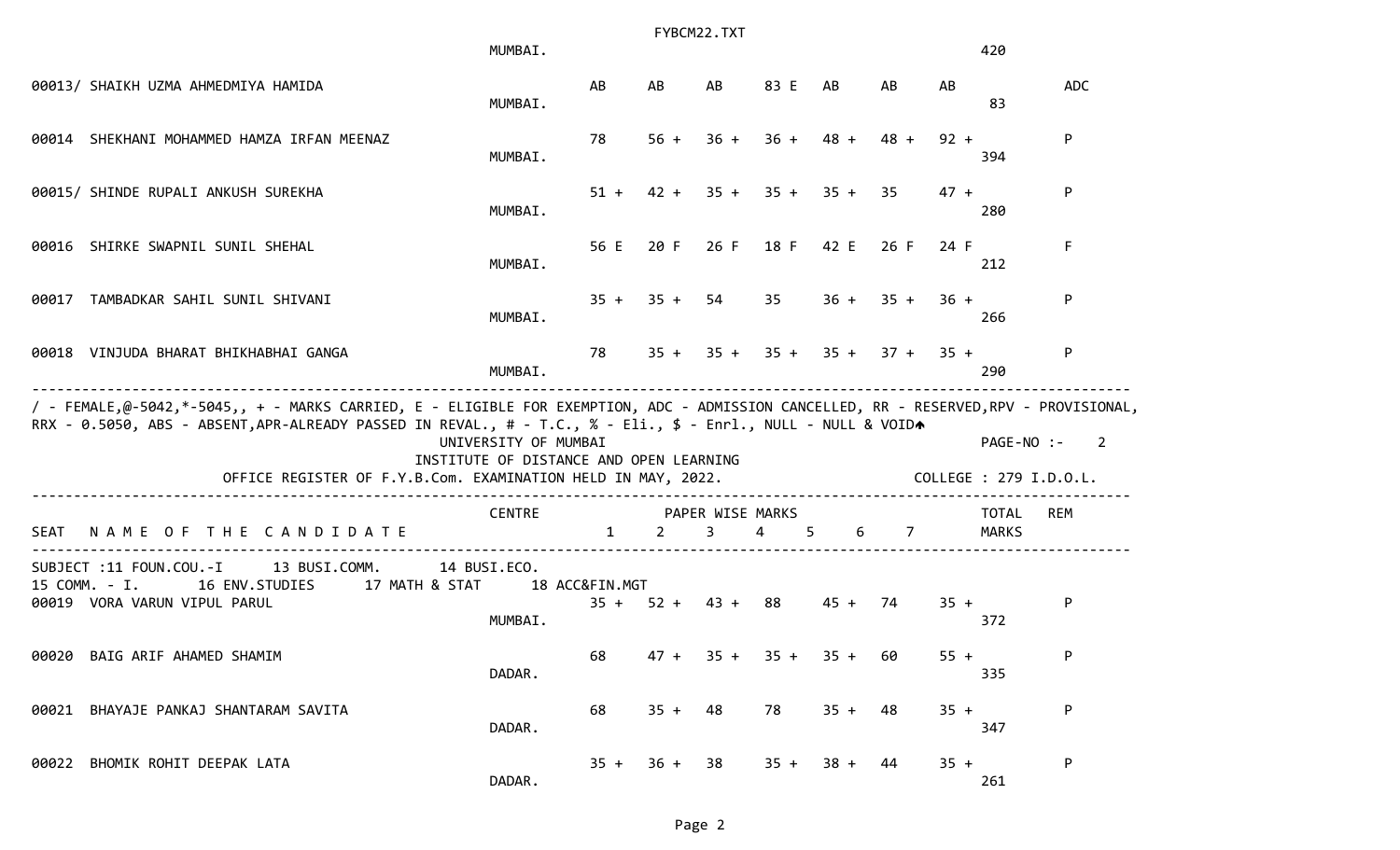|       |                                           |        |        |        | FYBCM22.TXT |        |        |        |               |             |
|-------|-------------------------------------------|--------|--------|--------|-------------|--------|--------|--------|---------------|-------------|
| 00023 | BHORADE RAHUL SHIVAJI SUSHILA             | DADAR. | $37 +$ | $37 +$ | 35          | 84     | $37 +$ | $35 +$ | $36 +$<br>301 | P           |
|       | 00024 CHAPADE KETAN YASHVANT YOGITA       | DADAR. | $36 +$ | $43 +$ | $35 +$      | $35 +$ | 47 +   | 40     | $36 +$<br>272 | P           |
| 00025 | DASARI VIVEK SUDARSHAN RAMA DEVI          | DADAR. | $35 +$ | $46 +$ | 64          | $35 +$ | $41 +$ | $35 +$ | $35 +$<br>291 | P           |
|       | 00026 DHANGDE SANKET SADASHIV TANUJA      | DADAR. | $35 +$ | $35 +$ | 42          | $35 +$ | $39 +$ | $35 +$ | $39 +$<br>260 | P           |
|       | 00027 DSILVA LARANCE GEORGE BERNADINE     | DADAR. | $35 +$ | $35 +$ | $35 +$      | $41 +$ | $41 +$ | 70     | 74<br>331     | P           |
|       | 00028/ GANDHI ANKEETA PRAKASH PUSHPA      | DADAR. | $57 +$ | $51 +$ | $35 +$      | $55 +$ | $67 +$ | 58     | $35 +$<br>358 | P           |
|       | 00029/ GAVALI DIPTI CHANDRASHEKHAR CHITRA | DADAR. | $35 +$ | $44 +$ | $35 +$      | $36 +$ | $35 +$ | 40     | $38 +$<br>263 | P           |
|       | 00030 GHADI SAI ASHOK ANITA               | DADAR. | $40 +$ | $36 +$ | $35 +$      | $39 +$ | $35 +$ | -56    | $37 +$<br>278 | P           |
|       | 00031/ KAMBLE NILAM VIKAS PUSHPA          | DADAR. | $35 +$ | $35 +$ | $40 +$      | 42     | 60     | $35 +$ | $38 +$<br>285 | P           |
|       | 00032 GODBOLE GAURAV SANTOSH SANGITA      | DADAR. | $35 +$ | $40 +$ | $37 +$      | 90     | $35 +$ | $36 +$ | $35 +$<br>308 | P           |
|       | 00033/ GUPTA ARCHANA LALCHAND SAROJ       | DADAR. | $35 +$ | $38 +$ | $35 +$      | $42 +$ | $39 +$ | AB     | AB<br>189     | <b>ABS</b>  |
|       | 00034 JADHAV VINAY PRADIP PRADNYA         | DADAR. | 40 +   | $35 +$ | 58 E        | $35 +$ | $48 +$ | AB     | $35 +$<br>251 | <b>ATKT</b> |
| 00035 | KADAM KETAN RAVINDRA ROHINI               | DADAR. | $35 +$ | $35 +$ | $38 +$      | $50 +$ | $45 +$ | 40     | $44 +$<br>287 | P           |
|       | 00036/ KADAM PRIYANKA BHIKAJI ASHA        | DADAR. | $35 +$ | $35 +$ | 46          | $35 +$ | $35 +$ | $39 +$ | $35 +$<br>260 | P           |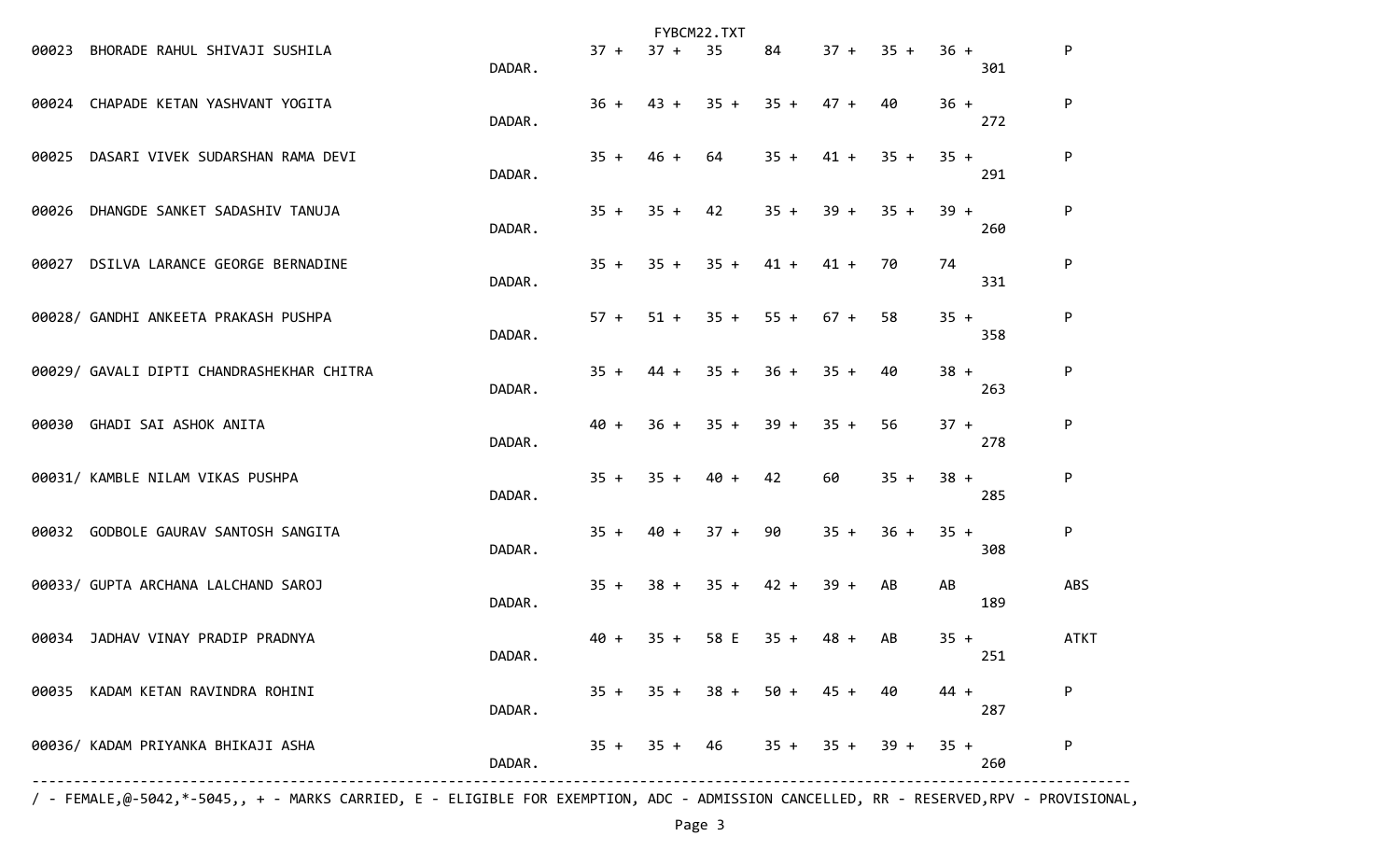| RRX - 0.5050, ABS - ABSENT, APR-ALREADY PASSED IN REVAL., # - T.C., % - Eli., \$ - Enrl., NULL - NULL & VOIDA<br>OFFICE REGISTER OF F.Y.B.Com. EXAMINATION HELD IN MAY, 2022. | UNIVERSITY OF MUMBAI<br>INSTITUTE OF DISTANCE AND OPEN LEARNING |                        |                  | FYBCM22.TXT    |                                            |                  |        |        | COLLEGE : 279 I.D.O.L. | $PAGE-NO: - 3$ |
|-------------------------------------------------------------------------------------------------------------------------------------------------------------------------------|-----------------------------------------------------------------|------------------------|------------------|----------------|--------------------------------------------|------------------|--------|--------|------------------------|----------------|
| NAME OF THE CANDIDATE<br>SEAT                                                                                                                                                 | <b>CENTRE</b>                                                   | $1 \quad \blacksquare$ | $\mathbf{2}$     | 3              | PAPER WISE MARKS<br>$\overline{4}$<br>. 5. | 6                | 7      |        | TOTAL<br>MARKS         | <b>REM</b>     |
| SUBJECT :11 FOUN.COU.-I 13 BUSI.COMM.<br>15 COMM. - I. 16 ENV. STUDIES 17 MATH & STAT 18 ACC&FIN. MGT<br>00037 KANDI CHRISTOPHER LUTHER BENNY SHASHI                          | 14 BUSI.ECO.<br>DADAR.                                          |                        |                  |                | $42 + 43 + 39 + 35 + 38 + 54$              |                  |        | $35 +$ | 286                    | P              |
| 00038/ KARNEPOGU VIJAYALAXMI HANUMANTA VENKATAMMA                                                                                                                             | DADAR.                                                          |                        | $39 + 41 +$      | 48             | $35 +$                                     | 52               | $38 +$ | $38 +$ | 291                    | P              |
| 00039 KASHYAP AMRISH SUBHASH MAYA                                                                                                                                             | DADAR.                                                          |                        | $36 + 43 + AB$   |                | $37 + 52 +$                                |                  | AB     | $35 +$ | 203                    | <b>ABS</b>     |
| 00040/ KHADYE VAISHNAVI PUNDALIK PRITI                                                                                                                                        | DADAR.                                                          | 80                     |                  |                | $35 + 53 + 35 + 41 + 56$                   |                  |        | $40 +$ | 340                    | P              |
| 00041 KHAN IQBAL BAFRIDI SHAHEEN                                                                                                                                              | DADAR.                                                          |                        | $35 + 37 + 40$   |                |                                            | $39 + 35 + 35 +$ |        | $35 +$ | 256                    | P              |
| 00042 KHAN SAHIL ASLAM SHABANA                                                                                                                                                | DADAR.                                                          |                        | $35 + 49 +$      |                | $36 + 37 + 35 +$                           |                  | -50    | $45 +$ | 287                    | P              |
| 00043/ KHOPKAR SAYLEE SURESH SULOCHANA                                                                                                                                        | DADAR.                                                          |                        | $35 + 35 + 38$   |                | 78                                         | $43 +$           | 46     | $40 +$ | 315                    | P              |
| 00044/ SHETYE NEHA NANDAKUMAR RUPALI                                                                                                                                          | DADAR.                                                          |                        | $38 + 35 + 37 +$ |                | $35 +$                                     | $39 +$           | 80     | $35 +$ | 299                    | P              |
| 00045 LAD GANESH SADANAND APARNA                                                                                                                                              | DADAR.                                                          |                        | $35 + 35 +$      | 50             | $36 +$                                     | $39 +$           | -35    | $35 +$ | 265                    | P              |
| 00046/ MESTRY TEJASHREE GAJANAN SNEHA                                                                                                                                         | DADAR.                                                          | 64                     |                  | $35 + 35 + 74$ |                                            | $35 + 35 +$      |        | $35 +$ | 313                    | P              |
| MORE ANIKET MANOHAR MADHURI<br>00047                                                                                                                                          | DADAR.                                                          |                        |                  |                | $35 + 45 + 35 + 41 + 35 + 38$              |                  |        | $35 +$ | 264                    | P              |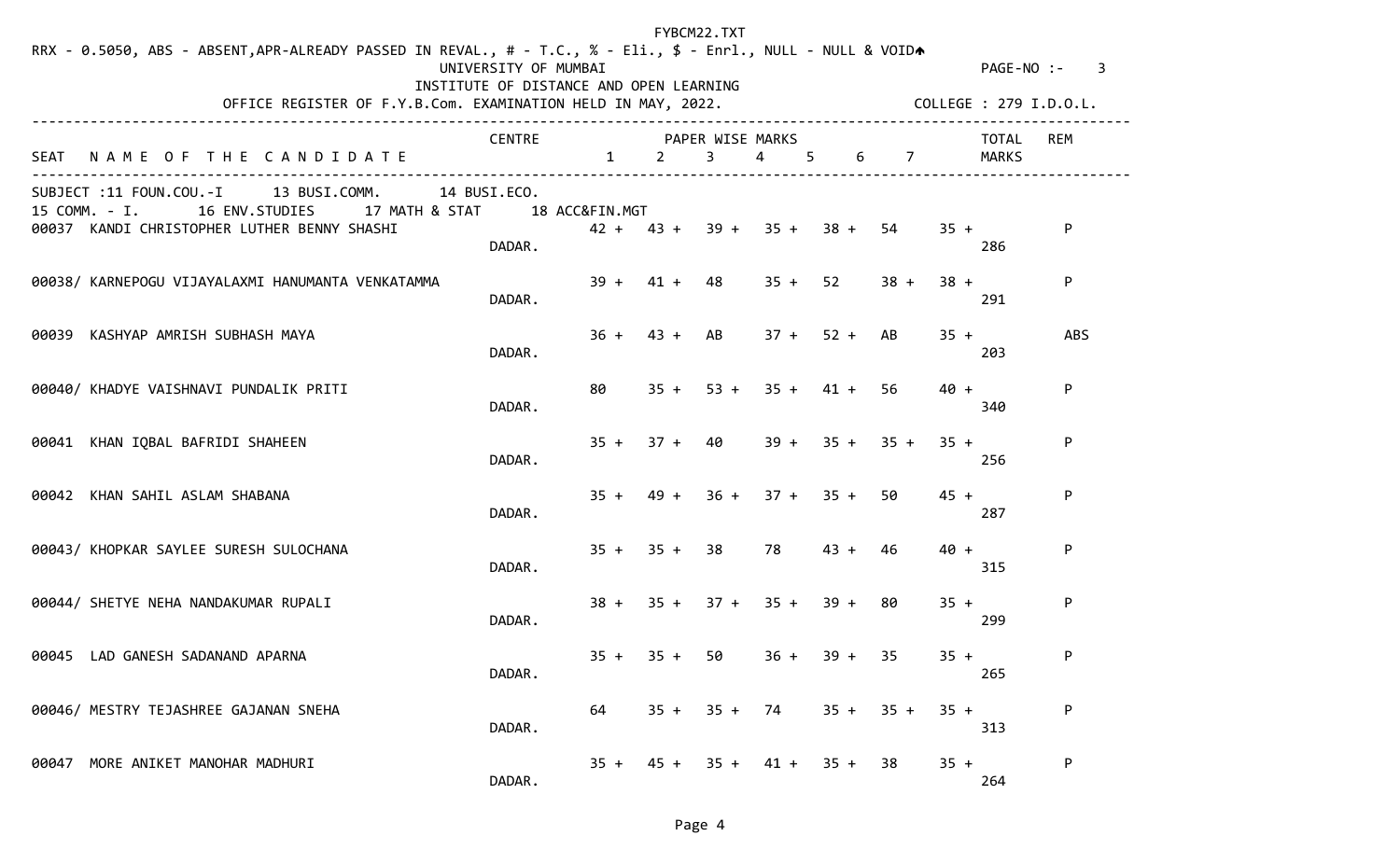|                                                                                                                                                                                                                                                                                                                        |                                                                 |                      |        | FYBCM22.TXT           |             |                |                |        |                                      |             |
|------------------------------------------------------------------------------------------------------------------------------------------------------------------------------------------------------------------------------------------------------------------------------------------------------------------------|-----------------------------------------------------------------|----------------------|--------|-----------------------|-------------|----------------|----------------|--------|--------------------------------------|-------------|
| 00048/ NADANKAR MITHILA VASUDEV SUVARNA                                                                                                                                                                                                                                                                                | DADAR.                                                          | $37 +$               | $37 +$ | $36 +$                |             | $36 + 37 + 54$ |                | $38 +$ | 275                                  | P           |
| NEVAREKAR PRASAD KISAN SAVITRI<br>00049                                                                                                                                                                                                                                                                                | DADAR.                                                          | $35 +$               | $39 +$ | $35 +$                | $35 +$      | $54 +$         | 60             | $50 +$ | 308                                  | P           |
| 00050 PAL RADHEYSHYAM RAMKISHOR PYARIDEVI                                                                                                                                                                                                                                                                              | DADAR.                                                          | $40 +$               | $35 +$ | 58                    | $35 +$      | $35 +$         | $38 +$         | $37 +$ | 278                                  | P           |
| 00051/ PARIHAR PRACHI PRASHANT RAJNI                                                                                                                                                                                                                                                                                   | DADAR.                                                          | $35 +$               | $35 +$ | $35 +$                | $35 +$      | $48 +$         | 48             | 54     | 290                                  | P           |
| 00052 PATANKAR PRATHMESH DAYANAND MEENAKSHI                                                                                                                                                                                                                                                                            | DADAR.                                                          | $44 +$               | $43 +$ | $42 +$                | $39 +$      | $38 +$         | 48             | $51 +$ | 305                                  | P           |
| 00053/ KADAM NETRA KISHOR BHARTI                                                                                                                                                                                                                                                                                       | DADAR.                                                          | $35 +$               | $35 +$ | 66                    | 48          | $36 +$         | $35 +$         | $39 +$ | 294                                  | P           |
| 00054/ RANE ASHWINI JITENDRA REKHA                                                                                                                                                                                                                                                                                     | DADAR.                                                          | $35 +$               | $37 +$ | $35 +$                | $35 + 35 +$ |                | -78            | $35 +$ | 290                                  | P           |
| / - FEMALE,@-5042,*-5045,, + - MARKS CARRIED, E - ELIGIBLE FOR EXEMPTION, ADC - ADMISSION CANCELLED, RR - RESERVED,RPV - PROVISIONAL,<br>RRX - 0.5050, ABS - ABSENT, APR-ALREADY PASSED IN REVAL., # - T.C., % - Eli., \$ - Enrl., NULL - NULL & VOIDA<br>OFFICE REGISTER OF F.Y.B.Com. EXAMINATION HELD IN MAY, 2022. | UNIVERSITY OF MUMBAI<br>INSTITUTE OF DISTANCE AND OPEN LEARNING |                      |        |                       |             |                |                |        | PAGE-NO :-<br>COLLEGE : 279 I.D.O.L. | 4           |
| NAME OF THE CANDIDATE<br><b>SEAT</b>                                                                                                                                                                                                                                                                                   | <b>CENTRE</b>                                                   | $\mathbf{1}$         | 2      | PAPER WISE MARKS<br>3 | 4<br>5      | 6              | $\overline{7}$ |        | <b>TOTAL</b><br><b>MARKS</b>         | REM         |
| SUBJECT :11 FOUN.COU.-I<br>13 BUSI.COMM.<br>17 MATH & STAT<br>15 COMM. - I.<br>16 ENV.STUDIES<br>00055/ RAY MANISHA KUMARI KAMAL REKHA DEVI                                                                                                                                                                            | 14 BUSI.ECO.<br>DADAR.                                          | 18 ACC&FIN.MGT<br>54 | 40     | 54                    | 66          | 64             | 50             | 42     | 370                                  | P           |
| SADIKALE GANESH SURESH SUCHITA<br>00056                                                                                                                                                                                                                                                                                | DADAR.                                                          | $56 +$               | $54 +$ | 30 F                  | $36 +$      | 46 +           | $48 +$         | $36 +$ | 306                                  | <b>ATKT</b> |
| 00057/ TALEKAR SUPRIYA VASANT SNEHLATA                                                                                                                                                                                                                                                                                 | DADAR.                                                          | $47 +$               | $38 +$ | $35 +$                | $35 +$      | $35 +$         | 44             | $46 +$ | 280                                  | P           |
| THAWAL SWAPNIL MURLIDHAR ANITA<br>00058                                                                                                                                                                                                                                                                                | DADAR.                                                          | $35 +$               | 43 +   | $35 +$                | 36 +        | 44 +           | 68             | $35 +$ | 296                                  | P           |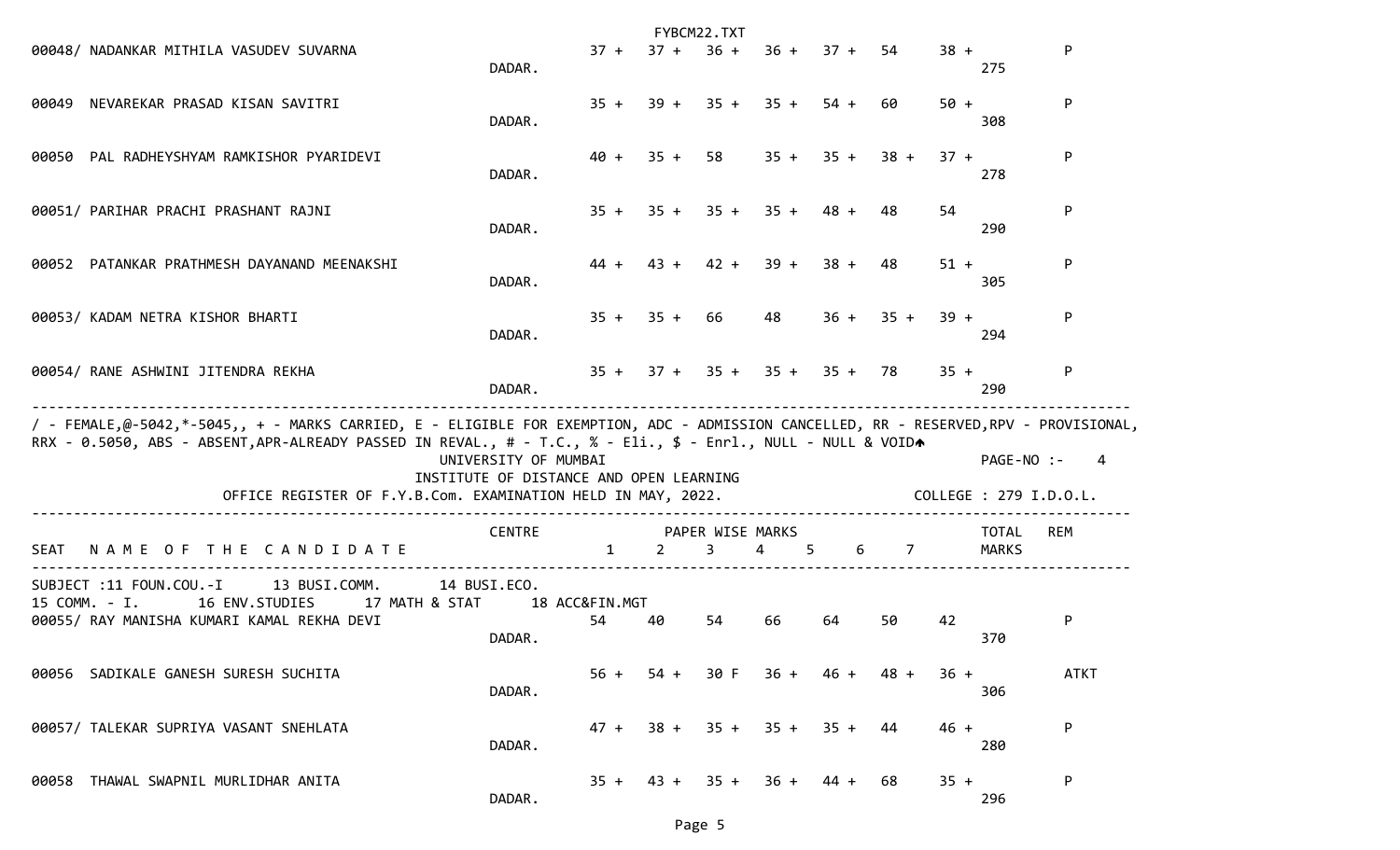| 00059 | WADIKAR NILESH RAGHUNATH DEVAKA        | DADAR.   | $35 +$ | $35 +$      | $35 +$ | $35 +$           | $35 +$              | 54     | 40<br>269     | P            |
|-------|----------------------------------------|----------|--------|-------------|--------|------------------|---------------------|--------|---------------|--------------|
|       | 00060 AHIWALE ROHIT SANJAY JAYA        | ANDHERI. |        | $35 + 35 +$ |        | $35 + 35 + 35 +$ |                     | -50    | $35 +$<br>260 | P            |
| 00061 | AMIN SAHIL MADHUKAR VANITA             | ANDHERI. |        | $35 + 35 +$ | $40 +$ | $35 +$           | $35 +$              | 48     | $35 +$<br>263 | P            |
| 00062 | BANSODE TUSHAR PRAKASH SHAILA          | ANDHERI. | 64     | $42 +$      | $36 +$ | $37 +$           | $36 +$              | 38     | 50<br>303     | $\mathsf{P}$ |
| 00063 | BASTE SWAPNIL PRAKASH JAYASHREE        | ANDHERI. | $35 +$ | $41 +$      | 58     | $35 +$           | $44 +$              | 60     | $45 +$<br>318 | P            |
|       | 00064 BENARAE PRASHANT DEVANAND DEVIKA | ANDHERI. | $54 +$ | $48 +$      | 35     | $49 +$           | $46 +$              | $35 +$ | $35 +$<br>302 | P            |
|       | 00065 BHARSING SWAPNIL SANDESH SARIKA  | ANDHERI. | $48 +$ | 50          | $35 +$ | $48 +$           | $52 +$              | $44 +$ | $35 +$<br>312 | P            |
|       | 00066/ CHANNE PRANALI RAJENDRA CHHAYA  | ANDHERI. | $52 +$ | $56 +$      | $56 +$ | 44 +             | $44 +$              | $35 +$ | 58<br>345     | P            |
| 00067 | DAHIWALKAR SACHIN SANOTSH SANGEETA     | ANDHERI. | $36 +$ | $41 +$      | $42 +$ | $37 +$           | $35 +$              | 44     | $42 +$<br>277 | P            |
| 00068 | DANGI PANKAJ KAILASH PRASAD SUDAMA     | ANDHERI. | 72     | $46 +$      | 52     | $41 +$           | $35 +$              | 44 +   | $37 +$<br>327 | P            |
|       | 00069 DHUKKA AHMED MUSA RUKHSANA       | ANDHERI. | $44 +$ | $36 +$      | 40     | 56               | $48 +$              | $44 +$ | $35 +$<br>303 | P            |
|       | 00070/ GAWDE JUHI SUBHASH KIRAN        | ANDHERI. | $35 +$ | $42 +$      | 78     | $35 +$           | $35 +$              | 60     | $35 +$<br>320 | $\mathsf{P}$ |
|       | 00071/ GAWDE SUPRIYA VILAS SHALITA     | ANDHERI. | 76     | $35 +$      | $35 +$ |                  | $35 + 35 +$         | 46 +   | 41 +<br>303   | P            |
|       | 00072 GHORI SHOAIB AHMED SAJIDA        | ANDHERI. | $38 +$ | $47 +$      |        |                  | $44 + 41 + 55 + 64$ |        | $55 +$<br>344 | $\mathsf{P}$ |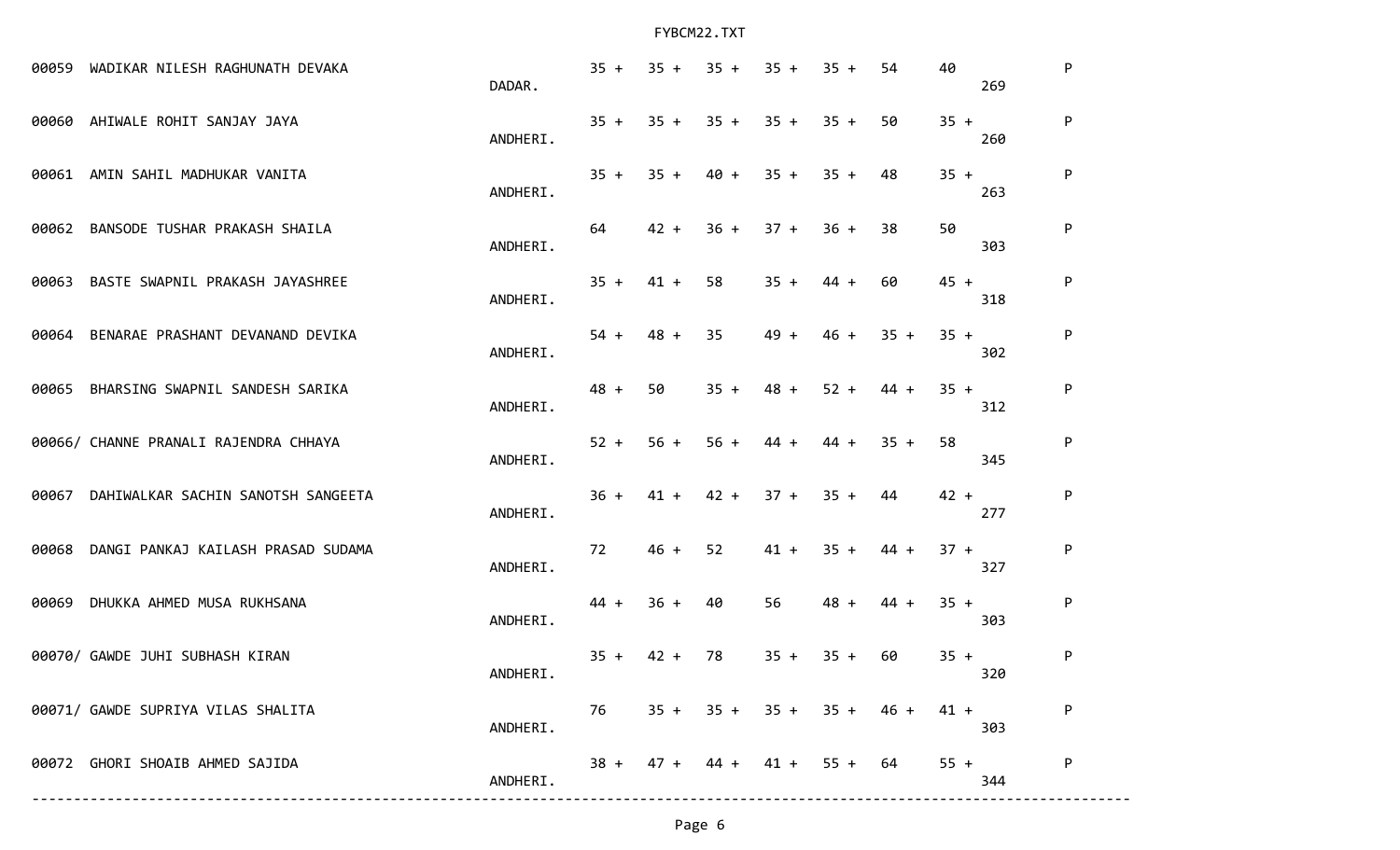|       | / - FEMALE,@-5042,*-5045,, + - MARKS CARRIED, E - ELIGIBLE FOR EXEMPTION, ADC - ADMISSION CANCELLED, RR - RESERVED,RPV - PROVISIONAL,<br>RRX - 0.5050, ABS - ABSENT, APR-ALREADY PASSED IN REVAL., # - T.C., % - Eli., \$ - Enrl., NULL - NULL & VOIDA<br>OFFICE REGISTER OF F.Y.B.Com. EXAMINATION HELD IN MAY, 2022. | UNIVERSITY OF MUMBAI<br>INSTITUTE OF DISTANCE AND OPEN LEARNING |                                  |                     | FYBCM22.TXT |                                      |                |             |        | PAGE-NO :-<br>COLLEGE : 279 I.D.O.L. | -5  |
|-------|------------------------------------------------------------------------------------------------------------------------------------------------------------------------------------------------------------------------------------------------------------------------------------------------------------------------|-----------------------------------------------------------------|----------------------------------|---------------------|-------------|--------------------------------------|----------------|-------------|--------|--------------------------------------|-----|
|       | SEAT NAME OF THE CANDIDATE                                                                                                                                                                                                                                                                                             | <b>CENTRE</b>                                                   | PAPER WISE MARKS<br>$\mathbf{1}$ | $\overline{2}$      | $3^{\circ}$ | $\overline{4}$                       | 5 <sub>1</sub> | 6 7         |        | TOTAL<br>MARKS                       | REM |
|       | SUBJECT :11 FOUN.COU.-I 13 BUSI.COMM.<br>15 COMM. - I. 16 ENV. STUDIES 17 MATH & STAT<br>00073 GOTHAL SHASHIKANT MARUTI SULABHA                                                                                                                                                                                        | 14 BUSI.ECO.<br>18 ACC&FIN.MGT                                  |                                  |                     |             | $35 + 35 + 38 + 44 + 35 +$           |                | 52          | $35 +$ |                                      | P   |
|       |                                                                                                                                                                                                                                                                                                                        | ANDHERI.                                                        |                                  |                     |             |                                      |                |             |        | 274                                  |     |
|       | 00074 GUPTA NIKHIL KISHOR PUSHPA                                                                                                                                                                                                                                                                                       | ANDHERI.                                                        | 64                               | 60                  | 60          | 62                                   | 70             | 52          | 52     | 420                                  | P   |
|       | 00075 GURAV SURAJ VIJAY VIJAYA                                                                                                                                                                                                                                                                                         | ANDHERI.                                                        | $64 +$                           | 40 +                |             | $55 + 43 +$                          | $51 +$         | 50          | $47 +$ | 350                                  | P   |
|       | 00076/ HARGANE SONALI PRAKASH JYOTI                                                                                                                                                                                                                                                                                    | ANDHERI.                                                        | 70                               | $35 + 56$           |             | 62                                   | 64             | $35 +$      | $46 +$ | 368                                  | P   |
|       | 00077 HAWARI KAIF AKHTAR FAIMIDA                                                                                                                                                                                                                                                                                       | ANDHERI.                                                        |                                  |                     |             | $35 + 35 + 39 + 37 + 35 +$           |                | -38         | $35 +$ | 254                                  | P   |
|       | 00078/ INDULKAR VIDHI VIJAY VISHAKHA                                                                                                                                                                                                                                                                                   | ANDHERI.                                                        | $48 +$                           | $64 +$              |             | $68 + 52 + 60 + 38$                  |                |             | $35 +$ | 365                                  | P   |
| 00079 | JADHAV SWAPNIL PRAKASH PRABAVATI                                                                                                                                                                                                                                                                                       | ANDHERI.                                                        |                                  | $35 + 35 + 48$      |             | 62                                   |                | $35 + 35 +$ | $35 +$ | 285                                  | P   |
| 00080 | JAISWAR SHASHI RAMBRIKSH NIRMALA                                                                                                                                                                                                                                                                                       | ANDHERI.                                                        | 44 +                             | 44 +                |             | $35 + 52 +$                          | $52 + 40 +$    |             | 44     | 311                                  | P   |
|       | 00081 JUMAI SALIM MOHAMMAD SAKIR BHANU                                                                                                                                                                                                                                                                                 | ANDHERI.                                                        |                                  | $35 + 35 + 35 + 84$ |             |                                      | $35 + 54$      |             | $35 +$ | 313                                  | P   |
|       | 00082/ MASTUD TRUPTI BALCHANDRA SEEMA                                                                                                                                                                                                                                                                                  | ANDHERI.                                                        | 46 +                             | $47 +$              | $36 +$      | $42 +$                               | 41 +           | 44          | $35 +$ | 291                                  | P   |
| 00083 | KAMBLE ABHISHEK ANANDA REKHA                                                                                                                                                                                                                                                                                           | ANDHERI.                                                        |                                  |                     |             | $68 + 76 + 68 + 82$ $76 + 68 + 56 +$ |                |             |        | 494                                  | P   |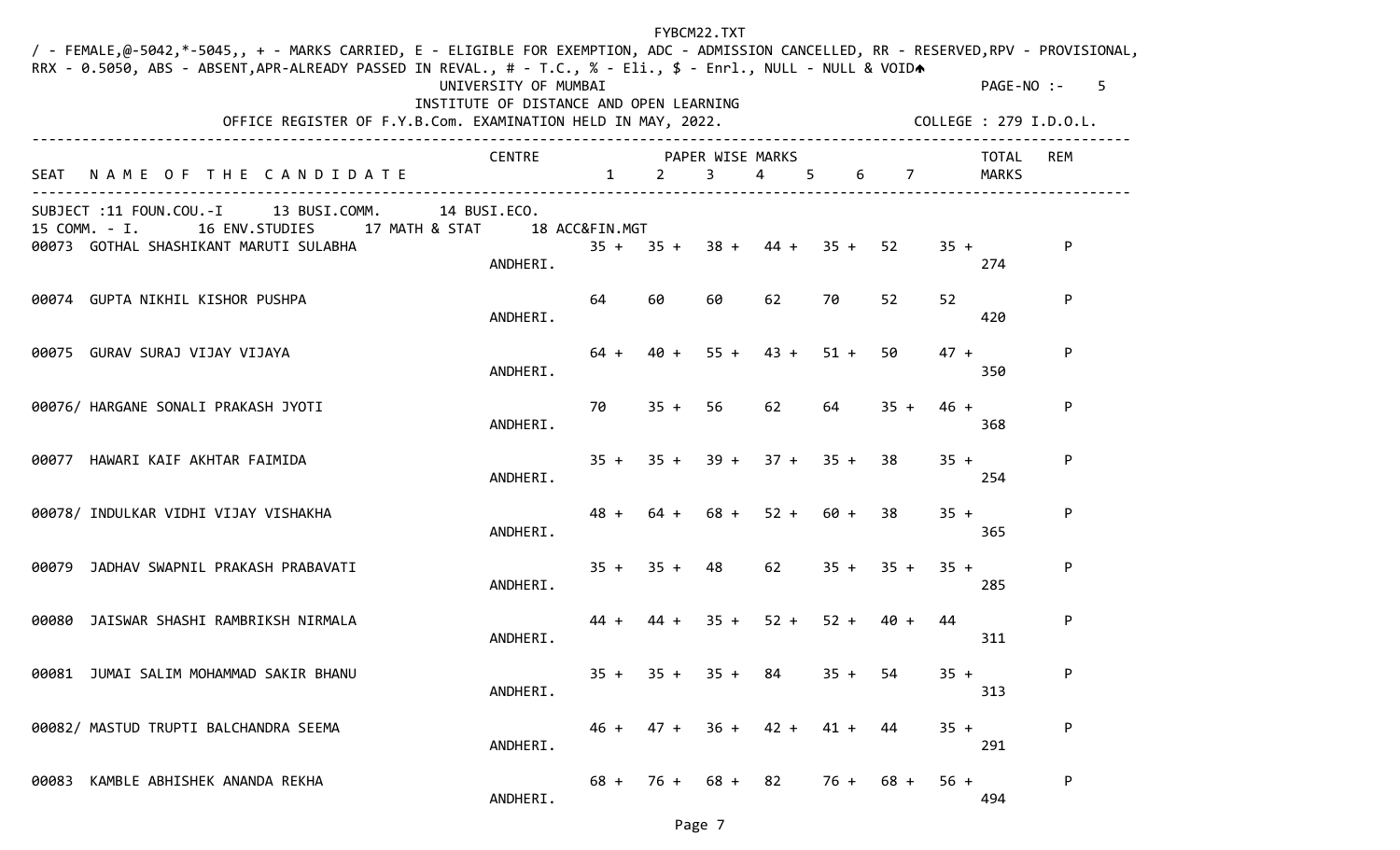| 00084/ KAMBLI PRIYANKA MUKESH MANISHA                                                                                                                                                                                                                                                                                  | ANDHERI.                                                        | 72                       | 66             | 84                    | 78                    | 68     | 44              | 42     | 454                                       |
|------------------------------------------------------------------------------------------------------------------------------------------------------------------------------------------------------------------------------------------------------------------------------------------------------------------------|-----------------------------------------------------------------|--------------------------|----------------|-----------------------|-----------------------|--------|-----------------|--------|-------------------------------------------|
| 00085 KANOJIA SACHIN BANARSHIRAM PAYRIDEVI                                                                                                                                                                                                                                                                             | ANDHERI.                                                        | $35 +$                   | 66             | $35 +$                | $35 +$                | $35 +$ | $46 +$          | $46 +$ | P<br>298                                  |
| KAWALDAR RAJANIKANTH THIPPANNA NIGAMMA<br>00086                                                                                                                                                                                                                                                                        | ANDHERI.                                                        |                          | $35 + 43 + 54$ |                       | $35 +$                | 58     | 46              | $37 +$ | P<br>308                                  |
| KHADE DIPESH RAVINDRA AARTI<br>00087                                                                                                                                                                                                                                                                                   | ANDHERI.                                                        | $35 +$                   | 68 +           | $36 +$                | 48 +                  | $38 +$ | $35 +$          | 30 F   | <b>ATKT</b><br>290                        |
| 00088/ KHAN AFREEN MOHAMMED FAROOQUE FIROZA                                                                                                                                                                                                                                                                            | ANDHERI.                                                        | $36 +$                   | $48 +$         | 62                    | $40 +$                | $42 +$ | $35 +$          | $61 +$ | P<br>324                                  |
| 00089/ KHAN ARSHI ROSE FARIDA                                                                                                                                                                                                                                                                                          | ANDHERI.                                                        |                          |                |                       | $41 + 42 + 39 + 35 +$ | $52 +$ | 30 F            | $36 +$ | <b>RPV</b><br>275                         |
| 00090/ KHAN RESHMA VAZIR AHMED QAMRUNNISA                                                                                                                                                                                                                                                                              | ANDHERI.                                                        | $44 +$                   |                |                       | $57 + 51 + 35 +$      | $50 +$ | 60              | $53 +$ | P<br>350                                  |
| / - FEMALE,@-5042,*-5045,, + - MARKS CARRIED, E - ELIGIBLE FOR EXEMPTION, ADC - ADMISSION CANCELLED, RR - RESERVED,RPV - PROVISIONAL,<br>RRX - 0.5050, ABS - ABSENT, APR-ALREADY PASSED IN REVAL., # - T.C., % - Eli., \$ - Enrl., NULL - NULL & VOIDA<br>OFFICE REGISTER OF F.Y.B.Com. EXAMINATION HELD IN MAY, 2022. | UNIVERSITY OF MUMBAI<br>INSTITUTE OF DISTANCE AND OPEN LEARNING |                          |                |                       |                       |        |                 |        | PAGE-NO :-<br>6<br>COLLEGE : 279 I.D.O.L. |
| NAME OF THE CANDIDATE<br>SEAT                                                                                                                                                                                                                                                                                          | <b>CENTRE</b>                                                   | $\mathbf{1}$             | 2              | PAPER WISE MARKS<br>3 | 4                     | 6<br>5 | $7\overline{ }$ |        | TOTAL<br>REM<br><b>MARKS</b>              |
| SUBJECT :11 FOUN.COU.-I<br>13 BUSI.COMM.<br>15 COMM. - I.<br>16 ENV.STUDIES<br>17 MATH & STAT<br>00091 KHAN VASIMULLAH ASADULLA NAZIRA BI                                                                                                                                                                              | 14 BUSI.ECO.<br>ANDHERI.                                        | 18 ACC&FIN.MGT<br>$42 +$ | $57 +$         | $54 +$                | $35 +$                | $38 +$ | 50              | $36 +$ | P<br>312                                  |
| 00092/ KHARVI DIPALI LAXMANBHAI KAMAL                                                                                                                                                                                                                                                                                  | ANDHERI.                                                        | $51 +$                   | $55 +$         | $59 +$                | $37 +$                | $52 +$ | 35              | $47 +$ | P<br>336                                  |
| 00093/ KOLI MADHURI HEMANT JAYSHRI                                                                                                                                                                                                                                                                                     | ANDHERI.                                                        | $36 +$                   | $35 +$         | 44 +                  | 66                    | $36 +$ | $36 +$          | 36     | P<br>289                                  |
| 00094/ KULAPKAR KIRAN SANJEEV YOJANA                                                                                                                                                                                                                                                                                   |                                                                 | $49 +$                   | $51 +$         | $40 +$                | $36 +$                | $36 +$ | 90              | $47 +$ | P                                         |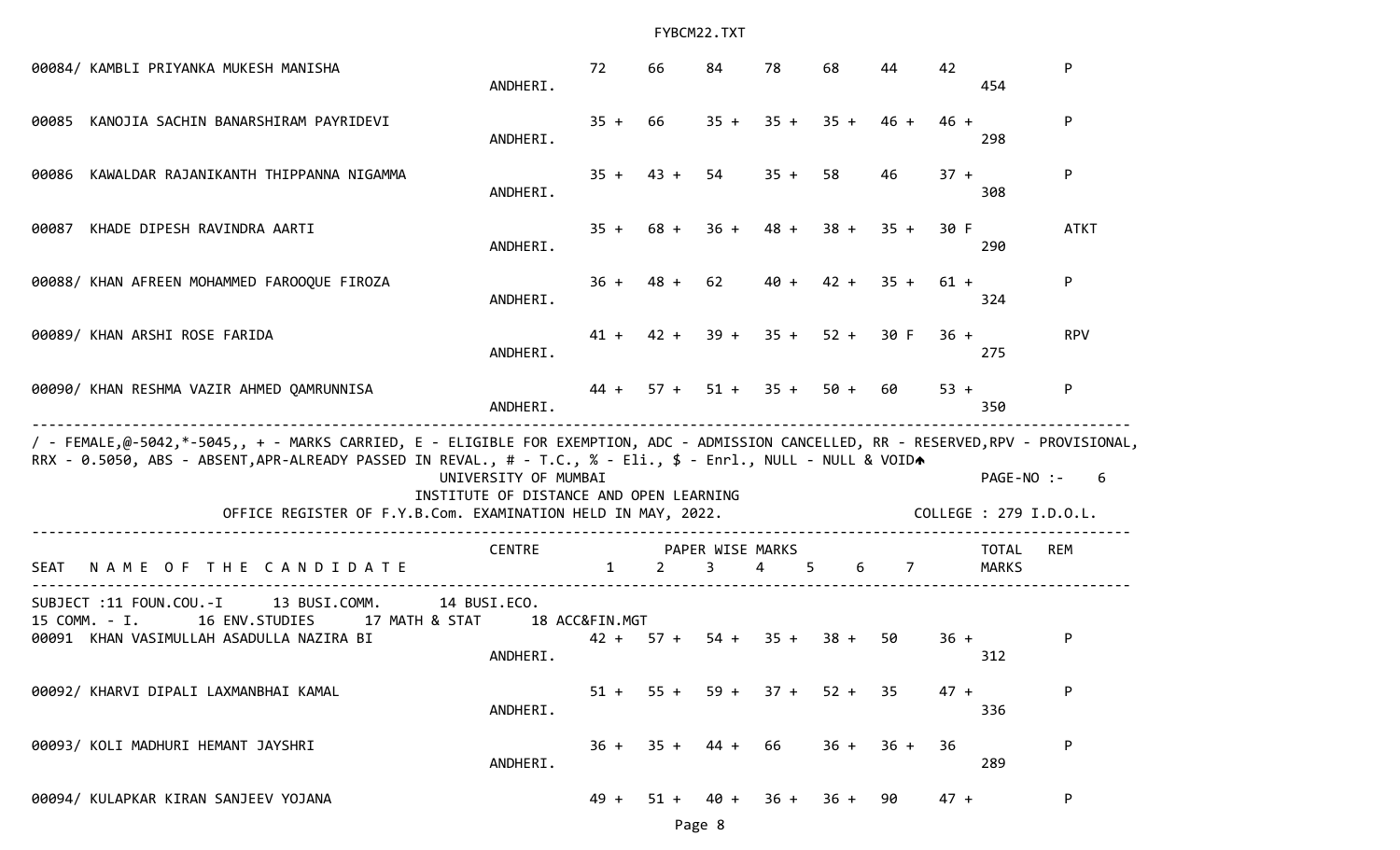|       |                                                  | ANDHERI. |        |        | FYBCM22.TXT |        |        |        |        | 349 |             |
|-------|--------------------------------------------------|----------|--------|--------|-------------|--------|--------|--------|--------|-----|-------------|
|       | 00095 KUMBHAR YOGESH BHIVAJI SUSHILA             | ANDHERI. | $35 +$ | $35 +$ | 40          | $35 +$ | $35 +$ | 36     | 36     | 252 | P           |
|       | 00096/ LATAM ASMITA ANANT AMITA                  | ANDHERI. | 62     | $35 +$ | $40 +$      | 60     | $35 +$ | 52     | 54     | 338 | P           |
|       | 00097 MAHADIK MANOJ MADHUKAR MANISHA             | ANDHERI. | $56 +$ | $64 +$ | 82          | $35 +$ | $64 +$ | 64     | $40 +$ | 405 | P           |
| 00098 | MAHARANA GANESH NIRANJAN SUNDARI                 | ANDHERI. | $41 +$ | $38 +$ | $35 +$      | $38 +$ | $36 +$ | 44     | $40 +$ | 272 | P           |
| 00099 | MAIEL VISHAL VIJAY VAISHALI                      | ANDHERI. | $40 +$ | $48 +$ | $40 +$      | $48 +$ | $48 +$ | $35 +$ | 36     | 295 | P           |
|       | 00100/ MARALE SONALI RAJENDRA SHITAL             | ANDHERI. | $40 +$ | $47 +$ | 76          | 84     | 78     | $35 +$ | 35     | 395 | P           |
|       | 00101/ MASURKAR ASHWINI ANIL APARNA              | ANDHERI. | 58     | $35 +$ | 58          | $48 +$ | $38 +$ | 36     | 46     | 319 | ${\sf P}$   |
|       | 00102 MATAL NILESH NARAYAN SAVITA                | ANDHERI. | $36 +$ | $35 +$ | $44 +$      | $35 +$ | $35 +$ | 64     | $35 +$ | 284 | P           |
|       | 00103 MAURYA JITESH LAL CHANDRA GULABEE DEVI     | ANDHERI. | $46 +$ | $36 +$ | $35 +$      | 86     | $35 +$ | $36 +$ | $41 +$ | 315 | P           |
|       | 00104 MEMON SALMAN MOHAMAD SALIM RUKSANA         | ANDHERI. | $35 +$ | $47 +$ | 56          | $50 +$ | $38 +$ | $48 +$ | $70 +$ | 344 | P           |
|       | 00105/ MESTRY JYOTI BHAGWAN LAXMI                | ANDHERI. | $44 +$ | $37 +$ | 64          | $35 +$ | 40 +   | 40     | 52     | 312 | P           |
|       | 00106/ MIYANATH NABILA MOHAMMED USMAN RESHMA     | ANDHERI. | $68 +$ | $56 +$ | 60 +        | $56 +$ | 60 +   | $52 +$ | 76     | 428 | P           |
|       | 00107 MOHAMAD SUFIYAN JAVED ALAM NIKAHAT PRAVEEN | ANDHERI. | 74     | $36 +$ | 62          | $35 +$ | $35 +$ | 46     | $35 +$ | 323 | P           |
|       | 00108 MOHITE MANESH BABURAO JANKI                | ANDHERI. | $80 +$ | 43 +   | $45 +$      | $68 +$ | $51 +$ | 28 F   | $35 +$ | 350 | <b>ATKT</b> |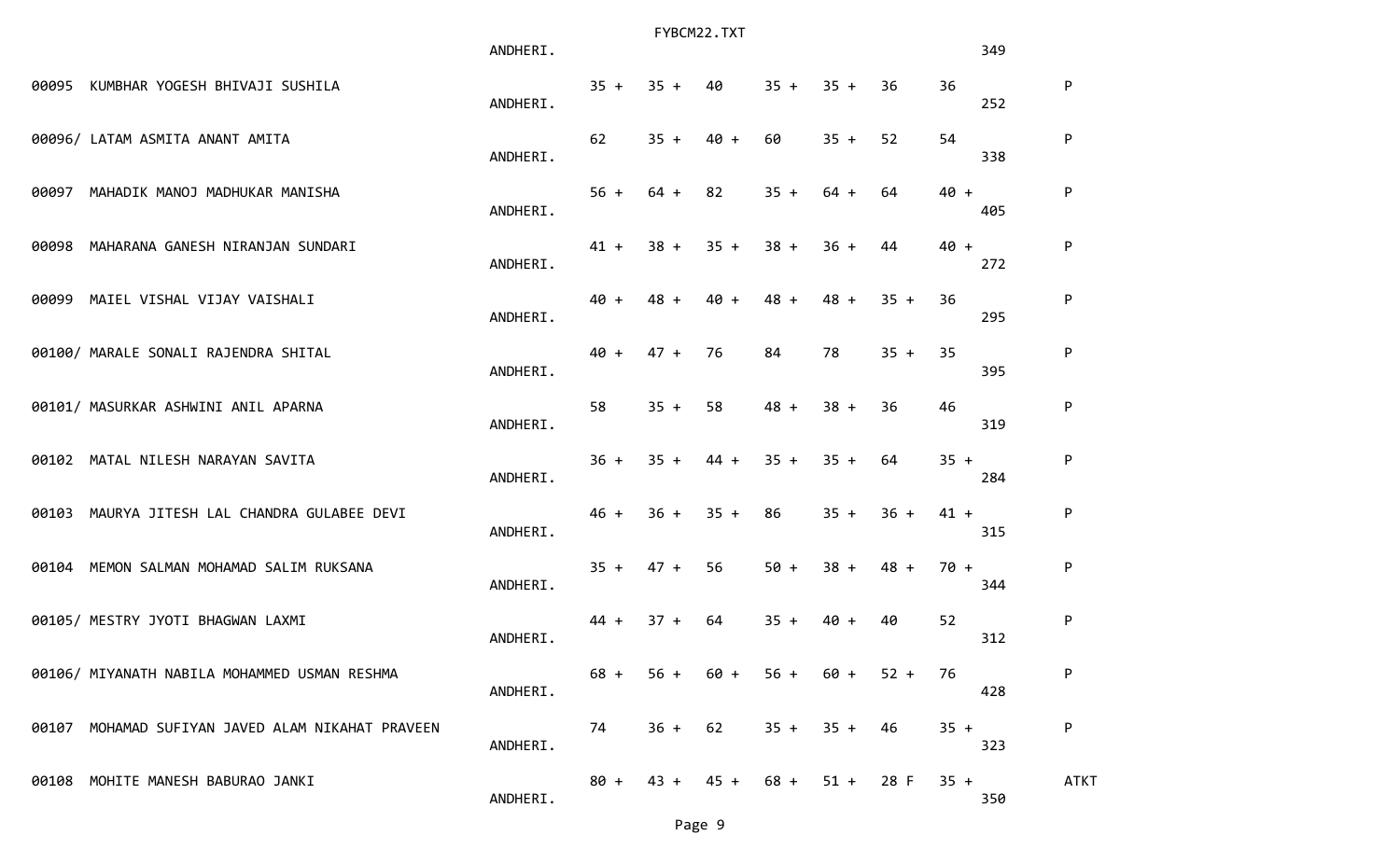| / - FEMALE,@-5042,*-5045,, + - MARKS CARRIED, E - ELIGIBLE FOR EXEMPTION, ADC - ADMISSION CANCELLED, RR - RESERVED,RPV - PROVISIONAL,<br>RRX - 0.5050, ABS - ABSENT, APR-ALREADY PASSED IN REVAL., # - T.C., % - Eli., \$ - Enrl., NULL - NULL & VOIDA | UNIVERSITY OF MUMBAI<br>INSTITUTE OF DISTANCE AND OPEN LEARNING |        |         |             |        |                               |             | PAGE-NO :-                           | $\overline{7}$ |
|--------------------------------------------------------------------------------------------------------------------------------------------------------------------------------------------------------------------------------------------------------|-----------------------------------------------------------------|--------|---------|-------------|--------|-------------------------------|-------------|--------------------------------------|----------------|
| OFFICE REGISTER OF F.Y.B.Com. EXAMINATION HELD IN MAY, 2022.                                                                                                                                                                                           |                                                                 |        |         |             |        |                               |             | COLLEGE : 279 I.D.O.L.               |                |
| SEAT NAME OF THE CANDIDATE                                                                                                                                                                                                                             | CENTRE PAPER WISE MARKS                                         |        | $1 \t2$ | $3^{\circ}$ | 4 5    |                               | $6\qquad 7$ | TOTAL<br>MARKS                       | REM            |
| SUBJECT :11 FOUN.COU.-I 13 BUSI.COMM.                                                                                                                                                                                                                  | 14 BUSI.ECO.                                                    |        |         |             |        |                               |             |                                      |                |
| 15 COMM. - I.<br>16 ENV. STUDIES 17 MATH & STAT<br>00109 MOHITE SIDDHESH SURESH SUSHMA                                                                                                                                                                 | 18 ACC&FIN.MGT                                                  |        |         |             |        |                               |             | $35 + 55 + 52$ $35 + 48 + 37 + 35 +$ | P.             |
|                                                                                                                                                                                                                                                        | ANDHERI.                                                        |        |         |             |        |                               |             | 297                                  |                |
| 00110/ NAYADU HASMITA NARENDRA SUSHMA                                                                                                                                                                                                                  |                                                                 |        |         |             |        | $35 + 41 + 35 + 38 + 35 + 40$ |             | $35 +$                               | P              |
|                                                                                                                                                                                                                                                        | ANDHERI.                                                        |        |         |             |        |                               |             | 259                                  |                |
| 00111 NIKALJE RUSHIKESH SUNIL MANISHA                                                                                                                                                                                                                  |                                                                 | $48 +$ |         |             |        | $52 + 36 + 36 + 52 + 48 +$    |             | 52                                   | P              |
|                                                                                                                                                                                                                                                        | ANDHERI.                                                        |        |         |             |        |                               |             | 324                                  |                |
| 00112 PALAM BALKRISHNA RAJARAM GANGUBAI                                                                                                                                                                                                                |                                                                 | 76     | 68      |             |        | $35 + 35 + 35 + 35 +$         |             | $51 +$                               | P              |
|                                                                                                                                                                                                                                                        | ANDHERI.                                                        |        |         |             |        |                               |             | 335                                  |                |
| PANDEY VINODKUMAR BUDDHISAGAR CHANDRAVATI<br>00113                                                                                                                                                                                                     |                                                                 |        |         |             |        | $35 + 39 + 35 + 35 + 45 + 36$ |             | $43 +$                               | P              |
|                                                                                                                                                                                                                                                        | ANDHERI.                                                        |        |         |             |        |                               |             | 268                                  |                |
| 00114/ PANSARE MAYA MANIK RAMA                                                                                                                                                                                                                         |                                                                 |        |         |             |        | $40 + 35 + 35 + 36 + 35 + 66$ |             | $41 +$                               | P              |
|                                                                                                                                                                                                                                                        | ANDHERI.                                                        |        |         |             |        |                               |             | 288                                  |                |
| 00115/ PARDESHI ASHISH SANJAY REKHA                                                                                                                                                                                                                    |                                                                 | $56 +$ |         | $36 + 80 +$ | $56 +$ |                               | $56 + 60 +$ | 46<br>390                            | P              |
|                                                                                                                                                                                                                                                        | ANDHERI.                                                        |        |         |             |        |                               |             |                                      |                |
| 00116/ PATIL MANISHA MOHAN VAISHALI                                                                                                                                                                                                                    | ANDHERI.                                                        | $55 +$ | $35 +$  | $47 +$      | $51 +$ | $50 +$                        | AB          | $38 +$<br>276                        | <b>ABS</b>     |
|                                                                                                                                                                                                                                                        |                                                                 |        |         |             |        |                               |             |                                      |                |
| 00117/ PATIL SHIVANI NILESH NIKITA                                                                                                                                                                                                                     | ANDHERI.                                                        | 64     | 60      | 42          | 66     | 64                            | 50          | 50<br>396                            | P              |
|                                                                                                                                                                                                                                                        |                                                                 |        |         |             |        |                               |             |                                      |                |
| PAWAR AAKASH TUKARAM POOJA<br>00118                                                                                                                                                                                                                    | ANDHERI.                                                        | $55 +$ | $40 +$  | 60          | $35 +$ | 66                            | 54          | $36 +$<br>346                        | P              |
|                                                                                                                                                                                                                                                        |                                                                 |        |         |             |        |                               |             |                                      |                |
| PEDNEKAR NARAYAN CHANDRAKANT KANCHAN<br>00119                                                                                                                                                                                                          |                                                                 | $39 +$ | $46 +$  | $43 +$      | $49 +$ | 52                            | 44 +        | $40 +$                               | P.             |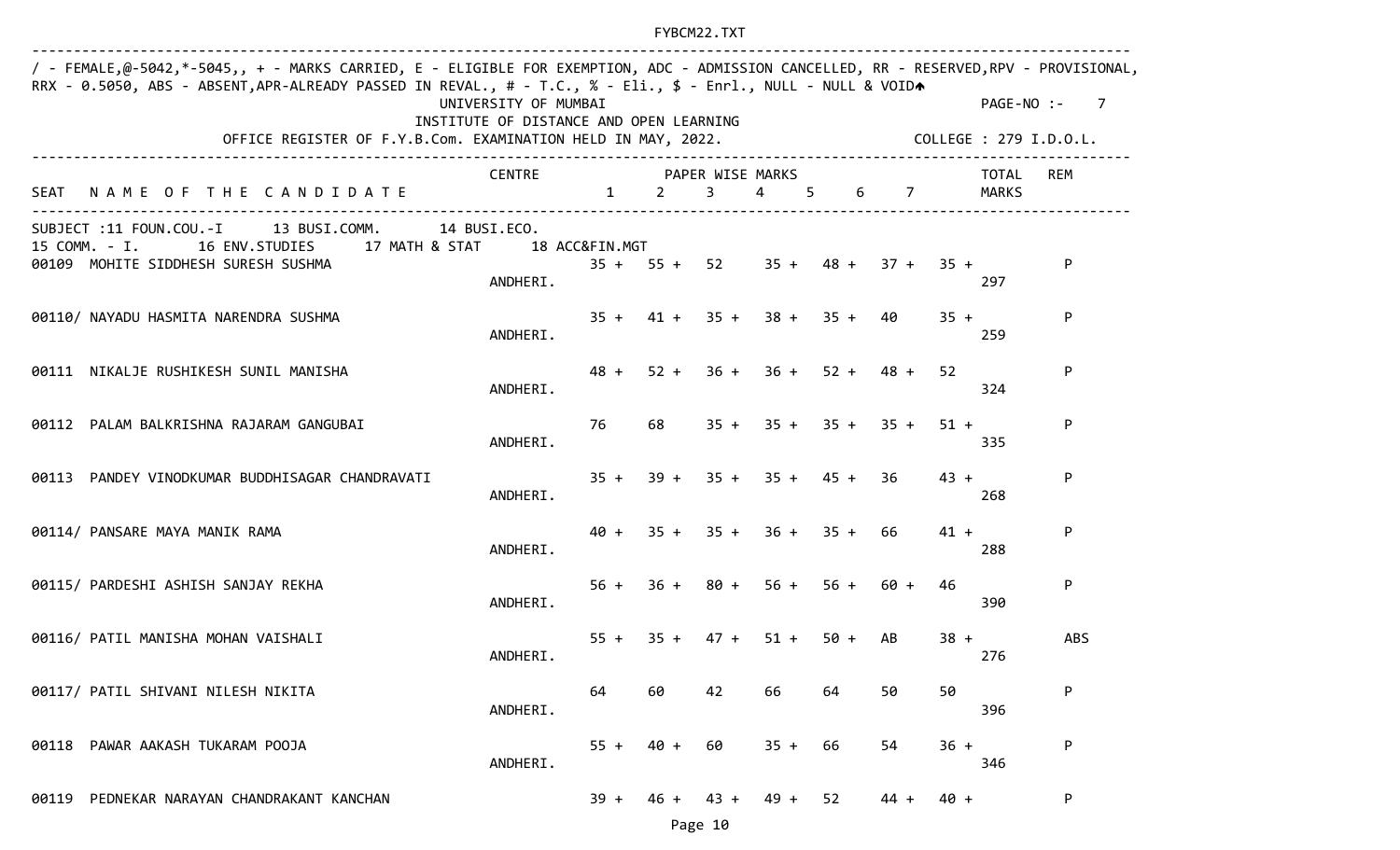|      |                                                                                                                                                                                                                                                                                                                        | ANDHERI.                                                        |                      |                | FYBCM22.TXT           |                       |        |                  |        | 313                                  |     |
|------|------------------------------------------------------------------------------------------------------------------------------------------------------------------------------------------------------------------------------------------------------------------------------------------------------------------------|-----------------------------------------------------------------|----------------------|----------------|-----------------------|-----------------------|--------|------------------|--------|--------------------------------------|-----|
|      | 00120/ RAJANI SHEETAL DOULAT KANTA                                                                                                                                                                                                                                                                                     | ANDHERI.                                                        | $37 +$               |                |                       | $35 + 35 + 35 + 35 +$ |        | 50               | $35 +$ | 262                                  | P   |
|      | 00121/ RANE SHWETA RAMCHANDRA SHEETAL                                                                                                                                                                                                                                                                                  | ANDHERI.                                                        | $42 +$               | $37 + 35 +$    |                       | 64                    | $35 +$ | $35 +$           | $37 +$ | 285                                  | P   |
|      | 00122/ REDDY SHOBHA ARUMUGAM RAJILA                                                                                                                                                                                                                                                                                    | ANDHERI.                                                        | 48                   | 60             | 35                    | 46                    | $35 +$ | 35               | 38     | 297                                  | P   |
|      | 00123 REDKAR ANKUSH SAKHARAM SATHABYMA                                                                                                                                                                                                                                                                                 | ANDHERI.                                                        | $43 +$               | $40 +$         | $48 +$                | $50 +$                | $46 +$ | 70               | $37 +$ | 334                                  | P   |
|      | 00124/ REVDEKAR PRIYANKA DAYANAND DIPTI                                                                                                                                                                                                                                                                                | ANDHERI.                                                        | $41 +$               |                | $35 + 35 +$           | $35 +$                | 48     | 50               | $35 +$ | 279                                  | P   |
|      | 00125 SAHU SANKAR SURYA NARAYAN SUDASTNA                                                                                                                                                                                                                                                                               | ANDHERI.                                                        | $43 +$               |                | $44 + 35 +$           | $37 +$                | 68     | 54               | 62     | 343                                  | P   |
|      | 00126 SAKPAL PRANAV PRAKASH NANDA                                                                                                                                                                                                                                                                                      | ANDHERI.                                                        |                      | $35 + 36 + 70$ |                       |                       |        | $35 + 35 + 35 +$ | $37 +$ | 283                                  | P   |
|      | / - FEMALE,@-5042,*-5045,, + - MARKS CARRIED, E - ELIGIBLE FOR EXEMPTION, ADC - ADMISSION CANCELLED, RR - RESERVED,RPV - PROVISIONAL,<br>RRX - 0.5050, ABS - ABSENT, APR-ALREADY PASSED IN REVAL., # - T.C., % - Eli., \$ - Enrl., NULL - NULL & VOIDA<br>OFFICE REGISTER OF F.Y.B.Com. EXAMINATION HELD IN MAY, 2022. | UNIVERSITY OF MUMBAI<br>INSTITUTE OF DISTANCE AND OPEN LEARNING |                      |                |                       |                       |        |                  |        | PAGE-NO :-<br>COLLEGE : 279 I.D.O.L. | -8  |
| SEAT | NAME OF THE CANDIDATE                                                                                                                                                                                                                                                                                                  | <b>CENTRE</b>                                                   | $\mathbf{1}$         | 2              | PAPER WISE MARKS<br>3 | $\overline{4}$<br>5   |        | 6 7              |        | <b>TOTAL</b><br><b>MARKS</b>         | REM |
|      | SUBJECT :11 FOUN.COU.-I<br>13 BUSI.COMM.<br>16 ENV.STUDIES 17 MATH & STAT<br>15 COMM. - I.<br>00127 SAPKAL GAJANAN BALU NIRMALA                                                                                                                                                                                        | 14 BUSI.ECO.<br>ANDHERI.                                        | 18 ACC&FIN.MGT<br>62 | 58             | 42                    | 74                    | 68     | 48               | 66     | 418                                  | P   |
|      | 00128/ SAWANT SHRUTIKA DILIP SMEETA                                                                                                                                                                                                                                                                                    | ANDHERI.                                                        | $38 +$               | $40 +$         | $35 +$                | 78                    | $49 +$ | $35 +$           | $38 +$ | 313                                  | P   |
|      | 00129 SAYED MODASSIR NABI AHMED FARIDA                                                                                                                                                                                                                                                                                 | ANDHERI.                                                        | $35 +$               |                | $39 + 35 + 84$        |                       | $35 +$ | 66               | $35 +$ | 329                                  | P   |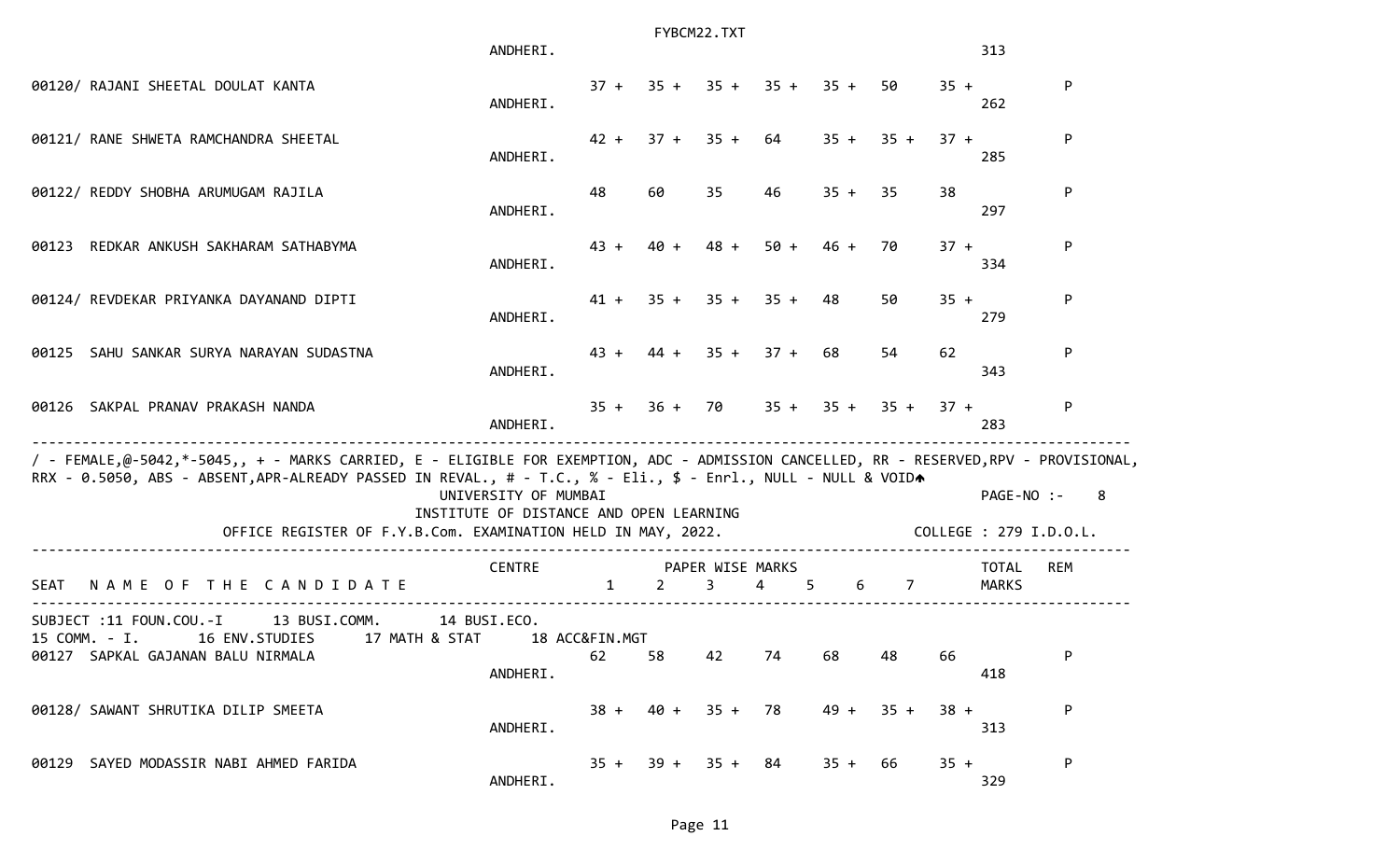|                                                    |          |        |        | FYBCM22.TXT |        |             |        |        |     |             |
|----------------------------------------------------|----------|--------|--------|-------------|--------|-------------|--------|--------|-----|-------------|
| 00130 SAYYED FAIZ NISAR SHEHNAZ                    | ANDHERI. | $60 +$ | 70     | 58          | 54     | 76          | 60     | 36     | 414 | P           |
| 00131/ SAYYED SAFIA BEE JABBAR SHAHNAZ             | ANDHERI. | $37 +$ | $40 +$ | $35 +$      | $35 +$ | $57 +$      | 46     | $41 +$ | 291 | P           |
| 00132 SHAH JAY DEEPAK NEHA                         | ANDHERI. | $35 +$ | $35 +$ | 68          | $35 +$ | $55 +$      | $35 +$ | $35 +$ | 298 | P           |
| 00133 SHAIKH TANVEER ALAM KHURSHID ALAM NASEEMBANO | ANDHERI. | $36 +$ | $37 +$ | 60          |        | $37 + 35 +$ | $37 +$ | $35 +$ | 277 | P           |
| 00134 SHAIKH ZAID UNUS MEZABIN                     | ANDHERI. | $37 +$ | 66 +   | $35 +$      | $42 +$ | $35 +$      | AB     | AB     | 215 | <b>ABS</b>  |
| 00135 SHARMA SURENDRA RAMCHANDRA SAVITRIDEVI       | ANDHERI. | $35 +$ | 38 +   | $35 +$      | $38 +$ | 26 F        | $35 +$ | $39 +$ | 246 | <b>ATKT</b> |
| 00136 SHETTY PRASHIT PRAKASH POORNIMA              | ANDHERI. | $51 +$ | $58 +$ | 56          | $45 +$ | $58 +$      | $37 +$ | $48 +$ | 353 | P           |
| 00137 SHINDE NILESH RAMCHANDRA HIRABAI             | ANDHERI. | $49 +$ | $47 +$ | $35 +$      | 44 +   | 44 +        | 42     | $39 +$ | 300 | P           |
| 00138 SHIRKE KALPESH ARUN AKSHATA                  | ANDHERI. | 52 E   | $48 +$ | 24 F        | $52 +$ | $44 +$      | 30 F   | 28 F   | 278 | F           |
| 00139 SHITAP VIVEK SUNIL SUCHITA                   | ANDHERI. | $35 +$ | $45 +$ | 30 F        | $35 +$ | $36 +$      | 50 E   | 44 E   | 275 | <b>ATKT</b> |
| 00140 SIDDIKI SADIK MOHAMMED FIRDOUS               | ANDHERI. | $35 +$ | $35 +$ | 68          | $41 +$ | $35 +$      | 68     | $53 +$ | 335 | P           |
| 00141/ SINGH DIKSHA SANTOSH KUMAR SHASHI           | ANDHERI. | $48 +$ | $35 +$ | $53 +$      | $56 +$ | 38          | $47 +$ | $37 +$ | 314 | P           |
| 00142/ SINGH SHRADDHA RAVINDRA PRATAP USHA         | ANDHERI. | $50 +$ | $43 +$ | $56 +$      | $53 +$ | $48 +$      | $43 +$ | 64     | 357 | <b>RPV</b>  |
| 00143 SOLANKI JIGNESH CHHAGAN KAMALA               | ANDHERI. | 39 +   | $35 +$ | $35 +$      | $42 +$ | 68          | $35 +$ | $35 +$ | 289 | P           |
| 00144/ SOLSHE SAYLI NIRGUN MINAL                   |          | $41 +$ | 47 +   | $38 +$      | $61 +$ | $43 +$      | 62     | $41 +$ |     | P           |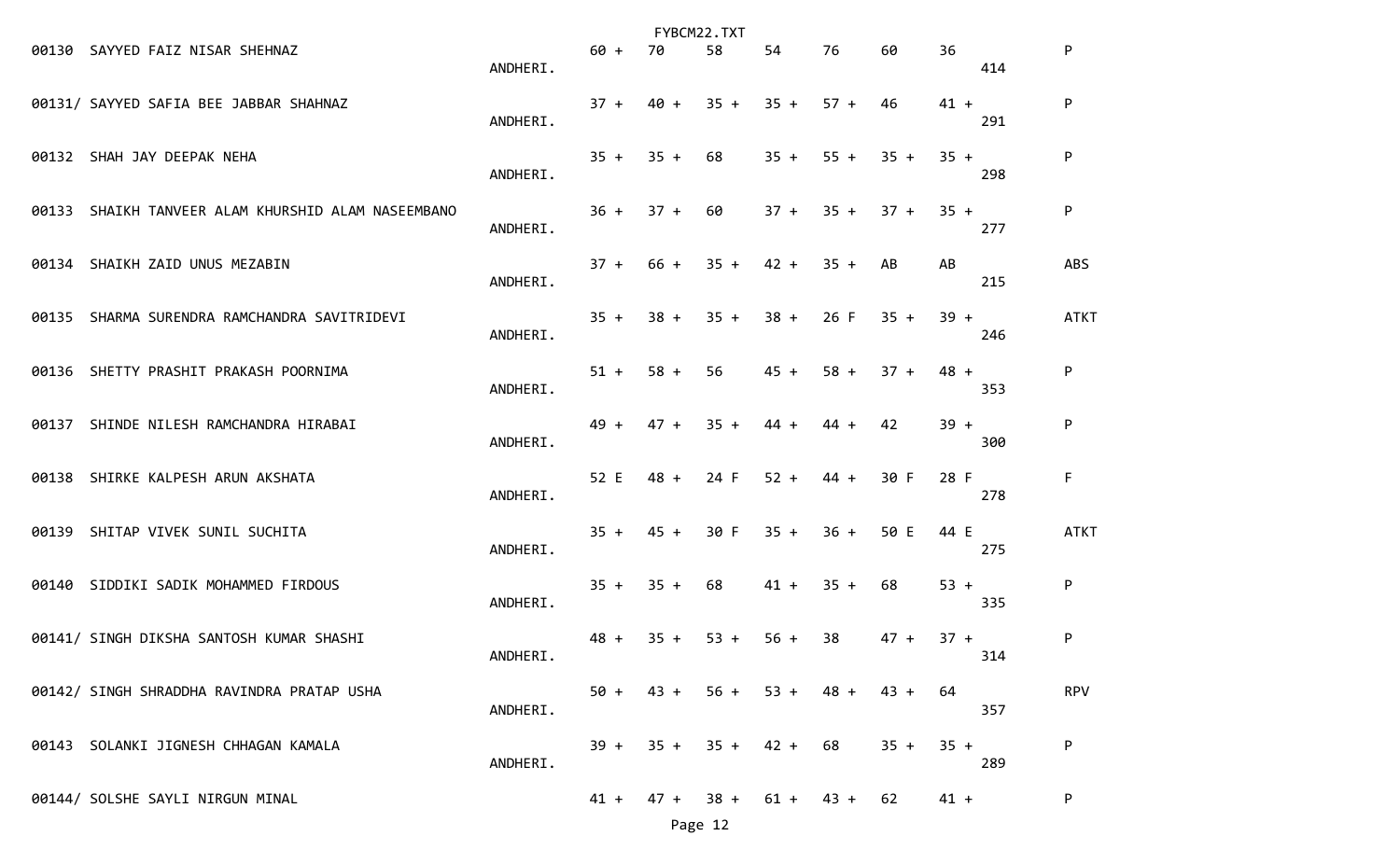|                                                                                                                                                                                                                                                                                                                                                                                                                     |                                                                                                                                 | ANDHERI.                 |                        | FYBCM22.TXT |        |                                          |                       |        |        | 333            |             |
|---------------------------------------------------------------------------------------------------------------------------------------------------------------------------------------------------------------------------------------------------------------------------------------------------------------------------------------------------------------------------------------------------------------------|---------------------------------------------------------------------------------------------------------------------------------|--------------------------|------------------------|-------------|--------|------------------------------------------|-----------------------|--------|--------|----------------|-------------|
| / - FEMALE,@-5042,*-5045,, + - MARKS CARRIED, E - ELIGIBLE FOR EXEMPTION, ADC - ADMISSION CANCELLED, RR - RESERVED,RPV - PROVISIONAL,<br>RRX - 0.5050, ABS - ABSENT, APR-ALREADY PASSED IN REVAL., # - T.C., % - Eli., \$ - Enrl., NULL - NULL & VOIDA<br>UNIVERSITY OF MUMBAI<br>INSTITUTE OF DISTANCE AND OPEN LEARNING<br>OFFICE REGISTER OF F.Y.B.Com. EXAMINATION HELD IN MAY, 2022.<br>COLLEGE : 279 I.D.O.L. |                                                                                                                                 |                          |                        |             |        |                                          |                       |        |        | $PAGE-NO$ :-   | 9           |
|                                                                                                                                                                                                                                                                                                                                                                                                                     | SEAT NAME OF THE CANDIDATE                                                                                                      | <b>CENTRE</b>            | $1 \quad \blacksquare$ | $2 \t 3$    |        | PAPER WISE MARKS<br>4 5                  |                       | 6 7    |        | TOTAL<br>MARKS | REM         |
|                                                                                                                                                                                                                                                                                                                                                                                                                     | SUBJECT :11 FOUN.COU.-I 13 BUSI.COMM.<br>15 COMM. - I. 16 ENV. STUDIES 17 MATH & STAT<br>00145 SONAWANE DEVENDRA SANJAY SANGITA | 14 BUSI.ECO.<br>ANDHERI. | 18 ACC&FIN.MGT         |             |        | $47 + 42 + 62$ E $35 + 35 + 28$ F $35 +$ |                       |        |        | 284            | <b>ATKT</b> |
|                                                                                                                                                                                                                                                                                                                                                                                                                     | 00146 THAKUR AMARJEET HARILAL HARIKANTI                                                                                         | ANDHERI.                 |                        |             |        | $35 + 35 + 35 + 40 + 35 + 64$            |                       |        | $35 +$ | 279            | P           |
|                                                                                                                                                                                                                                                                                                                                                                                                                     | 00147 THOMBARE RAHUL NATHU USHA                                                                                                 | ANDHERI.                 | 60 +                   |             |        | $56 + 64 + 56 + 72 + 52 +$               |                       |        | 54     | 414            | P           |
|                                                                                                                                                                                                                                                                                                                                                                                                                     | 00148/ TIRLOTKAR KAJAL AVINASH APARNA                                                                                           | ANDHERI.                 | $36 +$                 |             |        | $36 + 35 + 57 + 35 + 30$ F               |                       |        | $35 +$ | 264            | <b>ATKT</b> |
|                                                                                                                                                                                                                                                                                                                                                                                                                     | 00149 TIRUWA CHANDRA DILIP SHARDA                                                                                               | ANDHERI.                 | $50 +$                 |             |        | $38 + 44 + 52 + 35 +$                    |                       | 48     | $40 +$ | 307            | P           |
|                                                                                                                                                                                                                                                                                                                                                                                                                     | 00150 VAKHARIA BHOMEET DARSHAN HEENA                                                                                            | ANDHERI.                 | $35 +$                 |             |        | $46 + 38 + 36 + 35 + 48$                 |                       |        | $43 +$ | 281            | P           |
|                                                                                                                                                                                                                                                                                                                                                                                                                     | 00151 VICHARE PRASHANT AKKARAM PRABHAVATI                                                                                       | ANDHERI.                 | $35 +$                 | 46 + 66     |        |                                          | $35 + 38 + 35 + 42 +$ |        |        | 297            | P           |
|                                                                                                                                                                                                                                                                                                                                                                                                                     | 00152 YEDRE DIVESH DILIP DIPALI                                                                                                 | ANDHERI.                 | $35 +$                 | $35 +$      | $35 +$ | $36 +$                                   | $35 +$                | 60     | $38 +$ | 274            | P           |
|                                                                                                                                                                                                                                                                                                                                                                                                                     | 00153 YELKAR ROSHAN SURESH SUNITA                                                                                               | ANDHERI.                 | 76                     | $35 +$      | 58     | 82                                       | 64                    | $35 +$ | $35 +$ | 385            | P           |
|                                                                                                                                                                                                                                                                                                                                                                                                                     | 00154 ANSARI SHAKIL ABDUL JABBAR NOORJAHAN                                                                                      | <b>GHATKOPAR</b>         | 72                     | 68          | 48     | 44                                       | 52                    | 48     | 54     | 386            | ${\sf P}$   |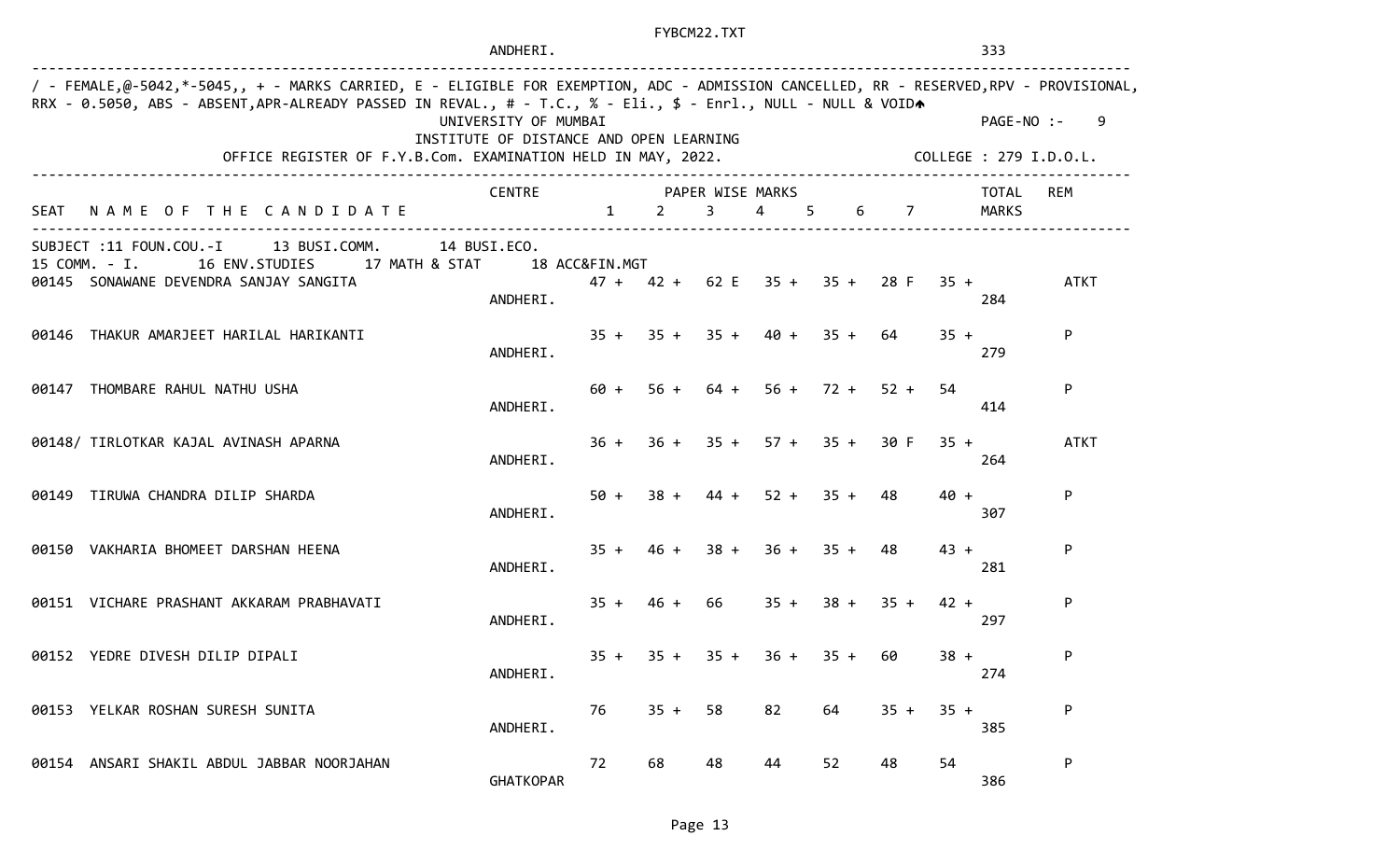|                                                                                                                                                                                                                                                        |                                                                 |                |                 | FYBCM22.TXT                        |                            |                |                                  |        |                        |               |
|--------------------------------------------------------------------------------------------------------------------------------------------------------------------------------------------------------------------------------------------------------|-----------------------------------------------------------------|----------------|-----------------|------------------------------------|----------------------------|----------------|----------------------------------|--------|------------------------|---------------|
| 00155 AVHAD SUBHASH BAPU LAXMI                                                                                                                                                                                                                         | <b>GHATKOPAR</b>                                                | $35 +$         | $44 +$          | 50                                 |                            |                | $41 + 35 + 35 +$                 | $36 +$ | 276                    | <b>RPV</b>    |
| 00156/ BANE SNEHAL PRASAD RATNAPRABHA                                                                                                                                                                                                                  | <b>GHATKOPAR</b>                                                |                |                 |                                    | $44 + 45 + 35 + 35 + 39 +$ |                | 60                               | 60     | 318                    | P             |
| 00157/ BANSODE ROHINI RAVINDRA SINDHU                                                                                                                                                                                                                  | <b>GHATKOPAR</b>                                                |                |                 |                                    | $35 + 42 + 60 + 40 +$      | $35 +$         | 56                               | $35 +$ | 303                    | P             |
| 00158 BHATT HARIDUTT DAMODAR PARVATI                                                                                                                                                                                                                   | <b>GHATKOPAR</b>                                                |                |                 |                                    | $37 + 42 + 41 + 37 + 38 +$ |                | 50                               | $43 +$ | 288                    | P             |
| 00159 CHAVAN SAMEER DASHRATH DIPTI                                                                                                                                                                                                                     | <b>GHATKOPAR</b>                                                | $35 +$         |                 |                                    | $35 + 37 + 78$             |                | $35 + 35 +$                      | $39 +$ | 294                    | P             |
| DALVI SAGAR PRBHAKAR MANGAL<br>00160                                                                                                                                                                                                                   | <b>GHATKOPAR</b>                                                | $35 +$         |                 | 38 + 70                            | $37 +$                     | $46 +$         | 66                               | $35 +$ | 327                    | P             |
| 00161/ DHARGALKAR NEHA NARAYAN NAMRATA                                                                                                                                                                                                                 | <b>GHATKOPAR</b>                                                |                |                 |                                    | $56 + 41 + 35 + 37 + 35 +$ |                | 64                               | $35 +$ | 303                    | P             |
| 00162 DHUPKAR SWAPNIL DILIP NANDA                                                                                                                                                                                                                      | <b>GHATKOPAR</b>                                                |                | $35 + 68$       | 52                                 |                            | $35 + 48 + 52$ |                                  | $46 +$ | 336                    | P             |
| / - FEMALE,@-5042,*-5045,, + - MARKS CARRIED, E - ELIGIBLE FOR EXEMPTION, ADC - ADMISSION CANCELLED, RR - RESERVED,RPV - PROVISIONAL,<br>RRX - 0.5050, ABS - ABSENT, APR-ALREADY PASSED IN REVAL., # - T.C., % - Eli., \$ - Enrl., NULL - NULL & VOIDA | UNIVERSITY OF MUMBAI<br>INSTITUTE OF DISTANCE AND OPEN LEARNING |                |                 |                                    |                            |                |                                  |        |                        | PAGE-NO :- 10 |
| OFFICE REGISTER OF F.Y.B.Com. EXAMINATION HELD IN MAY, 2022.                                                                                                                                                                                           |                                                                 |                |                 |                                    |                            |                |                                  |        | COLLEGE : 279 I.D.O.L. |               |
| NAME OF THE CANDIDATE<br>SEAT                                                                                                                                                                                                                          | CENTRE                                                          | $\mathbf{1}$   | $2 \rightarrow$ | PAPER WISE MARKS<br>3 <sup>7</sup> | $4 \quad$<br>5             |                | $6 \quad \Box$<br>$\overline{7}$ |        | TOTAL<br><b>MARKS</b>  | REM           |
| 13 BUSI.COMM.<br>SUBJECT :11 FOUN.COU.-I<br>17 MATH & STAT<br>15 COMM. - I.<br>16 ENV.STUDIES<br>00163 DIAS JOE CAJETAN TERESA                                                                                                                         | 14 BUSI.ECO.<br><b>GHATKOPAR</b>                                | 18 ACC&FIN.MGT | $35 + 44 +$     |                                    | $35 + 35 + 43 +$           |                | 50                               | $44 +$ | 286                    | P             |
| 00164/ FEPADE DNYANESHWARI DIPAK NIKITA                                                                                                                                                                                                                | <b>GHATKOPAR</b>                                                | $35 +$         | 68              | 43 +                               | $35 +$                     | 54 +           | 40                               | $35 +$ | 310                    | P             |
| 00165 FERNANDES DARIUS DERRICK FATIMA                                                                                                                                                                                                                  | <b>GHATKOPAR</b>                                                | 46 +           | 44 +            |                                    | $35 + 35 + 40 +$           |                | -35                              | $40 +$ | 275                    | P             |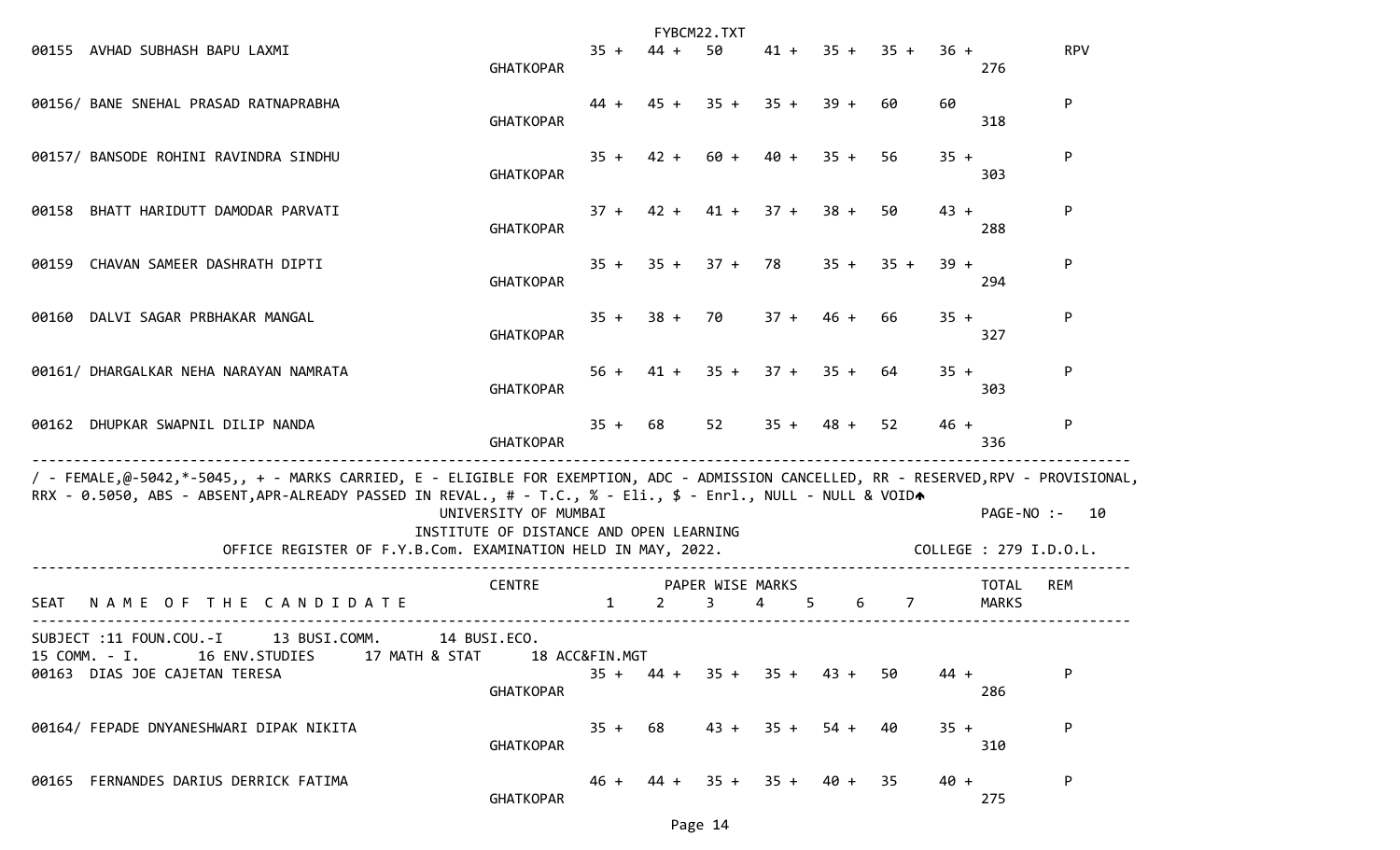| 00166 GAUD PRANAV VASANT VRUSHALI           | <b>GHATKOPAR</b> | $40 +$ | $39 +$ | $35 +$      | $39 +$ | 50     | 52     | 36     | 291 | P          |
|---------------------------------------------|------------------|--------|--------|-------------|--------|--------|--------|--------|-----|------------|
| 00167/ GAWDE MAYURI SUNIL SUNITA            | <b>GHATKOPAR</b> | 76     | 78     | 68          | 82     | 72     | 60     | 38     | 474 | P          |
| 00168 GEJAGE PIYUSH VILAS LAXMI             | <b>GHATKOPAR</b> | $37 +$ | $76 +$ | $64 +$      | 82     | $56 +$ | $72 +$ | $72 +$ | 459 | P          |
| 00169/ GHASE HEMALI KESHAV SHOBNHA          | <b>GHATKOPAR</b> | $56 +$ | $45 +$ | $51 +$      | 82     | $38 +$ | 58     | $40 +$ | 370 | P          |
| 00170 GOSWAMI DARSHAN DINESH USHA           | <b>GHATKOPAR</b> | $36 +$ | $35 +$ | 66          | $53 +$ | $42 +$ | $35 +$ | $47 +$ | 314 | P          |
| 00171/ ILAKIYA RAJASEKAR NARAYAN VEERAMMAL  | <b>GHATKOPAR</b> | $35 +$ | $35 +$ | $35 +$      | $35 +$ | $35 +$ | 35     | $35 +$ | 245 | P          |
| 00172/ JADHAV SUMEDHA ANIL SANGEETA         | <b>GHATKOPAR</b> | $38 +$ | $40 +$ | $35 +$      | $35 +$ | $35 +$ | 40     | $36 +$ | 259 | P          |
| 00173 JAGTAP VISHAL VAMAN LEELABAI          | <b>GHATKOPAR</b> | $47 +$ | $42 +$ | $41 +$      | $38 +$ | $35 +$ | 74     | $49 +$ | 326 | P          |
| 00174 JAISWAL VISHWANATH TULSIRAM SARJUDEVI | <b>GHATKOPAR</b> | $37 +$ | $35 +$ | 64          | $36 +$ | $35 +$ | 68     | $47 +$ | 322 | <b>RPV</b> |
| 00175 KADAM SACHIN ANAND SUNANDA            | <b>GHATKOPAR</b> | $40 +$ | $43 +$ | 48          | $35 +$ | $37 +$ | $35 +$ | $35 +$ | 273 | <b>RPV</b> |
| 00176/ KALE SUSHAMA SHAMRAO RAJNABAI        | <b>GHATKOPAR</b> | $52 +$ | $47 +$ | 58          | $35 +$ | $35 +$ | 66     | $35 +$ | 328 | P          |
| 00177/ KAMALE HARSHALA CHANDRAKANT POOJA    | <b>GHATKOPAR</b> | $44 +$ | $40 +$ | $39 +$      | $35 +$ | $38 +$ | 42     | $43 +$ | 281 | P          |
| 00178 KAMTHE TUSHAR TANAJI LATA             | <b>GHATKOPAR</b> | $35 +$ |        | $35 + 35 +$ | 82     | 70     | 56     | 50     | 363 | P          |
| 00179 KATKAR JAYESH JANARDAN SATYAVATI      | <b>GHATKOPAR</b> | $35 +$ | 26 F   | 49 +        | $38 +$ | 24 F   | 35 E   | 26 F   | 233 | F          |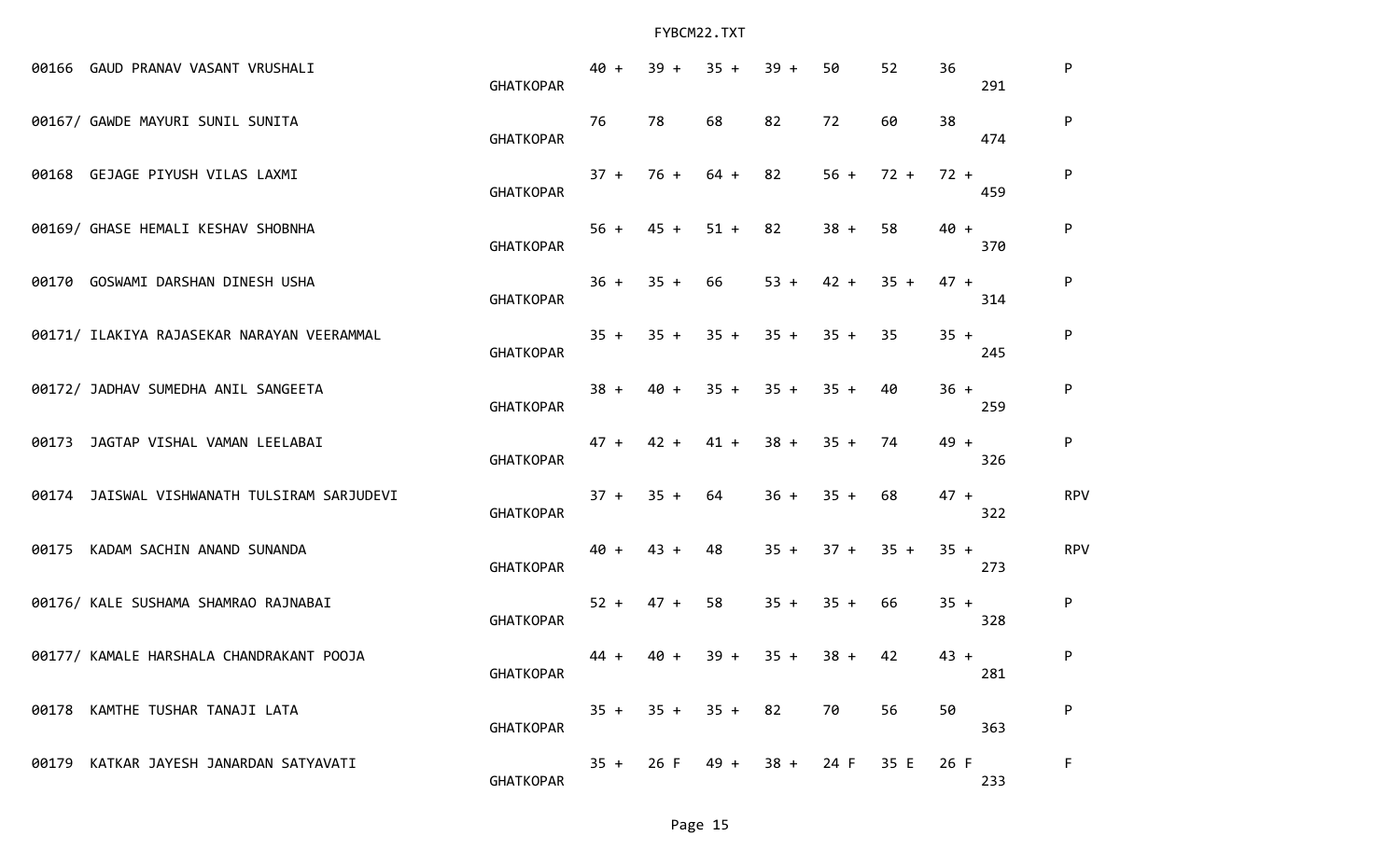|                                                                                                                                                                                                                                                        |                                                                                                         |                |                       | FYBCM22.TXT |        |                               |        |        |                |                        |
|--------------------------------------------------------------------------------------------------------------------------------------------------------------------------------------------------------------------------------------------------------|---------------------------------------------------------------------------------------------------------|----------------|-----------------------|-------------|--------|-------------------------------|--------|--------|----------------|------------------------|
| 00180 KHAN SHAMSTABREZ MAHFOOZ YASMIN                                                                                                                                                                                                                  | <b>GHATKOPAR</b>                                                                                        | $51 +$         |                       |             |        | $46 + 48 + 45 + 50 + 58$      |        | $35 +$ | 333            | P.                     |
| / - FEMALE,@-5042,*-5045,, + - MARKS CARRIED, E - ELIGIBLE FOR EXEMPTION, ADC - ADMISSION CANCELLED, RR - RESERVED,RPV - PROVISIONAL,<br>RRX - 0.5050, ABS - ABSENT, APR-ALREADY PASSED IN REVAL., # - T.C., % - Eli., \$ - Enrl., NULL - NULL & VOIDA |                                                                                                         |                |                       |             |        |                               |        |        |                |                        |
|                                                                                                                                                                                                                                                        | UNIVERSITY OF MUMBAI                                                                                    |                |                       |             |        |                               |        |        |                | PAGE-NO :- 11          |
|                                                                                                                                                                                                                                                        | INSTITUTE OF DISTANCE AND OPEN LEARNING<br>OFFICE REGISTER OF F.Y.B.Com. EXAMINATION HELD IN MAY, 2022. |                |                       |             |        |                               |        |        |                | COLLEGE : 279 I.D.O.L. |
| SEAT NAME OF THE CANDIDATE                                                                                                                                                                                                                             | <b>CENTRE</b>                                                                                           | $\mathbf{1}$   | PAPER WISE MARKS<br>2 | $3^{\circ}$ | 4 5    |                               | 6 7    |        | TOTAL<br>MARKS | REM                    |
| SUBJECT :11 FOUN.COU.-I 13 BUSI.COMM.                                                                                                                                                                                                                  | 14 BUSI.ECO.                                                                                            |                |                       |             |        |                               |        |        |                |                        |
| 15 COMM. - I.<br>16 ENV.STUDIES 17 MATH & STAT                                                                                                                                                                                                         |                                                                                                         | 18 ACC&FIN.MGT |                       |             |        |                               |        |        |                |                        |
| 00181 KHARVA SACHIN RAVI PREMILABEN                                                                                                                                                                                                                    | <b>GHATKOPAR</b>                                                                                        |                | $72 + 48 + 68 + 48 +$ |             |        | $48 +$                        | 48 +   | 66     | 398            | P                      |
| 00182 KHEDEKAR LALIT AVINASH ANJANI                                                                                                                                                                                                                    | <b>GHATKOPAR</b>                                                                                        |                |                       |             |        | $35 + 35 + 35 + 41 + 37 + 38$ |        | $35 +$ | 256            | P.                     |
| 00183 KOYANDE VISHAL GOPINATH SWATI                                                                                                                                                                                                                    | <b>GHATKOPAR</b>                                                                                        |                |                       |             |        | $35 + 35 + 37 + 35 + 38 +$    | 40     | $36 +$ | 256            | P                      |
| 00184 MANJREKAR PANKAJ NIROJI SULBHA                                                                                                                                                                                                                   | <b>GHATKOPAR</b>                                                                                        |                |                       |             |        | $37 + 35 + 37 + 36 + 35 + 60$ |        | 46     | 286            | P                      |
| 00185 MENEZES ALLWYN ANTHONY CHRISTALINE                                                                                                                                                                                                               | <b>GHATKOPAR</b>                                                                                        | $36 +$         | $42 +$                | 45 +        | $39 +$ | $41 +$                        | 48     | $36 +$ | 287            | P                      |
| 00186/ MOHITE PANCHSHILA SUDAM VASANTI                                                                                                                                                                                                                 | <b>GHATKOPAR</b>                                                                                        |                | $35 + 35 +$           |             |        | $50 + 35 + 36 + 35$           |        | $35 +$ | 261            | P                      |
| 00187 MOHSIN ABBAS ZULFEKHAR ALI SABA FATIMA                                                                                                                                                                                                           | <b>GHATKOPAR</b>                                                                                        | $47 +$         | $43 +$                | $35 +$      | 45 +   | $36 +$                        | 60     | $35 +$ | 301            | P                      |
| 00188 MORE KIRAN ATMARAM VANITA                                                                                                                                                                                                                        | <b>GHATKOPAR</b>                                                                                        | $35 +$         | $35 +$                | $35 +$      | $35 +$ | $35 +$                        | 50     | $35 +$ | 260            | P                      |
| 00189/ NAYAK RINKY BIJAY BASANTI                                                                                                                                                                                                                       | <b>GHATKOPAR</b>                                                                                        | $35 +$         | $38 +$                | 50          | $36 +$ | $36 +$                        | $35 +$ | $35 +$ | 265            | P                      |
| 00190/ PAGARE PRADNYA PRAKASH USHA                                                                                                                                                                                                                     | <b>GHATKOPAR</b>                                                                                        |                | $41 + 35 +$           | 66          | $35 +$ | $35 +$                        | 48     | $35 +$ | 295            | P                      |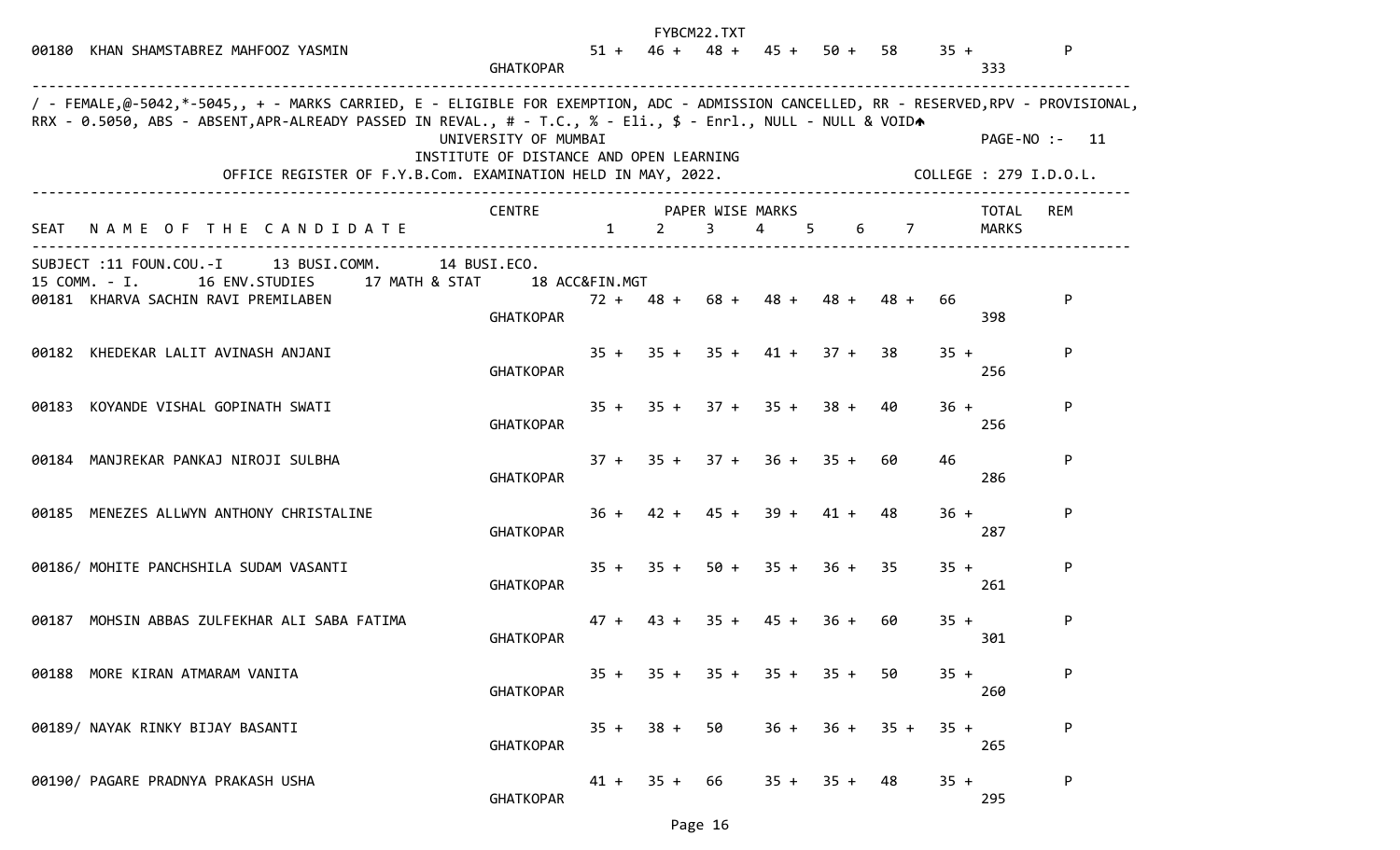| 00191/ PALLIKONDA BHAVANA GANGARAM RATAN                                                                                                                                                                                                               | <b>GHATKOPAR</b>                                                |              |                |                                 | $35 + 42 + 35 + 35 +$             | $40 +$                | 35                         | $35 +$ | 257                          | P           |
|--------------------------------------------------------------------------------------------------------------------------------------------------------------------------------------------------------------------------------------------------------|-----------------------------------------------------------------|--------------|----------------|---------------------------------|-----------------------------------|-----------------------|----------------------------|--------|------------------------------|-------------|
| 00192/ PARDHI VAIBHAVI SHIVRAM KANCHANI                                                                                                                                                                                                                | <b>GHATKOPAR</b>                                                | $35 +$       |                | 39 + 76                         |                                   | $35 + 35 +$           | $36 +$                     | $40 +$ | 296                          | P           |
| 00193 PATHROD RAJESH AMBALAL LEELA                                                                                                                                                                                                                     | <b>GHATKOPAR</b>                                                | $42 +$       | $42 +$         | $51 +$                          | $35 +$                            | $40 +$                | AB                         | $35 +$ | 245                          | <b>ABS</b>  |
| 00194/ PINJARI KAVITA TULSHIDAS PUTALABAI                                                                                                                                                                                                              | <b>GHATKOPAR</b>                                                | 56           | 48             | 42                              | 48                                | 58                    | 90                         | 52     | 394                          | P           |
| 00195 RANE VINAY RAJKUMAR SUJATA                                                                                                                                                                                                                       | <b>GHATKOPAR</b>                                                | $43 +$       |                |                                 |                                   | $37 + 35 + 35 + 36 +$ | 42                         | $35 +$ | 263                          | P           |
| 00196 SAGAT SAGAR DATTATRAY LATA                                                                                                                                                                                                                       | <b>GHATKOPAR</b>                                                | $35 +$       | $49 +$         | $44 +$                          | 40 +                              | $39 +$                | 56                         | $35 +$ | 298                          | P           |
| 00197/ SALVE SNEHAL SANJAY SANDHYA                                                                                                                                                                                                                     | <b>GHATKOPAR</b>                                                | 46 E         |                |                                 |                                   |                       | $24 F$ 42 E 38 + 35 + 35 + | $35 +$ | 255                          | <b>ATKT</b> |
| 00198/ SAYED SHAIYNA TAHIR MEHRUNISA                                                                                                                                                                                                                   | <b>GHATKOPAR</b>                                                | 58           | 48             | 68                              |                                   |                       | $35 + 48 + 48 +$           | $36 +$ | 341                          | P.          |
| / - FEMALE,@-5042,*-5045,, + - MARKS CARRIED, E - ELIGIBLE FOR EXEMPTION, ADC - ADMISSION CANCELLED, RR - RESERVED,RPV - PROVISIONAL,<br>RRX - 0.5050, ABS - ABSENT, APR-ALREADY PASSED IN REVAL., # - T.C., % - Eli., \$ - Enrl., NULL - NULL & VOIDA | UNIVERSITY OF MUMBAI<br>INSTITUTE OF DISTANCE AND OPEN LEARNING |              |                |                                 |                                   |                       |                            |        | PAGE-NO :- 12                |             |
| OFFICE REGISTER OF F.Y.B.Com. EXAMINATION HELD IN MAY, 2022.                                                                                                                                                                                           |                                                                 |              |                |                                 |                                   |                       |                            |        | COLLEGE : 279 I.D.O.L.       |             |
| NAME OF THE CANDIDATE<br><b>SEAT</b>                                                                                                                                                                                                                   | <b>CENTRE</b>                                                   | $\mathbf{1}$ | $2^{\circ}$    | PAPER WISE MARKS<br>$3^{\circ}$ | $\overline{4}$<br>$5\overline{)}$ |                       | 6 7                        |        | <b>TOTAL</b><br><b>MARKS</b> | <b>REM</b>  |
| SUBJECT :11 FOUN.COU.-I 13 BUSI.COMM. 14 BUSI.ECO.<br>15 COMM. - I. 16 ENV. STUDIES 17 MATH & STAT 18 ACC&FIN. MGT<br>00199 SHAIKH AQUIB JAVED TARANNUM                                                                                                | <b>GHATKOPAR</b>                                                |              | $35 + 35 + 68$ |                                 | $35 +$                            | $39 +$                | 62                         | $35 +$ | 309                          | P           |
| 00200 SHAIKH IMRAN KHASIM NASIM                                                                                                                                                                                                                        | <b>GHATKOPAR</b>                                                | $38 +$       | $35 +$         | $35 +$                          | $48 +$                            | $36 +$                | 44                         | $76 +$ | 312                          | P           |
| 00201 SHAIKH MOHAMMADRAMEEZ ISMAIL NASIMA                                                                                                                                                                                                              |                                                                 | $36 +$       | $35 +$         | 60                              | $35 +$                            | $54 +$                | $35 +$                     | $35 +$ |                              | P           |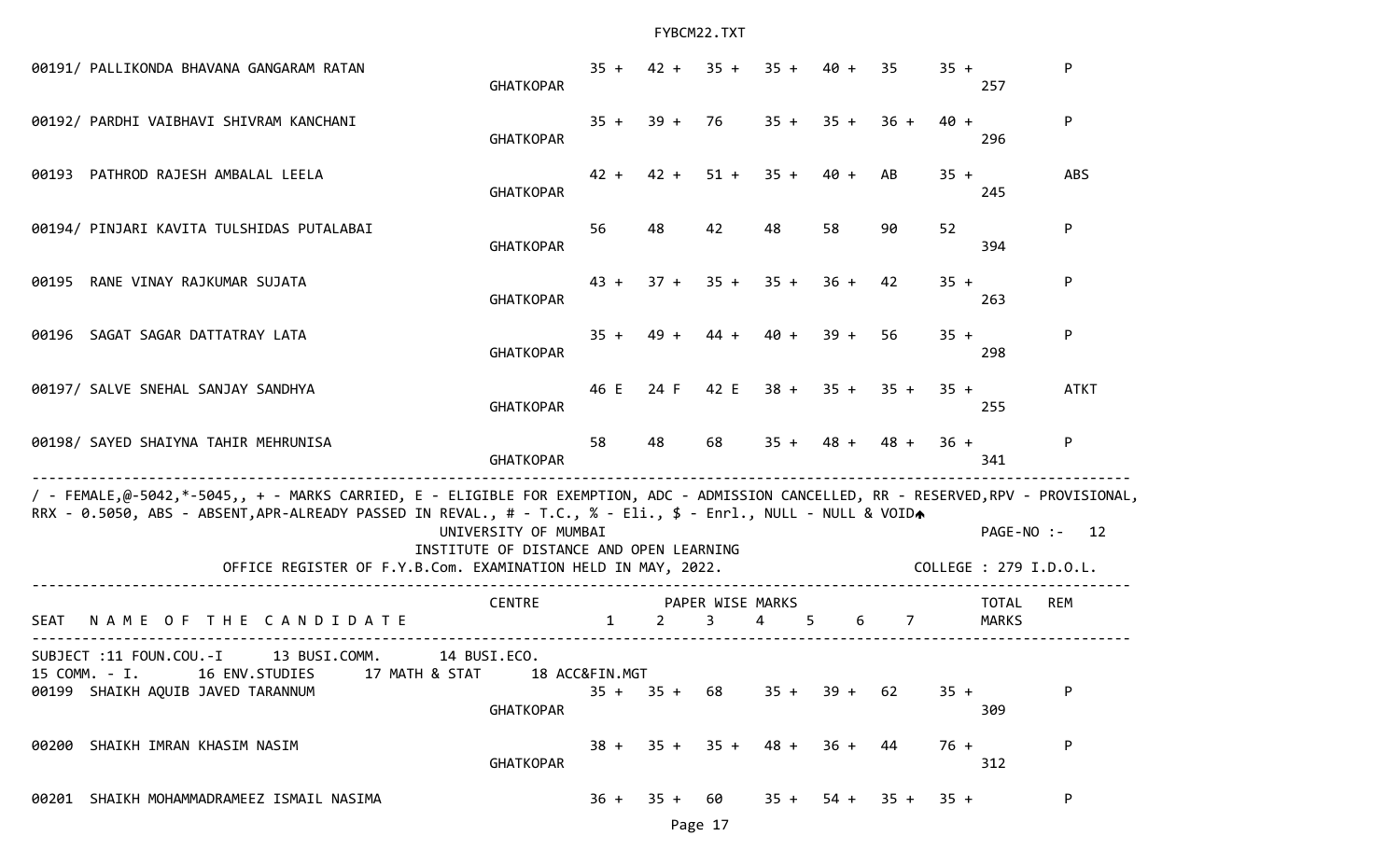|       |                                                     | <b>GHATKOPAR</b> |        |        | FYBCM22.TXT |                               |             |                                 |        | 290 |             |
|-------|-----------------------------------------------------|------------------|--------|--------|-------------|-------------------------------|-------------|---------------------------------|--------|-----|-------------|
|       | 00202 MOHAMMED TANVIR SHAKIL ASLIMA                 | <b>GHATKOPAR</b> | $60 +$ | 60 +   | $48 +$      | $56 +$                        | $48 +$      | $64 +$                          | 46     | 382 | P           |
|       | 00203 SHAIKH MOHDSAIFALI AASHIQUEALI RASHEEDABEGUME | <b>GHATKOPAR</b> | $54 +$ | $39 +$ | $35 +$      | $55 +$                        | $45 +$      | AB                              | $40 +$ | 268 | ABS         |
|       | 00204/ SHAIKH SHANNO ABDUL AZEEZ SHABANA BANO       | <b>GHATKOPAR</b> | $35 +$ | $35 +$ | $35 +$      | $35 +$                        | $35 +$      | 56                              | $35 +$ | 266 | P           |
|       | 00205/ SHAIKH YASMEEN MOHD AMIN HUNSA               | <b>GHATKOPAR</b> | $47 +$ | $38 +$ | $37 +$      | $36 +$                        | $35 +$      | 80                              | $35 +$ | 308 | P           |
|       | 00206 SHIGWAN SUSHANT RAJESH SANTOSHI               | <b>GHATKOPAR</b> | 50     | 62     | 36          | 74                            | 62          | 48                              | 42     | 374 | P           |
|       | 00207 SHINDE MAHESH DATTATRAY DARSHNA               | <b>GHATKOPAR</b> | $35 +$ | $35 +$ | $35 +$      | $50 +$                        | $36 +$      | 58                              | 40     | 289 | P           |
|       | 00208/ SHINDE POOJA ASHOK ARCHANA                   | <b>GHATKOPAR</b> | $35 +$ | $35 +$ | $36 +$      | 07 F                          | $35 +$      | AB                              | $35 +$ | 183 | <b>ADC</b>  |
|       | 00209/ SHROFF RAJSHREE RAJAN REEMA                  | <b>GHATKOPAR</b> | $35 +$ | 50     | $52 +$      | $35 +$                        | $37 + 35 +$ |                                 | $38 +$ | 282 | P           |
|       | 00210/ SOLANKI KIRTIKA BABUBHAI KASHIBEN            | <b>GHATKOPAR</b> | 60     | 64     | 66          | $35 +$                        | $42 +$      | $35 +$                          | $35 +$ | 337 | P           |
|       | 00211 SUTAR AASHISH ASHOK VAISHALI                  | <b>GHATKOPAR</b> | $36 +$ | $42 +$ | $36 +$      | $35 + 35 +$                   |             | AB                              | $35 +$ | 219 | <b>ABS</b>  |
| 00212 | TAMBOLI MUNNA SHRAVAN KUMAR NARANGI DEVI            | <b>GHATKOPAR</b> | $35 +$ | $39 +$ | $42 +$      | $35 +$                        | $35 +$      | 42                              | $39 +$ | 267 | P           |
|       | 00213 TELI KRISHNA MOHAN MOHINI                     | <b>GHATKOPAR</b> | $54 +$ |        |             |                               |             | $39 + 40 + 35 + 39 + 26$ F 40 E |        | 273 | <b>ATKT</b> |
|       | 00214 UTEKAR SHUBHAM DEEPAK JYOTI                   | <b>GHATKOPAR</b> | $35 +$ | $45 +$ | 64 +        | 80                            | $51 +$      | $52 +$                          | $35 +$ | 362 | P           |
|       | 00215 YADAV HEMANT MANSING KALPANA                  | <b>GHATKOPAR</b> |        |        |             | $35 + 35 + 35 + 36 + 48 + 56$ |             |                                 | $35 +$ | 280 | P           |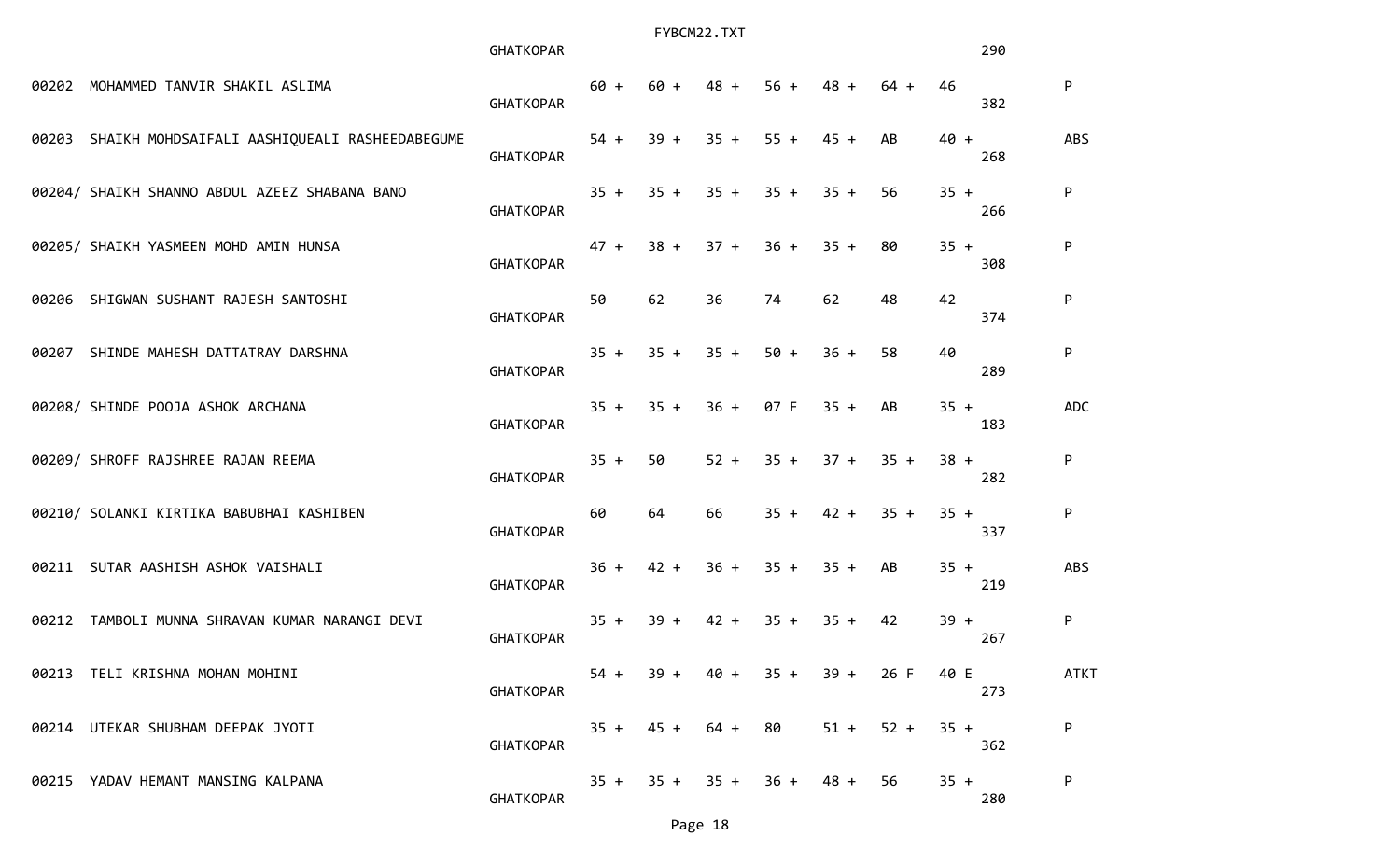| 00216/ YADAV NEELAM SHANKAR POONAM                                                                                                                                                                                                                                                                                     | <b>GHATKOPAR</b>                                                | 66             |                                                       | $41 + 56$      | $55 +$      |                            | $36 + 36 + 35 +$ |        | 325                    | P             |
|------------------------------------------------------------------------------------------------------------------------------------------------------------------------------------------------------------------------------------------------------------------------------------------------------------------------|-----------------------------------------------------------------|----------------|-------------------------------------------------------|----------------|-------------|----------------------------|------------------|--------|------------------------|---------------|
| / - FEMALE,@-5042,*-5045,, + - MARKS CARRIED, E - ELIGIBLE FOR EXEMPTION, ADC - ADMISSION CANCELLED, RR - RESERVED,RPV - PROVISIONAL,<br>RRX - 0.5050, ABS - ABSENT, APR-ALREADY PASSED IN REVAL., # - T.C., % - Eli., \$ - Enrl., NULL - NULL & VOIDA<br>OFFICE REGISTER OF F.Y.B.Com. EXAMINATION HELD IN MAY, 2022. | UNIVERSITY OF MUMBAI<br>INSTITUTE OF DISTANCE AND OPEN LEARNING |                |                                                       |                |             |                            |                  |        | COLLEGE : 279 I.D.O.L. | PAGE-NO :- 13 |
| NAME OF THE CANDIDATE<br>SEAT                                                                                                                                                                                                                                                                                          | <b>CENTRE</b>                                                   | $\mathbf{1}$   | PAPER WISE MARKS<br>$\overline{2}$ and $\overline{2}$ | 3 <sup>7</sup> | $4 \quad 5$ |                            | $6\qquad 7$      |        | <b>TOTAL</b><br>MARKS  | <b>REM</b>    |
| SUBJECT :11 FOUN.COU.-I 13 BUSI.COMM.<br>15 COMM. - I.<br>16 ENV.STUDIES 17 MATH & STAT<br>00217 YEDE VIKAS RAJU MANGAL                                                                                                                                                                                                | 14 BUSI.ECO.<br><b>GHATKOPAR</b>                                | 18 ACC&FIN.MGT |                                                       |                |             | $42 + 38 + 35 + 57 + 38 +$ | -58              | $35 +$ | 303                    | P             |
| 00218 AHER ATUL JAGDISH REKHA                                                                                                                                                                                                                                                                                          | <b>THANE</b>                                                    | $35 +$         |                                                       | $36 + 35 +$    | $38 +$      | $44 +$                     | $35 +$           | AB     | 223                    | <b>ABS</b>    |
| 00219 CHAVHAN SHIVAM DILIP RENUKA                                                                                                                                                                                                                                                                                      | <b>THANE</b>                                                    | $48 +$         |                                                       | $35 + 48 +$    | $48 +$      | 40 E                       | $44 +$           | 18 F   | 281                    | <b>ATKT</b>   |
| 00220 CHERUVATHOOR ANTONY GEORGE ELIZABETH                                                                                                                                                                                                                                                                             | <b>THANE</b>                                                    | $42 +$         |                                                       |                |             | $42 + 35 + 35 + 42 +$      | 56               | 62     | 314                    | P             |
| 00221/ DEMBLA RENU SUNIL VARSHA                                                                                                                                                                                                                                                                                        | <b>THANE</b>                                                    | $49 +$         |                                                       | $35 + 46 +$    |             | $35 + 35 +$                | 80               | $35 +$ | 315                    | P             |
| 00222 DIKULE SIDDHESH DATTATRAY SHOBHA                                                                                                                                                                                                                                                                                 | <b>THANE</b>                                                    | $35 +$         |                                                       | $41 + 35 +$    | 72          | $39 +$                     | $43 +$           | $36 +$ | 301                    | P             |
| 00223 D'SOUZA RUDOLF LAWRENCE EMILLA                                                                                                                                                                                                                                                                                   | <b>THANE</b>                                                    | $35 +$         |                                                       | $38 + 35 + 82$ |             | $36 + 42$                  |                  | 58     | 326                    | P             |
| 00224 DUBEY ADITYA GHANSHYAM PUSHPAVATI                                                                                                                                                                                                                                                                                | <b>THANE</b>                                                    | $43 +$         |                                                       | $37 + 35 +$    | $36 +$      | $35 +$                     | 64               | $35 +$ | 285                    | P             |
| 00225/ DUBEY ANKITA SUBHASHCHANDRA INDU                                                                                                                                                                                                                                                                                | <b>THANE</b>                                                    | $53 +$         | $38 +$                                                | $35 +$         | $35 +$      | $35 +$                     | 64               | $36 +$ | 296                    | P             |
| 00226 DUPTE VIJAY NAMDEV CHAYA                                                                                                                                                                                                                                                                                         |                                                                 | $35 +$         | $35 +$                                                | $35 +$         | 82          | $35 +$                     | 38               | $35 +$ |                        | P             |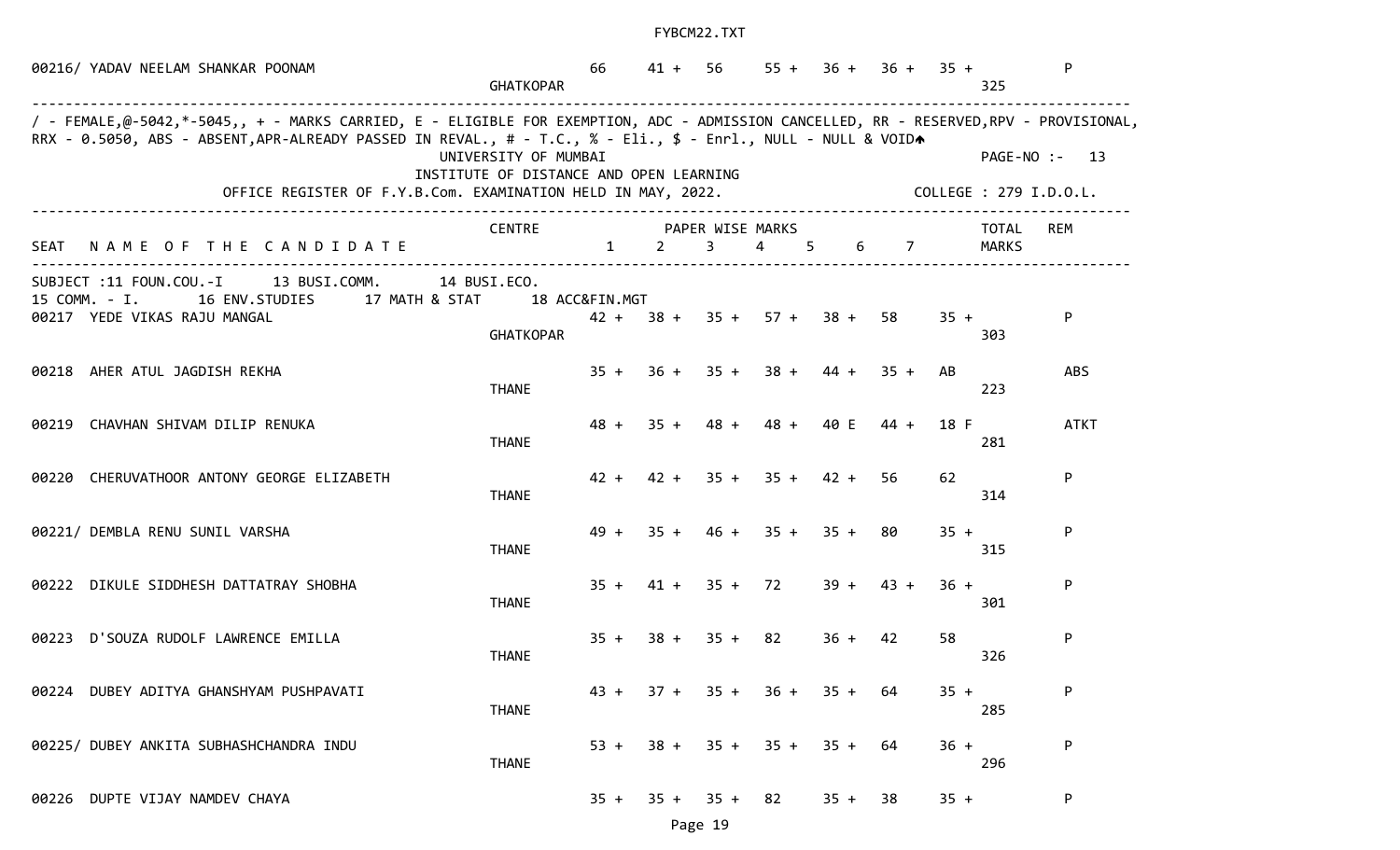|             |                                                                                                                                                                                                                                                                                                                        |                                                                 | FYBCM22.TXT  |  |                |                                    |                     |        |   |        |                |        |                        |               |
|-------------|------------------------------------------------------------------------------------------------------------------------------------------------------------------------------------------------------------------------------------------------------------------------------------------------------------------------|-----------------------------------------------------------------|--------------|--|----------------|------------------------------------|---------------------|--------|---|--------|----------------|--------|------------------------|---------------|
|             |                                                                                                                                                                                                                                                                                                                        | <b>THANE</b>                                                    |              |  |                |                                    |                     |        |   |        |                |        | 295                    |               |
| 00227       | GADRE CHINMAY CHANDRASHEKHAR RAJANI                                                                                                                                                                                                                                                                                    | <b>THANE</b>                                                    | $36 +$       |  | $44 +$         | AB                                 | $35 +$              | $35 +$ |   | $41 +$ |                | AB     | 191                    | <b>ABS</b>    |
|             | 00228/ GAGE RESHMA RAMESH RANJANA                                                                                                                                                                                                                                                                                      | <b>THANE</b>                                                    | $35 +$       |  | $37 +$         | $35 +$                             | $43 +$              | $47 +$ |   | 24 F   |                | $35 +$ | 256                    | <b>ATKT</b>   |
| 00229       | GAMRE SAMIR MOHAN MANDAKEENI                                                                                                                                                                                                                                                                                           | <b>THANE</b>                                                    | $35 +$       |  | $35 +$         | $36 +$                             | 40 +                | $35 +$ |   | 44     |                | $35 +$ | 260                    | P.            |
|             | 00230/ GHADSHI AAKANSHA ANANTA ASHWINI                                                                                                                                                                                                                                                                                 | <b>THANE</b>                                                    | $53 +$       |  | $47 +$         | 42                                 | $60 +$              | $47 +$ |   | 40     |                | $43 +$ | 332                    | P             |
|             | 00231/ GODAMBE POOJA SANJAY SUNITA                                                                                                                                                                                                                                                                                     | <b>THANE</b>                                                    | $53 +$       |  | $43 +$         | $35 +$                             | $35 + 35 +$         |        |   | 38     |                | $35 +$ | 274                    | P             |
|             | 00232 HUMBARE SWAPNIL SHAILESH SWAPNALI                                                                                                                                                                                                                                                                                | <b>THANE</b>                                                    | $46 +$       |  | $35 +$         | $39 +$                             | $36 +$              | $35 +$ |   | 78     |                | $35 +$ | 304                    | P             |
| 00233       | JADHAV ADITYA ANANTA REKHA                                                                                                                                                                                                                                                                                             | <b>THANE</b>                                                    | $36 +$       |  | 44 +           | $40 +$                             | $52 +$              | 60 +   |   | 52     |                | $44 +$ | 328                    | <b>RPV</b>    |
|             | 00234/ KEDAR VRUSHALI SANTOSH SANJIVANI                                                                                                                                                                                                                                                                                | <b>THANE</b>                                                    | $35 +$       |  |                | $35 + 18$ F                        | 40 + 36 + 35 E      |        |   |        |                | $35 +$ | 234                    | <b>ATKT</b>   |
|             | / - FEMALE,@-5042,*-5045,, + - MARKS CARRIED, E - ELIGIBLE FOR EXEMPTION, ADC - ADMISSION CANCELLED, RR - RESERVED,RPV - PROVISIONAL,<br>RRX - 0.5050, ABS - ABSENT, APR-ALREADY PASSED IN REVAL., # - T.C., % - Eli., \$ - Enrl., NULL - NULL & VOIDA<br>OFFICE REGISTER OF F.Y.B.Com. EXAMINATION HELD IN MAY, 2022. | UNIVERSITY OF MUMBAI<br>INSTITUTE OF DISTANCE AND OPEN LEARNING |              |  |                |                                    |                     |        |   |        |                |        | COLLEGE : 279 I.D.O.L. | PAGE-NO :- 14 |
|             |                                                                                                                                                                                                                                                                                                                        |                                                                 |              |  |                |                                    |                     |        |   |        |                |        |                        |               |
| <b>SEAT</b> | NAME OF THE CANDIDATE                                                                                                                                                                                                                                                                                                  | <b>CENTRE</b>                                                   | $\mathbf{1}$ |  | $\overline{2}$ | PAPER WISE MARKS<br>3              | $\overline{4}$      | 5      | 6 |        | $\overline{7}$ |        | <b>TOTAL</b><br>MARKS  | <b>REM</b>    |
|             | SUBJECT :11 FOUN.COU.-I 13 BUSI.COMM. 14 BUSI.ECO.<br>15 COMM. - I.<br>16 ENV.STUDIES<br>00235 KHAN ASIF MEIRAJ AHMED ZULEKHA BANO                                                                                                                                                                                     | <b>THANE</b>                                                    |              |  |                | $35 + 46 + 35 + 52 + 48 + 35 + 88$ |                     |        |   |        |                |        | 339                    | <b>RPV</b>    |
|             | 00236 KHARADE PRASHANT BHARAT NIRMALA                                                                                                                                                                                                                                                                                  | <b>THANE</b>                                                    |              |  |                | 45 + 47 + 44                       | $35 + 35 + 37 + 46$ |        |   |        |                |        | 289                    | P             |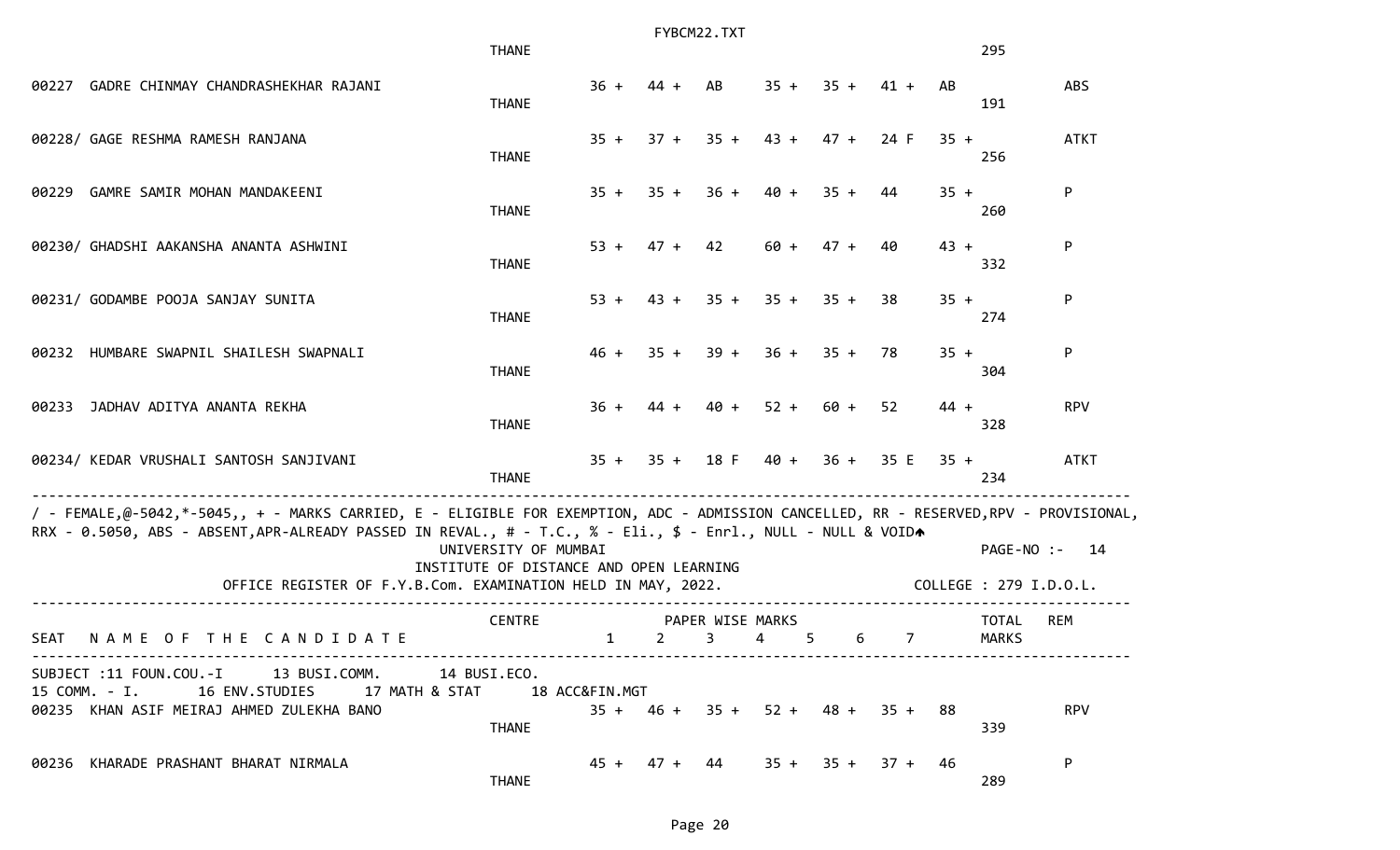|       |                                          |              |        |        | FYBCM22.TXT |        |        |        |        |     |             |
|-------|------------------------------------------|--------------|--------|--------|-------------|--------|--------|--------|--------|-----|-------------|
| 00237 | KOKATE KIRAN JAYPRAKASH SUNANDA          | <b>THANE</b> | $36 +$ | $35 +$ | $35 +$      | $47 +$ | $39 +$ | 70     | $35 +$ | 297 | P           |
| 00238 | MALI GANESH YASHWANT SUNITA              | <b>THANE</b> | $35 +$ | $35 +$ | 56          | $50 +$ | 74     | $35 +$ | $35 +$ | 320 | P           |
| 00239 | MANDAVKAR NILESH NARAYAN NILAM           | <b>THANE</b> | $35 +$ | $52 +$ | $35 +$      | 68     | $35 +$ | 48     | $35 +$ | 308 | P           |
|       | 00240/ MORE KAJAL DEVDAS PAVITRA         | <b>THANE</b> | $35 +$ | $35 +$ | $35 +$      | $35 +$ | 70     | 48     | 38     | 296 | P           |
|       | 00241/ MUSALE RADHIKA JANARDAN DEEPA     | <b>THANE</b> | $51 +$ | $38 +$ | 44          | $35 +$ | $35 +$ | $35 +$ | $35 +$ | 273 | P           |
|       | 00242/ PANKAR PRIYA PRASHANT SUSHMA      | <b>THANE</b> | $48 +$ | $68 +$ | $35 +$      | $43 +$ | $64 +$ | 40     | $35 +$ | 333 | P           |
| 00243 | PARAB NIRANJAN BHAGOJI RUPALI            | <b>THANE</b> | $35 +$ | $38 +$ | 38          | $36 +$ | $35 +$ | $36 +$ | $38 +$ | 256 | P           |
|       | 00244/ PAWAR SAMIKSHA GOPINATH ALKA      | <b>THANE</b> | $48 +$ | $37 +$ | $35 +$      | $41 +$ | $50 +$ | 40     | $35 +$ | 286 | P           |
| 00245 | PAWAR SATISH DNYANESHWAR USHA            | <b>THANE</b> | $68 +$ | $40 +$ | $35 +$      | $44 +$ | $52 +$ | 46     | $44 +$ | 329 | P           |
| 00246 | PAYER JITENDRA MAHADEV MILAN             | <b>THANE</b> | $35 +$ | $35 +$ | $35 +$      | $35 +$ | $35 +$ | 26 F   | $54 +$ | 255 | <b>ATKT</b> |
| 00247 | PEDNEKAR BHUSHAN CHANDRAKANT SULOCHANA   | <b>THANE</b> | $35 +$ | $36 +$ | $35 +$      | $35 +$ | 68     | $35 +$ | $41 +$ | 285 | P           |
|       | 00248/ RANE ASHWINI APPA ARCHANA         | <b>THANE</b> | $50 +$ | $35 +$ | $46 +$      | $46 +$ | $51 +$ | 60     | $35 +$ | 323 | P           |
| 00249 | REVANDIKAR NIKIL ASHOK SUVARNA           | <b>THANE</b> | $42 +$ | $37 +$ | $35 +$      | $35 +$ | 40 +   | 36     | $60 +$ | 285 | P           |
| 00250 | SAHANI SUDHIRKUMAR RAMPAT SHUBHAWATIDEVI | <b>THANE</b> | $40 +$ | 48     | $44 +$      | $56 +$ | $52 +$ | $35 +$ | $35 +$ | 310 | P           |
|       | 00251 SALEKAR PRANAV PARSHURAM SAVITRI   |              | $35 +$ | $35 +$ | 50          | $41 +$ | 36 +   | $35 +$ | $35 +$ |     | P           |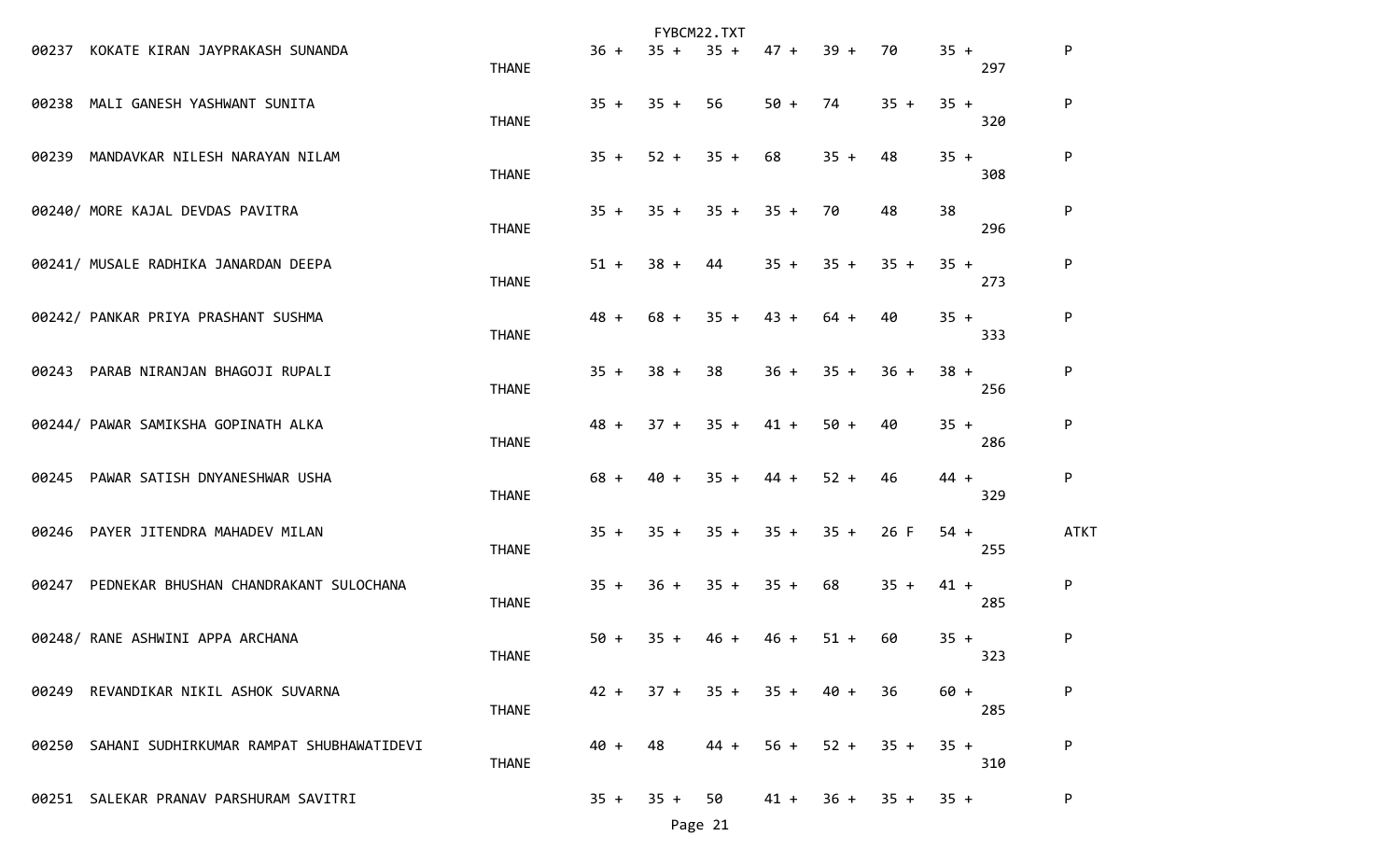|             |                                                                                                                                                                                                                                                                                                                        | <b>THANE</b>                                                    |                |                | FYBCM22.TXT                        |                            |                |                  | 267                   |                                         |
|-------------|------------------------------------------------------------------------------------------------------------------------------------------------------------------------------------------------------------------------------------------------------------------------------------------------------------------------|-----------------------------------------------------------------|----------------|----------------|------------------------------------|----------------------------|----------------|------------------|-----------------------|-----------------------------------------|
|             | 00252 SAWANT OMKAR VISHNU VAIBAVI                                                                                                                                                                                                                                                                                      | <b>THANE</b>                                                    |                | $46 + 36 + 35$ |                                    |                            | $36 + 39 +$    | 64               | $35 +$<br>291         | P                                       |
|             | / - FEMALE,@-5042,*-5045,, + - MARKS CARRIED, E - ELIGIBLE FOR EXEMPTION, ADC - ADMISSION CANCELLED, RR - RESERVED,RPV - PROVISIONAL,<br>RRX - 0.5050, ABS - ABSENT, APR-ALREADY PASSED IN REVAL., # - T.C., % - Eli., \$ - Enrl., NULL - NULL & VOIDA<br>OFFICE REGISTER OF F.Y.B.Com. EXAMINATION HELD IN MAY, 2022. | UNIVERSITY OF MUMBAI<br>INSTITUTE OF DISTANCE AND OPEN LEARNING |                |                |                                    |                            |                |                  |                       | PAGE-NO :- 15<br>COLLEGE : 279 I.D.O.L. |
| <b>SEAT</b> | NAME OF THE CANDIDATE                                                                                                                                                                                                                                                                                                  | <b>CENTRE</b>                                                   | $\mathbf{1}$   | $2^{\circ}$    | PAPER WISE MARKS<br>$\overline{3}$ | $\overline{4}$             | 5 <sup>5</sup> | 6 7              | <b>TOTAL</b><br>MARKS | <b>REM</b>                              |
|             | SUBJECT :11 FOUN.COU.-I<br>13 BUSI.COMM.<br>15 COMM. - I.<br>16 ENV.STUDIES<br>17 MATH & STAT<br>00253 SAWANT PRANIT MOHAN MOHINI                                                                                                                                                                                      | 14 BUSI.ECO.<br><b>THANE</b>                                    | 18 ACC&FIN.MGT |                |                                    | $38 + 35 + 35 + 35 + 42 +$ |                | 48.              | $35 +$<br>268         | P                                       |
|             | 00254/ SHARMA KIRAN BHARAT ARCHANA                                                                                                                                                                                                                                                                                     | <b>THANE</b>                                                    | $35 +$         | $35 +$         | 62                                 | $35 +$                     | $35 +$         | $35 +$           | $35 +$<br>272         | P                                       |
|             | 00255/ SHINDE PRANALI BALU YENU                                                                                                                                                                                                                                                                                        | <b>THANE</b>                                                    | $35 +$         |                | $35 + 35$                          |                            | $35 + 35 +$    | 50               | $37 +$<br>262         | P                                       |
|             | 00256 SHINDE ROHIT SATISH SAVITA                                                                                                                                                                                                                                                                                       | <b>THANE</b>                                                    | 41 +           |                |                                    | $51 + 35 + 35 + 57 + 46$   |                |                  | $35 +$<br>300         | P                                       |
|             | 00257/ SHINDE SUSHMITA SUDHAKAR SHASHIKALA                                                                                                                                                                                                                                                                             | <b>THANE</b>                                                    | $62 +$         | $60 +$         | 50 +                               |                            |                | $57 + 55 + 22 F$ | $35 +$<br>341         | <b>ATKT</b>                             |
|             | 00258/ SHRIRAM ANURADHA HANUMANTA BHAGYALAXMI                                                                                                                                                                                                                                                                          | <b>THANE</b>                                                    | $36 +$         | $53 +$         |                                    | $35 + 35 + 35 +$           |                | 66               | $56 +$<br>316         | P                                       |
|             | 00259 SINGH AMAN AKHILESH REKHADEVI                                                                                                                                                                                                                                                                                    | <b>THANE</b>                                                    | $36 +$         | $40 +$         | 60                                 | $48 +$                     | $35 +$         | $35 +$           | $36 +$<br>290         | P                                       |
|             | 00260/ SINGH RAJNI MAHENDRAPRATAP SUNITA                                                                                                                                                                                                                                                                               | <b>THANE</b>                                                    | $48 +$         | $39 +$         | $35 +$                             | 36 +                       | 42 +           | 80               | $35 +$<br>315         | P                                       |
|             | 00261/ SONKAR SHRADDHA RAMESH SANGITA                                                                                                                                                                                                                                                                                  | <b>THANE</b>                                                    | 40 +           | $56 +$         |                                    | $35 + 40 +$                | $51 +$         | 90               | $48 +$<br>360         | P                                       |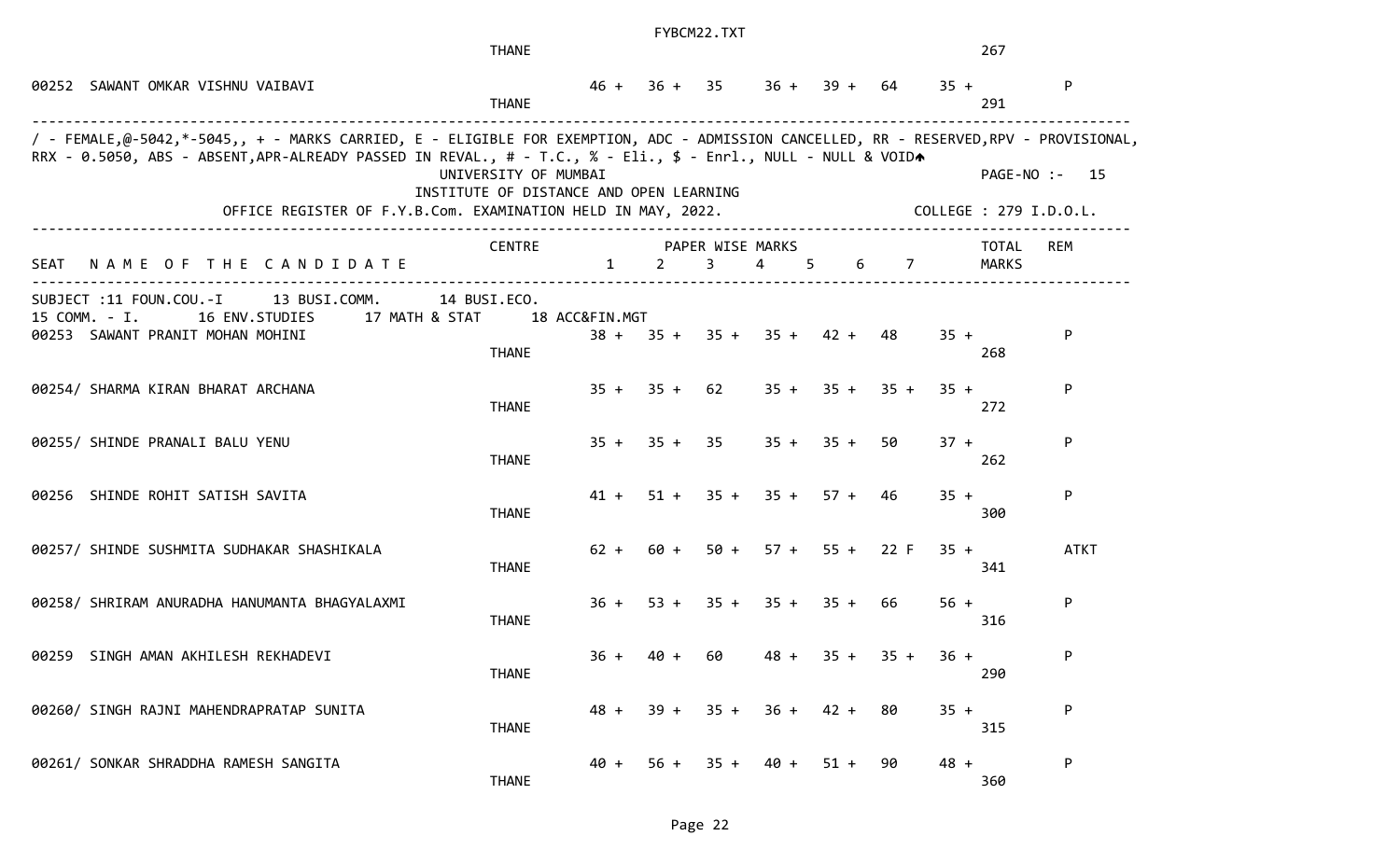|       |                                                                                                                                                                                                                                                                                                                        |                                                                 |                |                | FYBCM22.TXT                                 |                                            |         |                |        |                                      |            |
|-------|------------------------------------------------------------------------------------------------------------------------------------------------------------------------------------------------------------------------------------------------------------------------------------------------------------------------|-----------------------------------------------------------------|----------------|----------------|---------------------------------------------|--------------------------------------------|---------|----------------|--------|--------------------------------------|------------|
|       | 00262 SORTE AAKASH JAYANT MEENA                                                                                                                                                                                                                                                                                        | <b>THANE</b>                                                    | $35 +$         | $35 +$         | 48                                          | $35 +$                                     |         | $41 + 35 +$    | $35 +$ | 264                                  | P          |
| 00263 | TATKARE OMKAR DATTARAM DARSHANA                                                                                                                                                                                                                                                                                        | <b>THANE</b>                                                    | $35 +$         | $49 +$         | $35 +$                                      | $35 +$                                     | 46 +    | 35             | $36 +$ | 271                                  | P          |
|       | 00264/ THORAT MANSI VIJAY MAMTA                                                                                                                                                                                                                                                                                        | <b>THANE</b>                                                    | $35 +$         | 40 +           | $56 +$                                      | $35 +$                                     | $50 +$  | 58             | $48 +$ | 322                                  | P          |
| 00265 | UPADHYAY RONAK KIRIT MEETA                                                                                                                                                                                                                                                                                             | <b>THANE</b>                                                    | $46 +$         | $35 +$         | $35 +$                                      | 80                                         | $35 +$  | 66             | $35 +$ | 332                                  | P          |
|       | 00266 VARTAK SWAPNIL KHUSHAL ASHA                                                                                                                                                                                                                                                                                      | <b>THANE</b>                                                    | 72             | $35 +$         | $41 +$                                      | $38 +$                                     | $38 +$  | 58             | $46 +$ | 328                                  | P          |
| 00267 | WADHAVANE SHAILESH RAMDAS RANJANA                                                                                                                                                                                                                                                                                      | <b>THANE</b>                                                    | $36 +$         | $35 +$         | $35 +$                                      | $36 +$                                     | $35 +$  | 50             | $41 +$ | 268                                  | P          |
|       | 00268/ WAKLE TAI BAJIRAO RADHA                                                                                                                                                                                                                                                                                         | <b>THANE</b>                                                    | $36 +$         | $38 +$         | $35 +$                                      | $35 +$                                     | $35 +$  | 48             | 36     | 263                                  | P.         |
|       | 00269 YADAV MANISH KANHAIYALAL DNYANMATI                                                                                                                                                                                                                                                                               | THANE                                                           | 41 +           | 60 +           | $36 +$                                      | 54                                         | $35 +$  | 40 +           | $35 +$ | 301                                  | P          |
|       | 00270 CHITTARI SHAILESH BHASKAR SHANTHA                                                                                                                                                                                                                                                                                | BHIWANDI.                                                       |                | $55 + 48 + 56$ |                                             | $35 +$                                     |         | $59 + 45 +$    | $36 +$ | 334                                  | <b>RPV</b> |
|       | / - FEMALE,@-5042,*-5045,, + - MARKS CARRIED, E - ELIGIBLE FOR EXEMPTION, ADC - ADMISSION CANCELLED, RR - RESERVED,RPV - PROVISIONAL,<br>RRX - 0.5050, ABS - ABSENT, APR-ALREADY PASSED IN REVAL., # - T.C., % - Eli., \$ - Enrl., NULL - NULL & VOIDA<br>OFFICE REGISTER OF F.Y.B.Com. EXAMINATION HELD IN MAY, 2022. | UNIVERSITY OF MUMBAI<br>INSTITUTE OF DISTANCE AND OPEN LEARNING |                |                |                                             |                                            |         |                |        | PAGE-NO :-<br>COLLEGE : 279 I.D.O.L. | - 16       |
|       | SEAT NAME OF THE CANDIDATE                                                                                                                                                                                                                                                                                             | <b>CENTRE</b>                                                   |                | $1 \t 2$       | PAPER WISE MARKS<br>$\overline{\mathbf{3}}$ | $\overline{\phantom{0}}$<br>$\overline{4}$ | 6       | $\overline{7}$ |        | <b>TOTAL</b><br>MARKS                | <b>REM</b> |
|       | SUBJECT :11 FOUN.COU.-I 13 BUSI.COMM. 14 BUSI.ECO.<br>15 COMM. - I.<br>16 ENV.STUDIES<br>17 MATH & STAT<br>00271 KOKKULA RAJASHEKAR RAVINDAR VIJAYA                                                                                                                                                                    | BHIWANDI.                                                       | 18 ACC&FIN.MGT |                |                                             | $66 + 55 + 65 + 39 +$                      | 54 + 44 |                | $35 +$ | 358                                  | P          |
|       | 00272/ AGARWAL ANKITA SANWAR MAL SAROJ                                                                                                                                                                                                                                                                                 | KALYAN.                                                         | $37 +$         |                |                                             | $50 + 51 + 52 + 35 + 76$                   |         |                | $41 +$ | 342                                  | P          |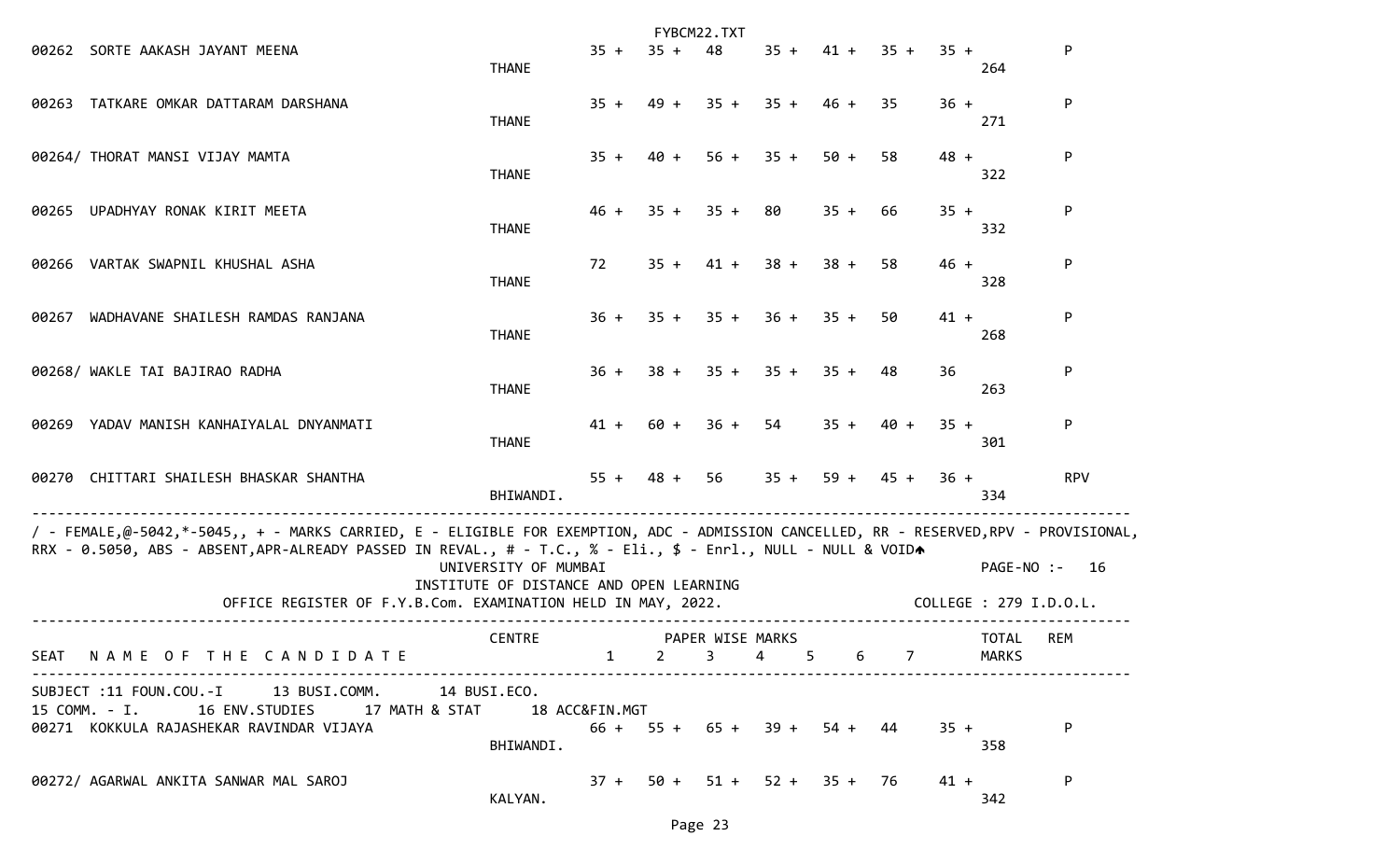| 00273/ CHAUHAN PRADNYA CHANDRAKANT SANGITA | KALYAN. | $41 +$ | $37 +$ | $40 +$ | $35 +$           | $35 +$ | 35     | $35 +$<br>258 | P           |
|--------------------------------------------|---------|--------|--------|--------|------------------|--------|--------|---------------|-------------|
| 00274/ DAROLE JOVITA VINOD HEERA           | KALYAN. | $53 +$ | $45 +$ | 46     | $49 +$           | $43 +$ | 58     | 35<br>329     | P           |
| 00275 EPILI DEEPAK UPENDRA SARASWATI       | KALYAN. | $36 +$ | $64 +$ | $56 +$ | $48 +$           | $44 +$ | 44     | $44 +$<br>336 | P           |
| 00276 GUPTE SAMEER RAMCHANDRA SARALA       | KALYAN. | $40 +$ | $35 +$ | $35 +$ | $35 +$           | $35 +$ | 40     | $35 +$<br>255 | <b>RPV</b>  |
| 00277/ JADHAV JAYSHREE VITTHAL SANGITA     | KALYAN. | $38 +$ | $35 +$ | 22 F   | $58 +$           | $35 +$ | $48 +$ | $40 +$<br>276 | <b>ATKT</b> |
| 00278 JADHAV RAHUL VITTHAL SANGITA         | KALYAN. | $35 +$ | $35 +$ | 54     | $44 +$           | $35 +$ | $40 +$ | $38 +$<br>281 | P           |
| 00279/ JADHAV RUPALI VITTHAL SANGITA       | KALYAN. | $43 +$ | $39 +$ | 22 F   | $38 +$           | $53 +$ | 30 F   | $35 +$<br>260 | <b>ATKT</b> |
| 00280/ JANGAM SAUJANYA SURESH SMITA        | KALYAN. | AB     | $42 +$ | $35 +$ | $43 +$           | $35 +$ | $35 +$ | $40 +$<br>230 | <b>ABS</b>  |
| JOGLEKAR AMIT MANOHAR SMITA<br>00281       | KALYAN. | 78     | 60     | 52     | 78               | 60     | 56     | 60<br>444     | P           |
| KADAM MANISH BHAGAVAN BHARATI<br>00282     | KALYAN. | $35 +$ | $49 +$ | $35 +$ | $47 +$           | $37 +$ | 54     | $40 +$<br>297 | P           |
| KADAM PRAMOD YESHWANT REKHA<br>00283       | KALYAN. | 35     | $35 +$ | 42     | 40               | 64     | 40     | 36<br>292     | P           |
| KALEBAG ANIKET ARVIND LATA<br>00284        | KALYAN. | 62     | 56     | 35     | $28 *$           | 62     | 35     | 35<br>$313 *$ | P           |
| 00285/ KAMBLE CHAITALI ANANT ANKITA        | KALYAN. | $42 +$ | $42 +$ |        | $35 + 50 + 60 +$ |        | 36     | $44 +$<br>309 | P           |
| 00286/ KAMBLE JAYSHREE LAXMAN NANDA        | KALYAN. | $39 +$ | $35 +$ |        | $35 + 37 +$      | 72     | $35 +$ | $35 +$<br>288 | P           |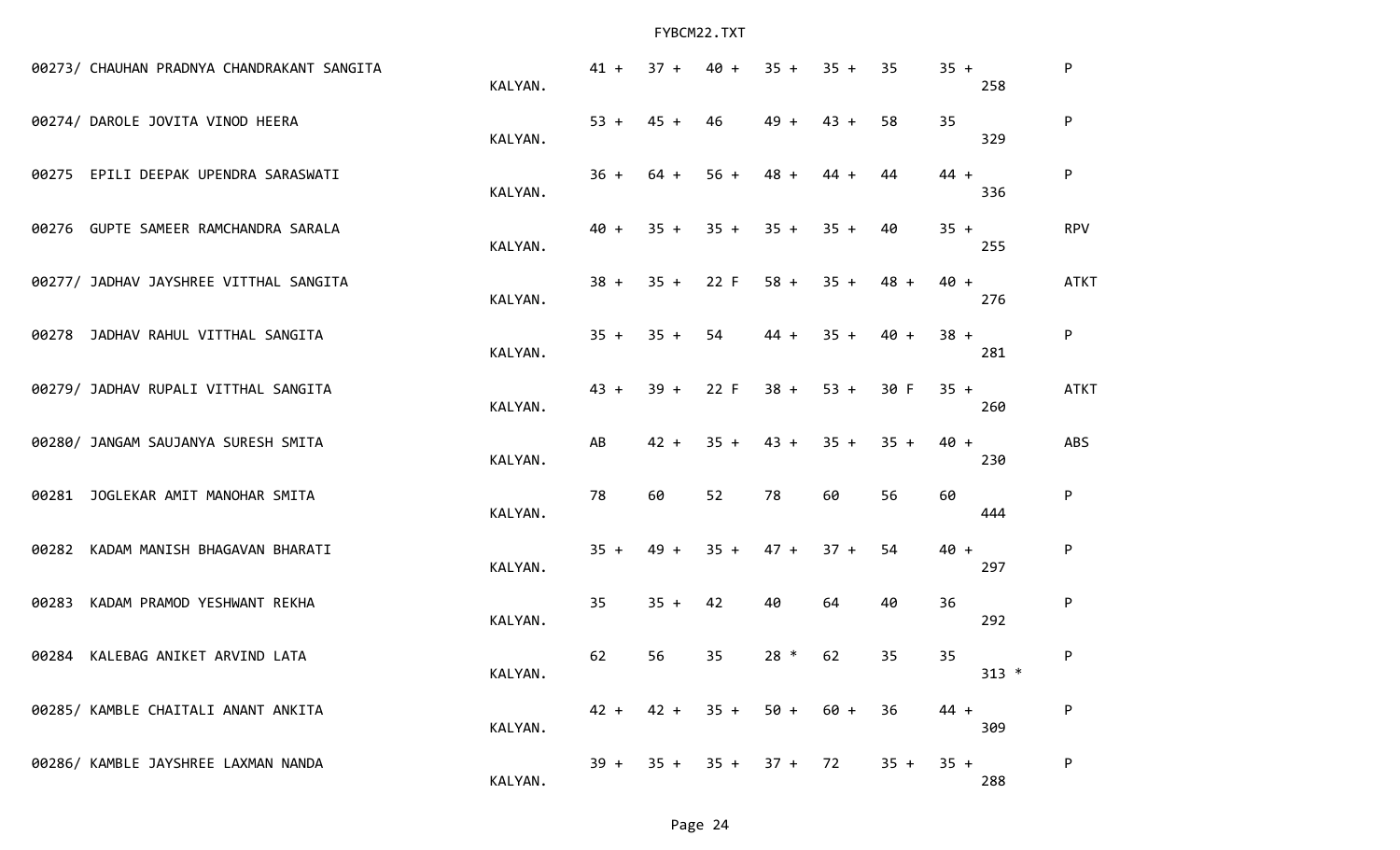|             |                                                                                                                                                                                                                                                                                                                        |                                                                 |                      |        | FYBCM22.TXT           |                            |             |                       |        |                        |               |
|-------------|------------------------------------------------------------------------------------------------------------------------------------------------------------------------------------------------------------------------------------------------------------------------------------------------------------------------|-----------------------------------------------------------------|----------------------|--------|-----------------------|----------------------------|-------------|-----------------------|--------|------------------------|---------------|
| 00287       | KHAIRNAR PRASHANT DEVIDAS SHAKUNTALA                                                                                                                                                                                                                                                                                   | KALYAN.                                                         | $35 +$               | 80     | $35 +$                |                            |             | $42 + 35 + 37 + 35 +$ |        | 299                    | P             |
|             | 00288/ LAMBE RASIKA SHIVNATH SHRADDHA                                                                                                                                                                                                                                                                                  | KALYAN.                                                         | $46 +$               |        |                       | $39 + 35 + 35 + 44 +$      |             | 50                    | $35 +$ | 284                    | P             |
|             | / - FEMALE,@-5042,*-5045,, + - MARKS CARRIED, E - ELIGIBLE FOR EXEMPTION, ADC - ADMISSION CANCELLED, RR - RESERVED,RPV - PROVISIONAL,<br>RRX - 0.5050, ABS - ABSENT, APR-ALREADY PASSED IN REVAL., # - T.C., % - Eli., \$ - Enrl., NULL - NULL & VOIDA<br>OFFICE REGISTER OF F.Y.B.Com. EXAMINATION HELD IN MAY, 2022. | UNIVERSITY OF MUMBAI<br>INSTITUTE OF DISTANCE AND OPEN LEARNING |                      |        |                       |                            |             |                       |        | COLLEGE : 279 I.D.O.L. | PAGE-NO :- 17 |
| <b>SEAT</b> | NAME OF THE CANDIDATE                                                                                                                                                                                                                                                                                                  | <b>CENTRE</b>                                                   | $\mathbf{1}$         | 2      | PAPER WISE MARKS<br>3 | $\overline{4}$<br>5        | 6           | $\overline{7}$        |        | <b>TOTAL</b><br>MARKS  | REM           |
|             | SUBJECT :11 FOUN.COU.-I<br>13 BUSI.COMM.<br>15 COMM. - I.<br>16 ENV.STUDIES<br>17 MATH & STAT<br>00289/ MALUSARE DIVYA SUNIL SUPRIYA                                                                                                                                                                                   | 14 BUSI.ECO.<br>KALYAN.                                         | 18 ACC&FIN.MGT<br>72 | 72     | 58                    | 88                         | 72          | 56                    | 70     | 488                    | P             |
| 00290       | MANI MANOJ VISHWANATHAN JANAKI                                                                                                                                                                                                                                                                                         | KALYAN.                                                         | $44 +$               | $37 +$ | $35 +$                | $37 +$                     | $38 +$      | 62                    | $43 +$ | 296                    | P             |
|             | 00291/ MORE SUCHITA SURESH SARITA                                                                                                                                                                                                                                                                                      | KALYAN.                                                         | $35 +$               |        | $40 + 35 +$           |                            | $35 + 35 +$ | $35 +$                | 40     | 255                    | P             |
|             | 00292 NATHAN MAHESH SOBHANAM OMANA                                                                                                                                                                                                                                                                                     | KALYAN.                                                         | $37 +$               |        |                       | $49 + 35 + 37 + 42 + 35 +$ |             |                       | 72     | 307                    | P             |
|             | 00293 PAGARE TUSHAR MANOJ JAYSHREE                                                                                                                                                                                                                                                                                     | KALYAN.                                                         | $47 +$               | $35 +$ | $36 +$                | $53 +$                     | $46 +$      | 36                    | $41 +$ | 294                    | P             |
|             | 00294/ PALAV NAMRATA DWARKANATH DIPALI                                                                                                                                                                                                                                                                                 | KALYAN.                                                         | $44 +$               | $39 +$ | $55 +$                | $35 +$                     | $71 +$      | 48                    | $37 +$ | 329                    | P             |
|             | 00295 PALSAMKAR VINAYAK MAHADEV ANANDI                                                                                                                                                                                                                                                                                 | KALYAN.                                                         | $43 +$               | $35 +$ | $35 +$                | $36 +$                     | $45 +$      | 74                    | $50 +$ | 318                    | P             |
|             | 00296 PANIGRAHI PRASHANT NABAKRISHNA JHUNU                                                                                                                                                                                                                                                                             | KALYAN.                                                         | 84                   | $39 +$ | $35 +$                | $37 +$                     | $40 +$      | $35 +$                | $35 +$ | 305                    | P             |
| 00297       | PARSE TEJAS ANIL SUREKHA                                                                                                                                                                                                                                                                                               | KALYAN.                                                         | 50                   | 58     | 48                    | 48                         | 56          | 42                    | 50     | 352                    | P             |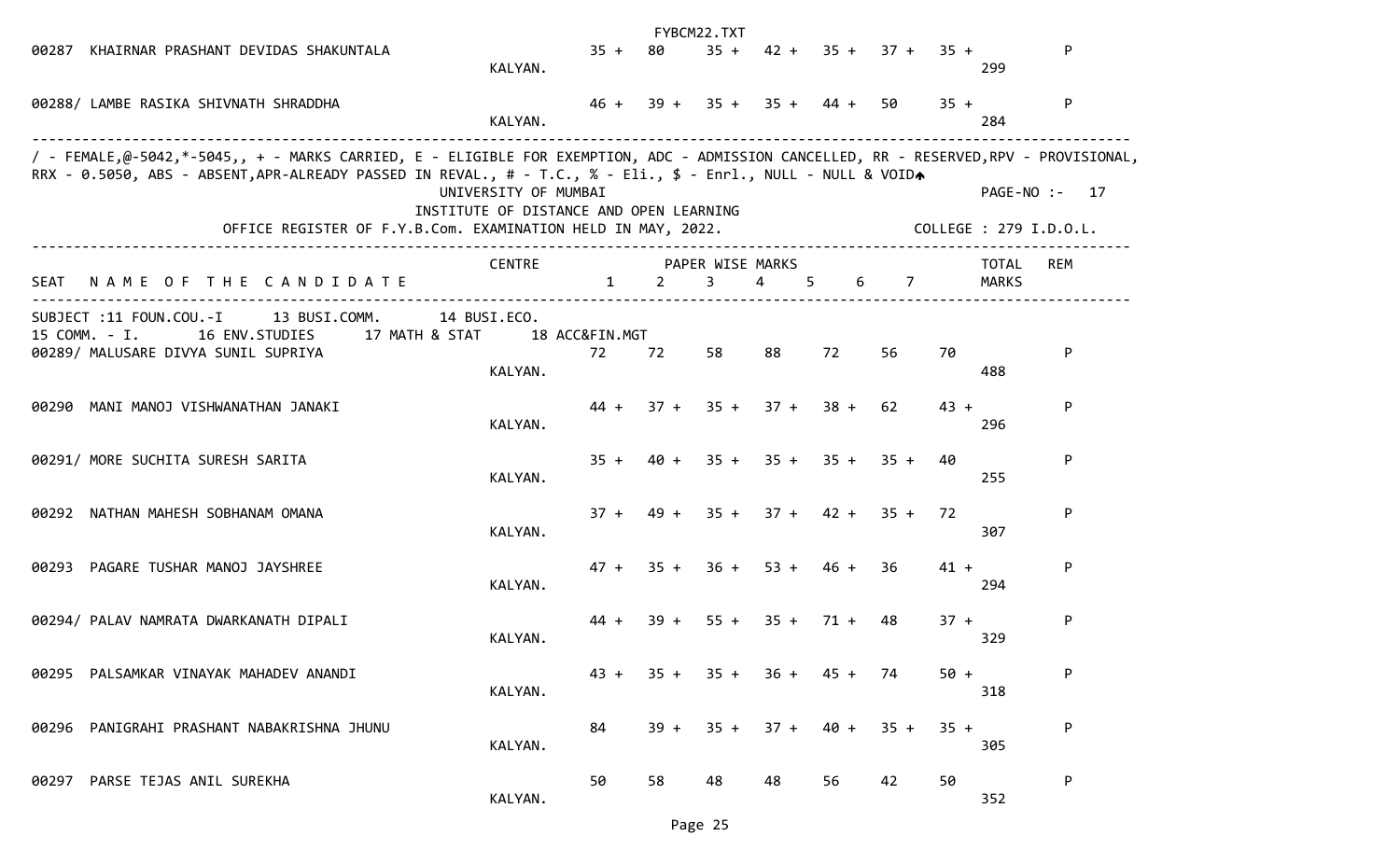| 00298/ PATIL SWAPNALI SURESH SUGANDHA                                                                                                                                                                                                                                                                                  | KALYAN.                                                         | $35 +$         | $50 +$                         | $35 +$                       | $36 +$         | $42 +$                        | 36             | $40 +$ | 274                          | P             |
|------------------------------------------------------------------------------------------------------------------------------------------------------------------------------------------------------------------------------------------------------------------------------------------------------------------------|-----------------------------------------------------------------|----------------|--------------------------------|------------------------------|----------------|-------------------------------|----------------|--------|------------------------------|---------------|
| PAWAR PRAVIN MAHENDRA KUNDA<br>00299                                                                                                                                                                                                                                                                                   | KALYAN.                                                         | $37 +$         | 40 +                           | $35 +$                       |                | $37 + 35 +$                   | 78             | 86     | 348                          | P.            |
| 00300 PRAJAPATI ASHISH RADHEMOHAN RAJAVATI                                                                                                                                                                                                                                                                             | KALYAN.                                                         | $68 +$         | $56 +$                         | 62                           | 68 +           | $36 +$                        | $56 +$         | $36 +$ | 382                          | P             |
| 00301/ SALVI PRACHI VARDHAN NILAM                                                                                                                                                                                                                                                                                      | KALYAN.                                                         | $35 +$         | $42 +$                         | $42 +$                       |                | $62 + 40 +$                   | 72             | $36 +$ | 329                          | P             |
| 00302/ SAWANT NEETA VASANT BHARTI                                                                                                                                                                                                                                                                                      | KALYAN.                                                         | $35 +$         | $55 + 52$                      |                              | $44 +$         | $44 +$                        | 58             | $35 +$ | 323                          | P             |
| 00303/ SHARMA JYOTIKUMARI RAMKESH SUSHILADEVI                                                                                                                                                                                                                                                                          | KALYAN.                                                         | $35 +$         | $35 +$                         | $45 +$                       | $54 +$         | $50 +$                        | 44             | $42 +$ | 305                          | P             |
| 00304 SHIRKE CHETAN MOHAN MADHAVI                                                                                                                                                                                                                                                                                      | KALYAN.                                                         | $35 +$         | $35 +$                         | 60                           | $35 +$         | $35 +$                        | $35 +$         | $35 +$ | 270                          | P             |
| 00305/ TARADE TANUJA DATTATRAY SAVITA                                                                                                                                                                                                                                                                                  | KALYAN.                                                         | $35 +$         |                                | $37 + 35 +$                  | $36 +$         | $52 +$                        | 52             | $54 +$ | 301                          | P             |
| 00306/ VAZ JANET JEROME JENNIFER                                                                                                                                                                                                                                                                                       | KALYAN.                                                         |                |                                |                              |                | $42 + 35 + 35 + 35 + 47 + 48$ |                | 62     | 304                          | P             |
| / - FEMALE,@-5042,*-5045,, + - MARKS CARRIED, E - ELIGIBLE FOR EXEMPTION, ADC - ADMISSION CANCELLED, RR - RESERVED,RPV - PROVISIONAL,<br>RRX - 0.5050, ABS - ABSENT, APR-ALREADY PASSED IN REVAL., # - T.C., % - Eli., \$ - Enrl., NULL - NULL & VOIDA<br>OFFICE REGISTER OF F.Y.B.Com. EXAMINATION HELD IN MAY, 2022. | UNIVERSITY OF MUMBAI<br>INSTITUTE OF DISTANCE AND OPEN LEARNING |                |                                |                              |                |                               |                |        | COLLEGE : 279 I.D.O.L.       | PAGE-NO :- 18 |
| <b>SEAT</b><br>NAME OF THE CANDIDATE                                                                                                                                                                                                                                                                                   | <b>CENTRE</b>                                                   | $\mathbf{1}$   | $2 \left( \frac{1}{2} \right)$ | PAPER WISE MARKS<br>$3 \sim$ | $\overline{4}$ | 5 6                           | $\overline{7}$ |        | <b>TOTAL</b><br><b>MARKS</b> | <b>REM</b>    |
| SUBJECT :11 FOUN.COU.-I 13 BUSI.COMM. 14 BUSI.ECO.<br>15 COMM. - I.<br>16 ENV.STUDIES<br>17 MATH & STAT<br>00307/ BATAWALE DIPTI DIPAK DIPIKA                                                                                                                                                                          | MAHAD.                                                          | 18 ACC&FIN.MGT |                                |                              |                | $40 + 43 + 37 + 49 + 47 + AB$ |                | AB     | 216                          | <b>ABS</b>    |
| 00308/ CHAVAN ANKITA MADHUKAR SUREKHA                                                                                                                                                                                                                                                                                  |                                                                 | $35 +$         | $35 +$                         | 40                           | 58             | $35 +$                        | 48             | $35 +$ |                              | P             |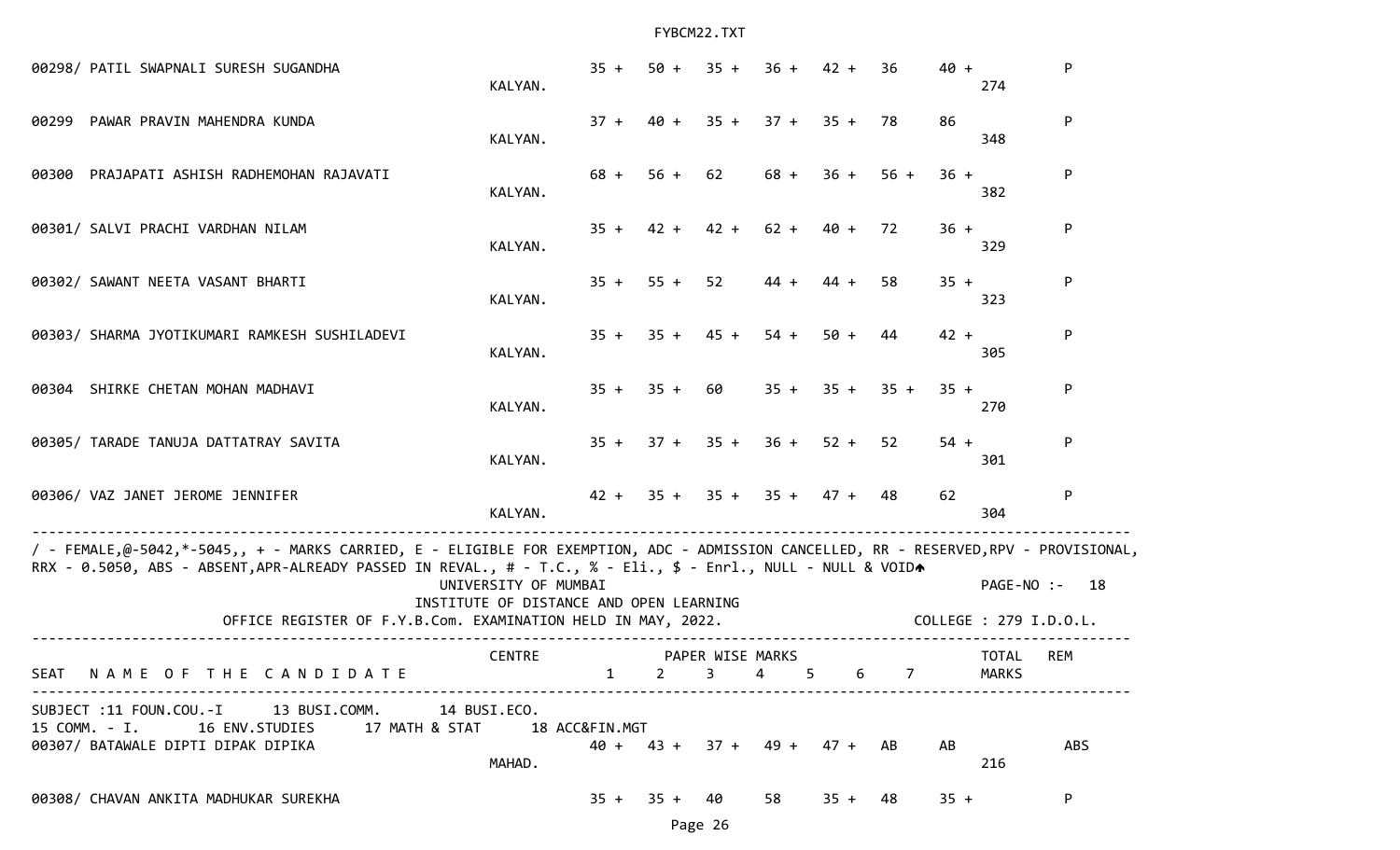|       |                                           | MAHAD.    |        |             | FYBCM22.TXT |           |        |        |        | 286 |             |
|-------|-------------------------------------------|-----------|--------|-------------|-------------|-----------|--------|--------|--------|-----|-------------|
|       | 00309 MORE DNYANESHWAR HARI SARASHI       | MAHAD.    | $35 +$ | $39 +$      | $35 +$      | $44 +$    | $35 +$ | 50     | $35 +$ | 273 | ${\sf P}$   |
|       | 00310/ SUTAR ANUJA GAJANAN LALITA         | MAHAD.    | $56 +$ | $44 +$      | $42 +$      | $58 +$    | 50     | $38 +$ | $38 +$ | 326 | ${\sf P}$   |
|       | 00311/ AREKAR AKSHATA VITTHAL VIDYA       | BORIVALI. | $50 +$ | $47 +$      | $35 +$      | $35 +$    | $35 +$ | 52     | $35 +$ | 289 | ${\sf P}$   |
|       | 00312/ BADGE SHUBHNAGI RAJESH SUSHILA     | BORIVALI. |        | $45 + 35 +$ | $35 +$      | $35 +$    | $35 +$ | 52     | $35 +$ | 272 | ${\sf P}$   |
| 00313 | BAGARIA BHAVIN LALIT ASHITA               | BORIVALI. | $35 +$ | $35 +$      | 66          | $37 + 82$ |        | $35 +$ | $35 +$ | 325 | <b>RPV</b>  |
|       | 00314 BHOGALE SHREEKRISHNA SACHIN SUCHITA | BORIVALI. | $46 +$ | $40 +$      | $40 +$      | $35 +$    | $35 +$ | 36     | $35 +$ | 267 | ${\sf P}$   |
|       | 00315/ BHUMKAR SUNITA JAGANNATH KAMAL     | BORIVALI. | $54 +$ | $55 +$      | 54          | $61 +$    | $49 +$ | 62     | $35 +$ | 370 | P           |
|       | 00316/ CHAWADA HEMLATA LALJI MANI         | BORIVALI. | $35 +$ | $40 +$      | $40 +$      | $35 +$    | $35 +$ | 30 F   | $35 +$ | 250 | <b>ATKT</b> |
|       | 00317/ DARJI RIDDHI HITESH NEELA          | BORIVALI. | $40 +$ | $60 +$      | $44 +$      | $52 +$    | 56     | $35 +$ | $35 +$ | 322 | P           |
|       | 00318 DAS PRABHAT SHANKAR GANGA           | BORIVALI. | $35 +$ | $36 +$      | 60          | $45 +$    | $35 +$ | $35 +$ | $35 +$ | 281 | P           |
|       | 00319/ DUBEY LAXMI TIERATHRAJ SARITA      | BORIVALI. | $45 +$ | $53 +$      | $35 +$      | $50 +$    | $45 +$ | 50     | $39 +$ | 317 | ${\sf P}$   |
|       | 00320 FERNANDES BERNARD BENJAMIN SANDRA   | BORIVALI. | $54 +$ | $46 +$      | 68          | $36 +$    | $35 +$ | 58     | $46 +$ | 343 | P           |
|       | 00321 GADHAVI JAYESH MANSUKH PRAGNA BEN   | BORIVALI. | $41 +$ | $45 +$      | 48          | 70        | $48 +$ | 50     | 42     | 344 | P           |
|       | 00322 GAIKWAD NITESH CHANDRAKANT SHEETAL  | BORIVALI. | 74     | $35 +$      | $35 +$      | $35 +$    | $35 +$ | 68     | $36 +$ | 318 | P           |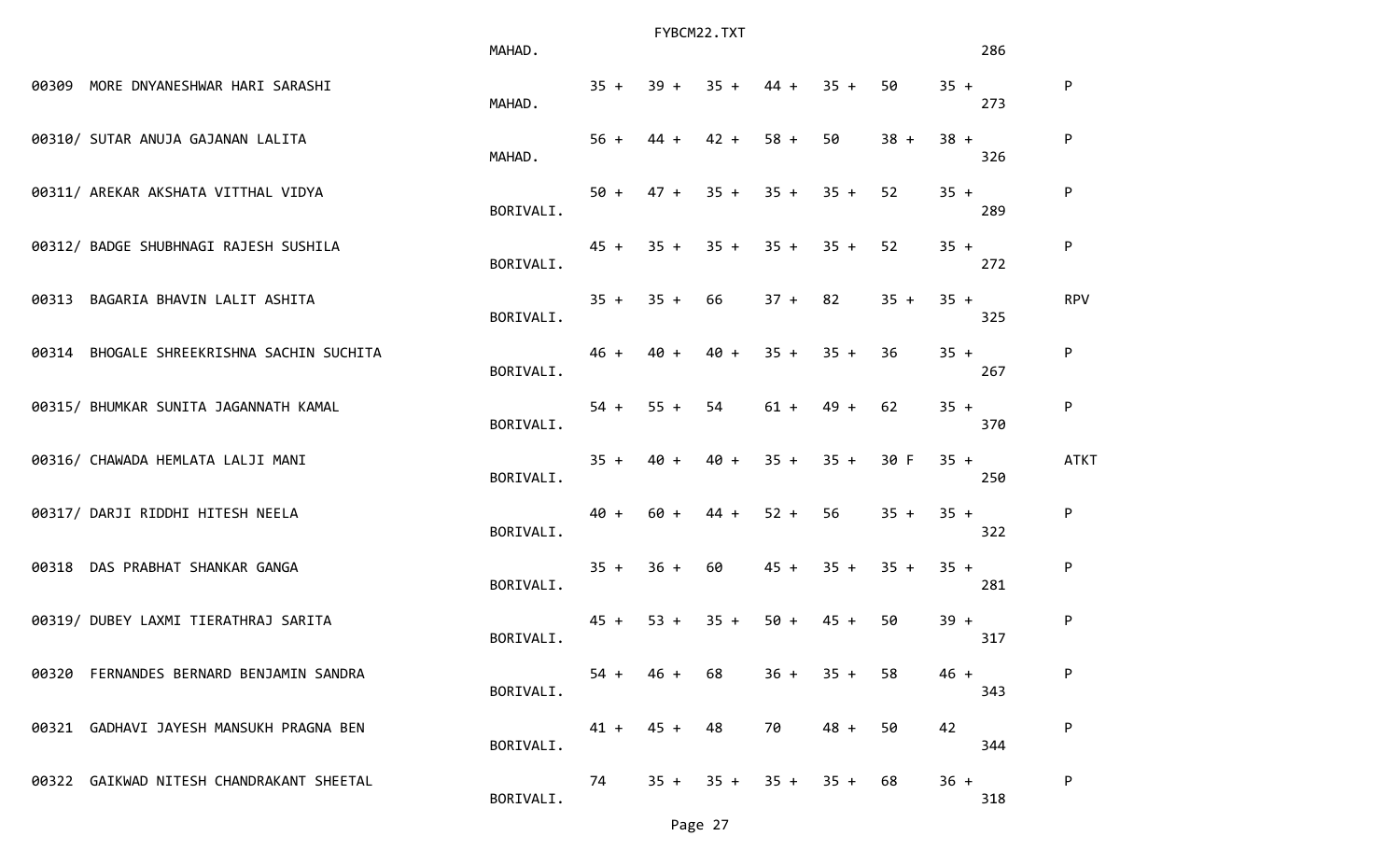| 00323 | GAWADE KAUSHIK SUHAS KALPANA                                                                                                                                                                                                                                                                                           | BORIVALI.                                                       |                      |                | $35 + 41 + 35 +$      | $37 +$         | $37 + 46$   |                  | $35 +$ | 266                    | P.            |
|-------|------------------------------------------------------------------------------------------------------------------------------------------------------------------------------------------------------------------------------------------------------------------------------------------------------------------------|-----------------------------------------------------------------|----------------------|----------------|-----------------------|----------------|-------------|------------------|--------|------------------------|---------------|
|       | 00324/ GOSALIA ROMA BIMAL NEETA                                                                                                                                                                                                                                                                                        | BORIVALI.                                                       |                      | $35 + 35 + 52$ |                       | 56             |             | $37 + 35 + 37 +$ |        | 287                    | P             |
|       | / - FEMALE,@-5042,*-5045,, + - MARKS CARRIED, E - ELIGIBLE FOR EXEMPTION, ADC - ADMISSION CANCELLED, RR - RESERVED,RPV - PROVISIONAL,<br>RRX - 0.5050, ABS - ABSENT, APR-ALREADY PASSED IN REVAL., # - T.C., % - Eli., \$ - Enrl., NULL - NULL & VOIDA<br>OFFICE REGISTER OF F.Y.B.Com. EXAMINATION HELD IN MAY, 2022. | UNIVERSITY OF MUMBAI<br>INSTITUTE OF DISTANCE AND OPEN LEARNING |                      |                |                       |                |             |                  |        | COLLEGE : 279 I.D.O.L. | PAGE-NO :- 19 |
| SEAT  | NAME OF THE CANDIDATE                                                                                                                                                                                                                                                                                                  | <b>CENTRE</b>                                                   | $\mathbf{1}$         | 2              | PAPER WISE MARKS<br>3 | $\overline{4}$ | 6<br>5      | $\overline{7}$   |        | <b>TOTAL</b><br>MARKS  | REM           |
|       | SUBJECT :11 FOUN.COU.-I<br>13 BUSI.COMM.<br>15 COMM. - I.<br>16 ENV.STUDIES<br>17 MATH & STAT<br>00325 GUPTA RAKESH KUMAR SHAMBHUNATH LILAVATI                                                                                                                                                                         | 14 BUSI.ECO.<br>BORIVALI.                                       | 18 ACC&FIN.MGT<br>84 | $35 +$         | 70                    |                | $35 + 35 +$ | 54               | $35 +$ | 348                    | P.            |
|       | 00326/ HADPATI VANDANA VINOD LATA                                                                                                                                                                                                                                                                                      | BORIVALI.                                                       | 62                   | $41 +$         | $35 +$                | $40 +$         | $35 +$      | 46               | $40 +$ | 299                    | P             |
|       | 00327/ IDRISI AYESHA BANO ABDUL QAIYUM MAJIDA BANO                                                                                                                                                                                                                                                                     | BORIVALI.                                                       | AB                   | AB             | AB                    | AB             | AB          | AB               | AB     | <b>ABS</b>             | <b>ADC</b>    |
|       | 00328 IYENGAR ROHAN RAJAN ASHWINI                                                                                                                                                                                                                                                                                      | BORIVALI.                                                       | $48 +$               | $44 +$         | $37 +$                | $35 +$         | $36 +$      | 70               | 68     | 338                    | P             |
|       | 00329/ JADHAV SAPNA ARJUN VANDANA                                                                                                                                                                                                                                                                                      | BORIVALI.                                                       | $35 +$               | $41 +$         | 60                    | $53 +$         | $46 +$      | 60               | 54     | 349                    | P             |
|       | 00330/ JHA ADITI SHRIKRISHNA SHEELA DEVI                                                                                                                                                                                                                                                                               | BORIVALI.                                                       | $41 +$               | $53 +$         | $35 +$                | $42 +$         | $35 +$      | 52               | 54     | 312                    | P             |
|       | 00331 JHA PRAWEEN KUMAR RAKESH NEETA                                                                                                                                                                                                                                                                                   | BORIVALI.                                                       | 64                   | 40             | $35 +$                | $36 +$         | $35 +$      | $68 +$           | $56 +$ | 334                    | P             |
|       | 00332 JIMMET PRABHU SHANKARAPPA SUSHEELA                                                                                                                                                                                                                                                                               | BORIVALI.                                                       | $40 +$               | $35 +$         | $52 +$                |                | $52 + 35 +$ | -35              | $64 +$ | 313                    | P             |
|       | 00333/ KANAUJIYA VARSHA ANIL SEEMA                                                                                                                                                                                                                                                                                     |                                                                 | $68 +$               | 70             | $35 +$                | $36 +$         | $72 +$      | 52               | $48 +$ |                        | P             |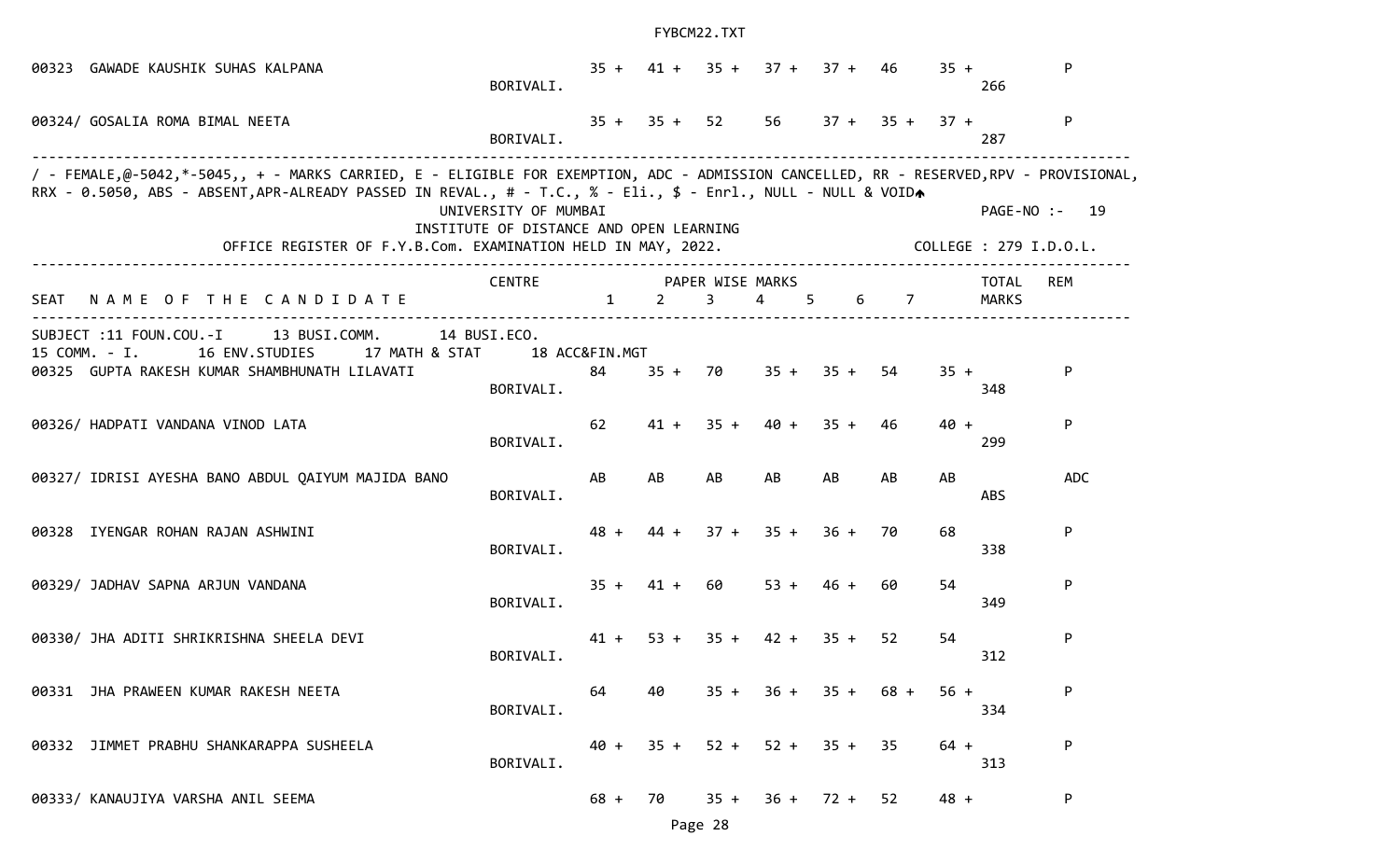|                                                                                                                                                                                                                                                        | BORIVALI.                               |        | FYBCM22.TXT |                |        |           |                                    |        | 381                    |            |
|--------------------------------------------------------------------------------------------------------------------------------------------------------------------------------------------------------------------------------------------------------|-----------------------------------------|--------|-------------|----------------|--------|-----------|------------------------------------|--------|------------------------|------------|
| 00334 KESHWA BHAVESH PRAVIN SUMITA                                                                                                                                                                                                                     | BORIVALI.                               | $35 +$ | $35 +$      | 44             | 70     | 36 +      | $35 +$                             | $35 +$ | 290                    | P          |
| 00335/ KHAN AAFRIN FIROZ SHEHNAZ                                                                                                                                                                                                                       | BORIVALI.                               | $43 +$ | $40 +$      | $40 +$         | $35 +$ | $35 +$    | 36                                 | $36 +$ | 265                    | P          |
| 00336 MANAS SAMSON LAWRENCE JAYSHREE                                                                                                                                                                                                                   | BORIVALI.                               | 56     | 60          | 36             | 58     | 52        | 40                                 | 36     | 338                    | P          |
| 00337/ MAURYA DALI RAM ASARE TARADEVI                                                                                                                                                                                                                  | BORIVALI.                               | 76     | $40 +$      | $35 +$         | 52     | $38 +$    | $35 +$                             | $38 +$ | 314                    | P          |
| 00338 PAWAR NAMDEV PHOOLCHAND KAMLA                                                                                                                                                                                                                    | BORIVALI.                               | 44 +   | $35 +$      | $35 +$         | $50 +$ | $35 +$    | 64                                 | $43 +$ | 306                    | P          |
| 00339/ PENDHARI AARTI SANDEEP KAMINI                                                                                                                                                                                                                   | BORIVALI.                               | $37 +$ | $35 +$      | $38 +$         | $35 +$ | $45 +$    | 60                                 | 52     | 302                    | P          |
| 00340/ RANGWALA RASHIDA FIROJ SARA                                                                                                                                                                                                                     | BORIVALI.                               | 82     | $42 +$      | 58             | $38 +$ | $35 +$    | $35 +$                             | $46 +$ | 336                    | P          |
| 00341/ RATHOD HARSHITA CHIMANBHAI KOKILA                                                                                                                                                                                                               | BORIVALI.                               | 54     | $35 +$      | $35 +$         | $35 +$ | 56        | 56                                 | 56     | 327                    | P          |
| 00342 RATHOD HRISHIKESH NALIN YOGITA                                                                                                                                                                                                                   | BORIVALI.                               | $35 +$ |             | $35 + 35 + 88$ |        | $35 + 72$ |                                    | $41 +$ | 341                    | P          |
| / - FEMALE,@-5042,*-5045,, + - MARKS CARRIED, E - ELIGIBLE FOR EXEMPTION, ADC - ADMISSION CANCELLED, RR - RESERVED,RPV - PROVISIONAL,<br>RRX - 0.5050, ABS - ABSENT, APR-ALREADY PASSED IN REVAL., # - T.C., % - Eli., \$ - Enrl., NULL - NULL & VOIDA | UNIVERSITY OF MUMBAI                    |        |             |                |        |           |                                    |        | PAGE-NO :-             | 20         |
| OFFICE REGISTER OF F.Y.B.Com. EXAMINATION HELD IN MAY, 2022.                                                                                                                                                                                           | INSTITUTE OF DISTANCE AND OPEN LEARNING |        |             |                |        |           |                                    |        | COLLEGE : 279 I.D.O.L. |            |
| SEAT NAME OF THE CANDIDATE 1 2 3                                                                                                                                                                                                                       | CENTRE PAPER WISE MARKS                 |        |             |                | 4 5    |           | 6 7                                |        | TOTAL<br>MARKS         | REM        |
| SUBJECT :11 FOUN.COU.-I 13 BUSI.COMM. 14 BUSI.ECO.<br>15 COMM. - I. 16 ENV. STUDIES 17 MATH & STAT 18 ACC&FIN. MGT<br>00343 RATHOD JAYANTI NARAN HANSA                                                                                                 | BORIVALI.                               |        |             |                |        |           | $35 + 37 + 64 + 64 + 35 + 42 + AB$ |        | 277                    | <b>ABS</b> |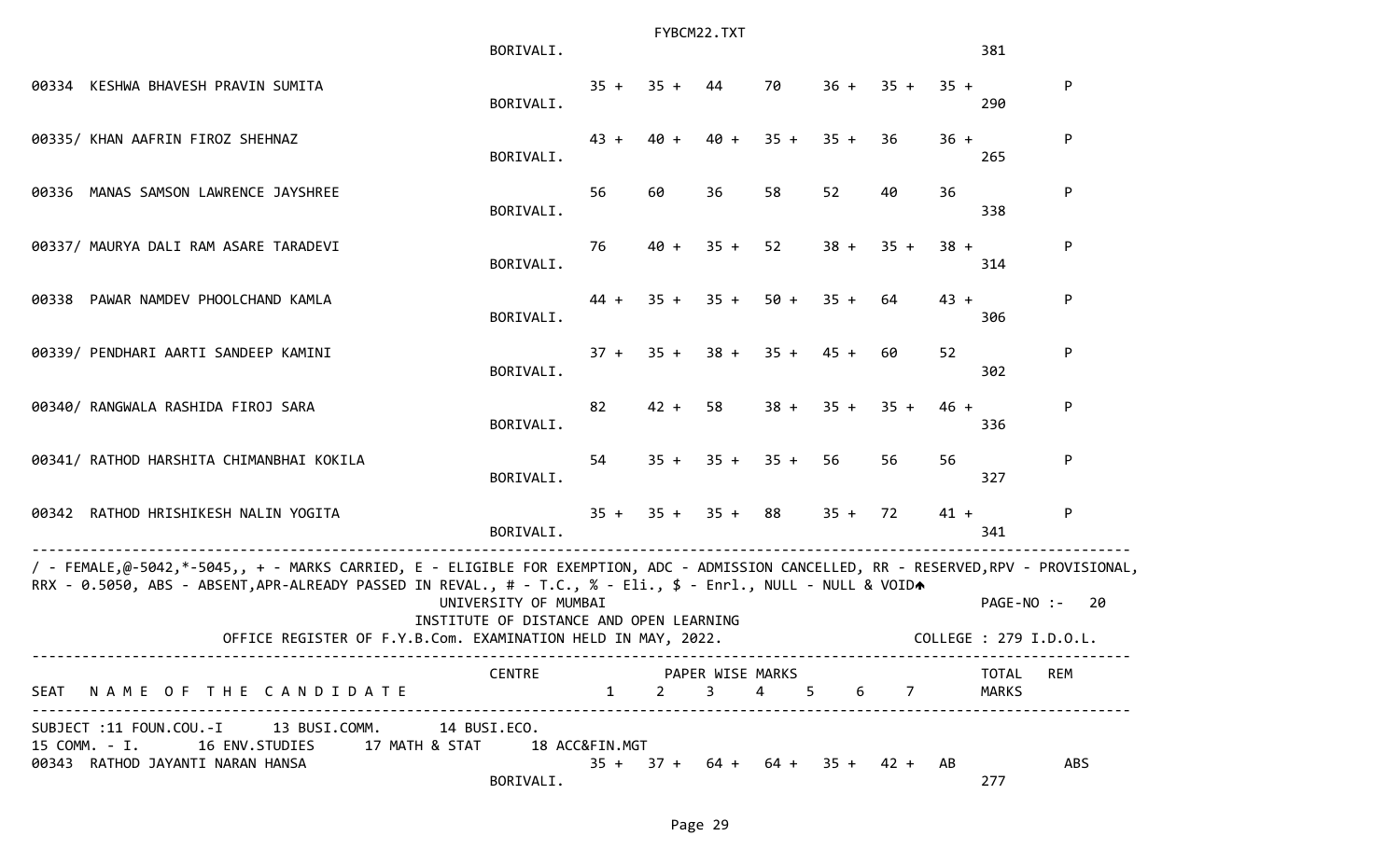|                                             |           |        |        | FYBCM22.TXT |           |        |        |        |     |             |
|---------------------------------------------|-----------|--------|--------|-------------|-----------|--------|--------|--------|-----|-------------|
| 00344/ RAWAL MEGHANA BHAVARLAL PARVATI      | BORIVALI. | $35 +$ | $38 +$ | $35 +$      | $48 +$    | $35 +$ | 50     | $35 +$ | 276 | P           |
| 00345 SALVI RAHUL MADHUKAR MADHEVI          | BORIVALI. | $36 +$ | $40 +$ | $35 +$      | $44 +$    | $36 +$ | 78     | $42 +$ | 311 | P           |
| 00346 SAWANT DARSHAN VIVEK NISHA            | BORIVALI. | $35 +$ | $45 +$ | $35 +$      | $35 +$    | $35 +$ | 44     | $39 +$ | 268 | P           |
| 00347 SAWANT OM SHARAD KAMAL                | BORIVALI. | 84     | 76     | 56          | 76        | 78     | 60     | 70     | 500 | P           |
| 00348 SAWANT ROHIT ARVIND AARTI             | BORIVALI. | 74     | 78     | 68          | 76        | $35 +$ | 62     | $35 +$ | 428 | P           |
| 00349 SAWANT SIDDHESH SANTOSH SAVITA        | BORIVALI. | $42 +$ | $40 +$ | 28 F        | $35 +$    | $35 +$ | 14 F   | $35 +$ | 229 | <b>ATKT</b> |
| 00350/ SAYYED MUMTAZFATIMA NAKIRAZA CHANDNI | BORIVALI. | $35 +$ | $38 +$ | 52          | $43 +$    | $42 +$ | $38 +$ | $61 +$ | 309 | P           |
| 00351 SHAH DHYEY RAJNIKANT HIRAL            | BORIVALI. | $64 +$ | $35 +$ | 48          | $76 +$    | $44 +$ | $40 +$ | $44 +$ | 351 | P           |
| 00352 SHARMA LOUKUMAR NIRMAL GIRIJA         | BORIVALI. | 43 +   | $45 +$ | $50 +$      | $35 +$    | $35 +$ | 56     | $37 +$ | 301 | P           |
| 00353 SHETTY PAWAN ASHOK VINAYA             | BORIVALI. | $35 +$ | $35 +$ | $35 +$      | $35 +$    | $35 +$ | 36     | $35 +$ | 246 | P           |
| 00354 SOLANKI PRANAV PITHA PREMILA          | BORIVALI. | $37 +$ | $42 +$ | $35 +$      | $50 +$    | $36 +$ | 46     | $35 +$ | 281 | P           |
| 00355/ SONDIGALA KAJAL DILIP JAGURTI        | BORIVALI. | 58     | 52     | 72          | 62        | 58     | 40     | 50     | 392 | P           |
| 00356/ TAMHANE VIDYA PRAKASH SUNITA         | BORIVALI. | $35 +$ | $35 +$ | $35 +$      | $35 + AB$ |        | $35 +$ | $41 +$ | 216 | ABS         |
| 00357 TANK RAJ HITESH NAYNA                 | BORIVALI. | $51 +$ | $62 +$ | $36 +$      | $39 +$    | $46 +$ | 76     | $46 +$ | 356 | P           |
| 00358/ THAKUR RUBI NITIN SUREKHA            |           | $35 +$ | 64     | $35 +$      | $35 +$    | $35 +$ | $35 +$ | $36 +$ |     | P           |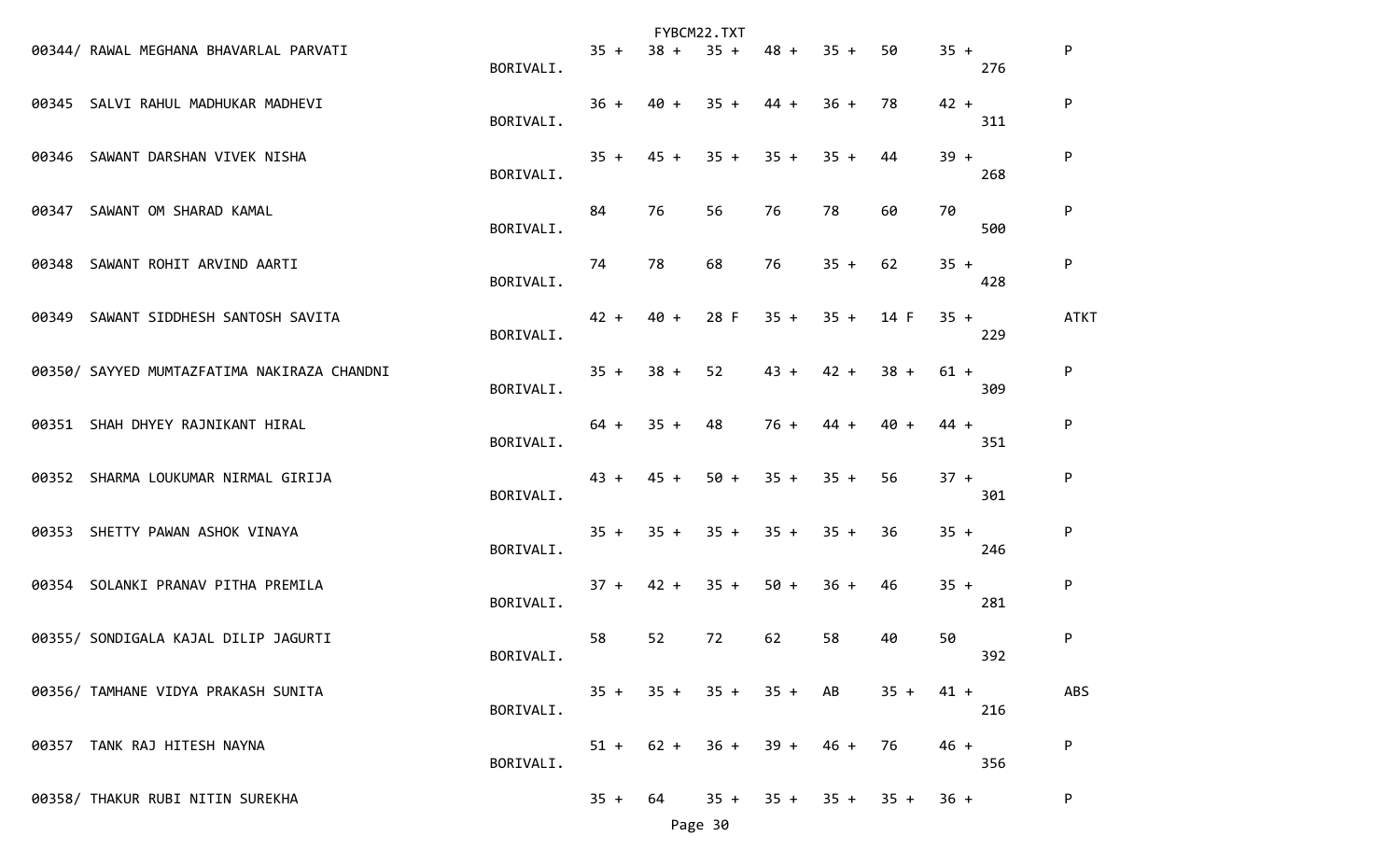|      |                                                                                                                                                                                                                                                                                                                        | BORIVALI.                                                       |              |              | FYBCM22.TXT    |                                                       |                                      |        |        | 275                   |                                         |
|------|------------------------------------------------------------------------------------------------------------------------------------------------------------------------------------------------------------------------------------------------------------------------------------------------------------------------|-----------------------------------------------------------------|--------------|--------------|----------------|-------------------------------------------------------|--------------------------------------|--------|--------|-----------------------|-----------------------------------------|
|      | 00359 THOMSON MICHAEL SELLO MAIMA                                                                                                                                                                                                                                                                                      | BORIVALI.                                                       |              |              |                |                                                       | $36 + 35 + 66$ $35 + 39 + 35 + 36 +$ |        |        | 282                   | P                                       |
|      | 00360/ VAGHADIYA KAJAL NITINBHAI VINA                                                                                                                                                                                                                                                                                  | BORIVALI.                                                       |              |              |                |                                                       | $64 E$ 35 + 56 E 35 + 26 F 30 F 35 + |        |        | 281                   | <b>ATKT</b>                             |
|      | / - FEMALE,@-5042,*-5045,, + - MARKS CARRIED, E - ELIGIBLE FOR EXEMPTION, ADC - ADMISSION CANCELLED, RR - RESERVED,RPV - PROVISIONAL,<br>RRX - 0.5050, ABS - ABSENT, APR-ALREADY PASSED IN REVAL., # - T.C., % - Eli., \$ - Enrl., NULL - NULL & VOIDA<br>OFFICE REGISTER OF F.Y.B.Com. EXAMINATION HELD IN MAY, 2022. | UNIVERSITY OF MUMBAI<br>INSTITUTE OF DISTANCE AND OPEN LEARNING |              |              |                |                                                       |                                      |        |        |                       | PAGE-NO :- 21<br>COLLEGE : 279 I.D.O.L. |
| SEAT | NAME OF THE CANDIDATE                                                                                                                                                                                                                                                                                                  | CENTRE                                                          | $\mathbf{1}$ | $\mathbf{2}$ | $\overline{3}$ | PAPER WISE MARKS<br>$\overline{4}$ and $\overline{4}$ | $5^{\circ}$                          | 6 7    |        | TOTAL<br><b>MARKS</b> | <b>REM</b>                              |
|      | SUBJECT :11 FOUN.COU.-I<br>13 BUSI.COMM.<br>15 COMM. - I.<br>16 ENV.STUDIES 17 MATH & STAT<br>00361 WAGHELA HARSH SHAILESH RASHMI                                                                                                                                                                                      | 14 BUSI.ECO.<br>18 ACC&FIN.MGT<br>BORIVALI.                     |              |              | $35 + 37 + AB$ |                                                       | $35 + 35 + 35 +$                     |        | $38 +$ | 215                   | <b>ABS</b>                              |
|      | 00362/ YADAV BARAKHA DINESH GEETA                                                                                                                                                                                                                                                                                      | BORIVALI.                                                       |              |              |                | $55 + 38 + 39 + 86$                                   | $38 +$                               | 58     | $42 +$ | 356                   | P                                       |
|      | 00363/ YADAV SUMOLIKA MANOJ SUNITA                                                                                                                                                                                                                                                                                     | BORIVALI.                                                       |              |              |                | $50 + 37 + 35 + 35 + 40 +$                            |                                      | 58     | 50     | 305                   | P                                       |
|      | 00364 YADAV VINAY KUMAR MATARAJ SAVITRI DEVI                                                                                                                                                                                                                                                                           | BORIVALI.                                                       |              |              |                |                                                       | $35 + 35 + 38 + 37 + 35 + 40$        |        | $35 +$ | 255                   | P                                       |
|      | 00365 BORDE DEEPAK DILIP MARGARATE                                                                                                                                                                                                                                                                                     | RATNAGIRI                                                       | $43 +$       |              | $44 + 45 +$    | 46 +                                                  | 40 +                                 | 56     | $49 +$ | 323                   | P                                       |
|      | 00366 SAWANT KUNAL SURESH SWATI                                                                                                                                                                                                                                                                                        | RATNAGIRI                                                       | 60 +         | $35 +$       | $35 +$         | $56 +$                                                | $52 +$                               | $40 +$ | 52     | 330                   | P                                       |
|      | 00367 SHINDE PRASAD SHANTARAM VANDANA                                                                                                                                                                                                                                                                                  | RATNAGIRI                                                       | $52 +$       | 40 +         | 36 +           | 64 +                                                  | $52 +$                               | $35 +$ | 40     | 319                   | P                                       |
|      | 00368/ ANBHAVANE SADHANA SANJAY SANJANA                                                                                                                                                                                                                                                                                | VASAI                                                           | $35 +$       | $35 +$       |                |                                                       | $35 + 35 + 35 +$                     | 56     | $40 +$ | 271                   | P                                       |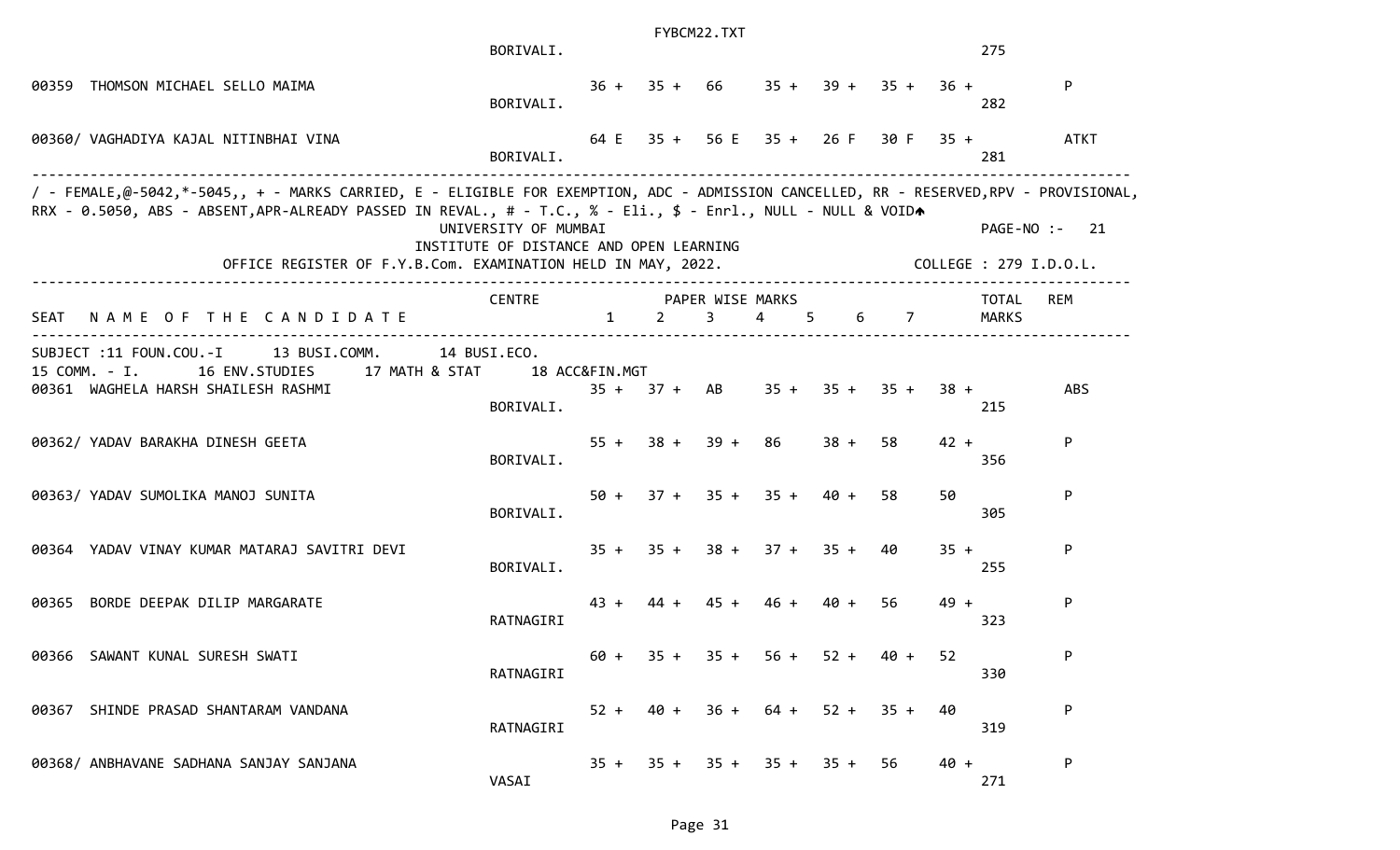|                                                                                                                                                                                                                                                        |                                                                 |        |         | FYBCM22.TXT                          |        |        |                          |                  |                                      |             |
|--------------------------------------------------------------------------------------------------------------------------------------------------------------------------------------------------------------------------------------------------------|-----------------------------------------------------------------|--------|---------|--------------------------------------|--------|--------|--------------------------|------------------|--------------------------------------|-------------|
| 00369/ BANO FARHEEN MOHD SIDDIQE SAMIMA BANO                                                                                                                                                                                                           | VASAI                                                           | $37 +$ | $35 +$  | $36 +$                               | -76    |        |                          | $55 + 41 + 47 +$ | 327                                  | P           |
| 00370 BHARTIYA DHANANJAY SHIVKUMAR DROPADI                                                                                                                                                                                                             | VASAI                                                           | $56 +$ | 35      | $35 +$                               | $44 +$ | $36 +$ | $36 +$                   | $35 +$           | 277                                  | P           |
| 00371/ CHAPADE DARSHANA VIJAY VARSHA                                                                                                                                                                                                                   | VASAI                                                           | $52 +$ | $40 +$  | $42 +$                               | $44 +$ | 64 +   | $56 +$                   | 35               | 333                                  | P           |
| 00372 CHAUHAN RAHUL MOHAN KAMLA                                                                                                                                                                                                                        | VASAI                                                           | $37 +$ | $35 +$  | $35 +$                               | 16 F   | 40 +   | 26 F                     | $35 +$           | 224                                  | <b>ATKT</b> |
| 00373/ CHAUHAN SONAL MOHAN KAMLA                                                                                                                                                                                                                       | VASAI                                                           | $43 +$ | 60 +    | $45 +$                               | $42 +$ | $55 +$ | 50                       | 36               | 331                                  | P           |
| 00374/ CHAWAN JYOTI KUMAR JAYASHREE                                                                                                                                                                                                                    | VASAI                                                           | $46 +$ | $42 +$  | $38 +$                               | $48 +$ | $38 +$ | 46                       | $60 +$           | 318                                  | P           |
| DALBHANJAN AKASH TIPPANSA CHANDRAKALA<br>00375                                                                                                                                                                                                         | VASAI                                                           | $35 +$ | $35 +$  | $35 +$                               | $39 +$ | $35 +$ | 42                       | $49 +$           | 270                                  | P           |
| DHANGEKAR VISHAL VASUDEV SUNANDA<br>00376                                                                                                                                                                                                              | VASAI                                                           | AB     | $40 +$  | $35 +$                               | $44 +$ | $44 +$ | $36 +$                   | $40 +$           | 239                                  | ABS         |
| 00377/ DHIKKA NISHA SURESHKUMAR DAYAWANTI                                                                                                                                                                                                              | VASAI                                                           | $49 +$ | $44 +$  | $35 +$                               | $35 +$ | $48 +$ | 62                       | $48 +$           | 321                                  | <b>RPV</b>  |
| 00378 DUBAL SACHIN JITENDRA VIMLA                                                                                                                                                                                                                      | VASAI                                                           | $35 +$ |         | $37 + 35 + 35 +$                     |        | $35 +$ | 58                       | $65 +$           | 300                                  | P           |
| / - FEMALE,@-5042,*-5045,, + - MARKS CARRIED, E - ELIGIBLE FOR EXEMPTION, ADC - ADMISSION CANCELLED, RR - RESERVED,RPV - PROVISIONAL,<br>RRX - 0.5050, ABS - ABSENT, APR-ALREADY PASSED IN REVAL., # - T.C., % - Eli., \$ - Enrl., NULL - NULL & VOIDA |                                                                 |        |         |                                      |        |        |                          |                  |                                      |             |
| OFFICE REGISTER OF F.Y.B.Com. EXAMINATION HELD IN MAY, 2022.                                                                                                                                                                                           | UNIVERSITY OF MUMBAI<br>INSTITUTE OF DISTANCE AND OPEN LEARNING |        |         |                                      |        |        |                          |                  | PAGE-NO :-<br>COLLEGE : 279 I.D.O.L. | 22          |
| SEAT NAME OF THE CANDIDATE                                                                                                                                                                                                                             | CENTRE PAPER WISE MARKS                                         |        | $1 \t2$ | 3 <sup>7</sup>                       | 4 5    |        | 6 - 10<br>$\overline{7}$ |                  | TOTAL<br>MARKS                       | <b>REM</b>  |
| SUBJECT :11 FOUN.COU.-I 13 BUSI.COMM. 14 BUSI.ECO.<br>15 COMM. - I. 16 ENV. STUDIES 17 MATH & STAT 18 ACC&FIN.MGT<br>00379/ DUBEY POOJA KRISHNA NARAYAN NIRMALA                                                                                        | VASAI                                                           |        |         | $35 + 39 + 55 + 52 + 46 + 42$ $35 +$ |        |        |                          |                  | 304                                  | P           |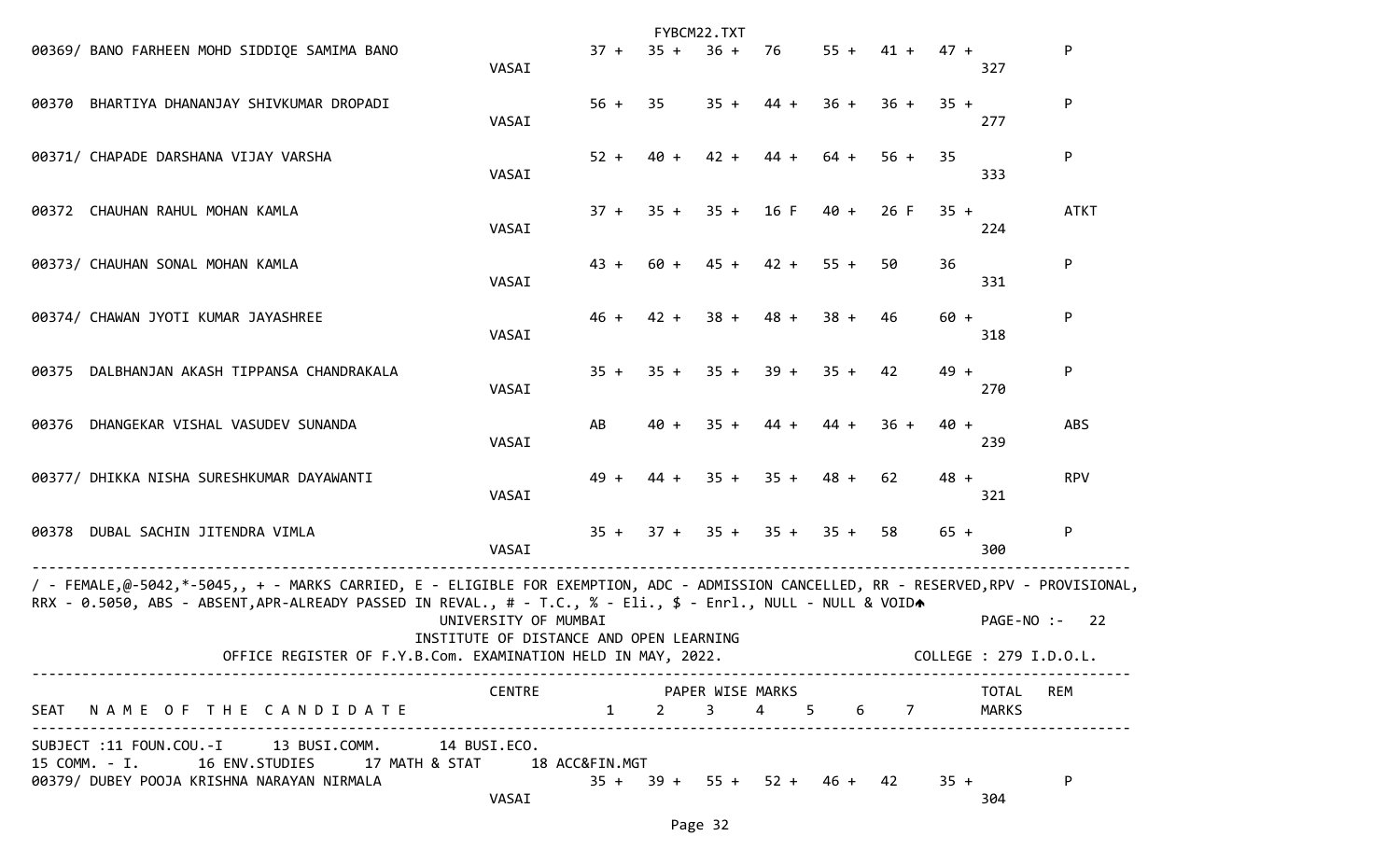|       | 00380 DWIVEDI ANURAG MANOJ POONAM        | VASAI | $37 +$ | $35 +$ | 74     | 70     | $35 +$ | $45 +$ | 54     | 350 | P           |
|-------|------------------------------------------|-------|--------|--------|--------|--------|--------|--------|--------|-----|-------------|
|       | 00381/ GUPTA SONALI RAJESH HEMLATA       | VASAI | $35 +$ | $35 +$ | 36     | $37 +$ | $35 +$ | 40     | $35 +$ | 253 | ${\sf P}$   |
|       | 00382 GURAV TEJAS MADHUKAR SHEVANTEE     | VASAI | $35 +$ | 38 E   | 38 E   | 56 E   | 42 E   | 18 F   | $45 +$ | 272 | <b>ATKT</b> |
|       | 00383/ HINDLEKAR VARSHA GAJANAN SARITA   | VASAI | $35 +$ | $40 +$ | $35 +$ | $37 +$ | $36 +$ | 56     | 52     | 291 | ${\sf P}$   |
| 00384 | JAMATIYA RATAN HIRANMOY USHA             | VASAI | $35 +$ | $35 +$ | $40 +$ | 80     | $35 +$ | $35 +$ | $45 +$ | 305 | ${\sf P}$   |
| 00385 | JOSHI PRASAD GAJANAN SUHASINI            | VASAI | 46     | $43 +$ | 35     | $35 +$ | $36 +$ | 40     | $37 +$ | 272 | ${\sf P}$   |
|       | 00386 KARROT MARTIN MATHEW GRACY         | VASAI | $41 +$ | $42 +$ | $44 +$ | 92     | $39 +$ | 62     | $39 +$ | 359 | <b>RPV</b>  |
|       | 00387/ KATARE SHUBHANGI AMRUT SUMAN      | VASAI | $44 +$ | $52 +$ | $35 +$ | $35 +$ | $35 +$ | $35 +$ | 38     | 274 | ${\sf P}$   |
| 00388 | KAVANKAR VIVEK KISAN KASHMIRA            | VASAI | $35 +$ | $35 +$ | $35 +$ | $35 +$ | $35 +$ | 68     | $38 +$ | 281 | ${\sf P}$   |
|       | 00389/ KUNDER DAKSHATA SHRINATH KUSUM    | VASAI | $35 +$ | $35 +$ | 66     | 60     | $35 +$ | $35 +$ | $35 +$ | 301 | ${\sf P}$   |
|       | 00390/ MANE SONAL SURESH SUNITA          | VASAI | $41 +$ | $51 +$ | $40 +$ | 52     | $50 +$ | $40 +$ | $43 +$ | 317 | ${\sf P}$   |
| 00391 | MER HITESH JANARDAN MEENAKSHI            | VASAI | $40 +$ | $51 +$ | 52     | $35 +$ | $35 +$ | 54     | $37 +$ | 304 | ${\sf P}$   |
|       | 00392 MISHRA SURAJ CHANDRABHUSHAN SHEELA | VASAI | $36 +$ | $35 +$ | 44     | $35 +$ | 40 +   | 50     | $60 +$ | 300 | P           |
|       | 00393/ MITANA SAMRUDDHI BABAN SUREKHA    | VASAI | 60     | $35 +$ | 48     | 66     | $35 +$ | $64 +$ | $35 +$ | 343 | ${\sf P}$   |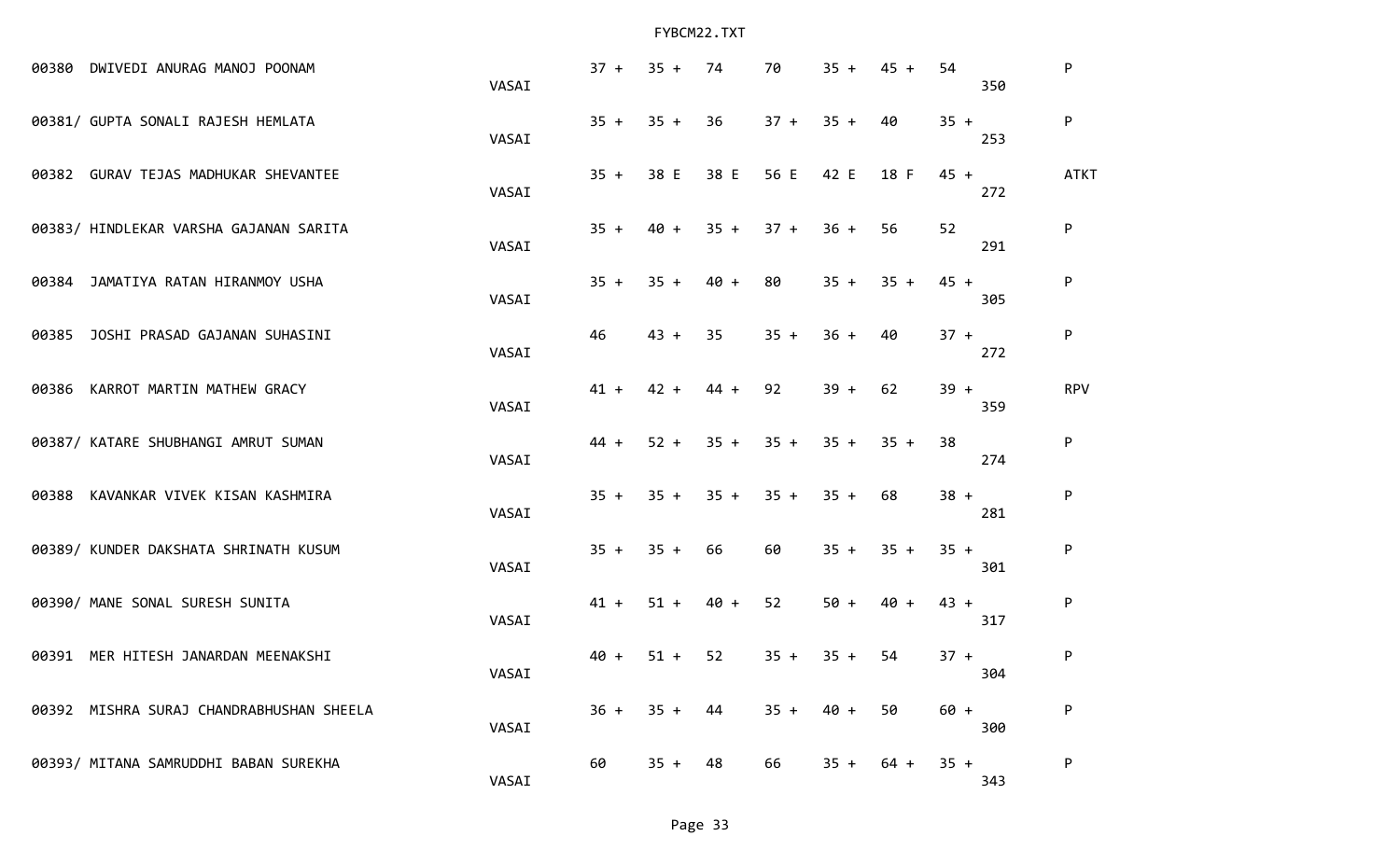|      |                                                                                                                                                                                                                                                                                                                        |                                                                 |                               |        | FYBCM22.TXT           |                  |         |             |        |                                         |             |
|------|------------------------------------------------------------------------------------------------------------------------------------------------------------------------------------------------------------------------------------------------------------------------------------------------------------------------|-----------------------------------------------------------------|-------------------------------|--------|-----------------------|------------------|---------|-------------|--------|-----------------------------------------|-------------|
|      | 00394 MUKADAM ADNAN MASOOD ZINAT                                                                                                                                                                                                                                                                                       | VASAI                                                           | $36 +$                        | $44 +$ | $52 +$                | $38 +$           |         | $52 + 22 F$ | 64 +   | 308                                     | <b>ATKT</b> |
|      | 00395/ NAIK PRACHI SHASHIKANT REKHA                                                                                                                                                                                                                                                                                    | VASAI                                                           | $35 +$                        | $35 +$ | 64                    | $35 + 72$        |         | $35 +$      | $35 +$ | 311                                     | <b>RPV</b>  |
|      | 00396 NAKAR RAHUL RAJESHKUMAR SHOBHANA                                                                                                                                                                                                                                                                                 | VASAI                                                           | $47 +$                        | 41 +   | $41 +$                | $40 +$           | $41 +$  | 54          | $54 +$ | 318                                     | P           |
|      | / - FEMALE,@-5042,*-5045,, + - MARKS CARRIED, E - ELIGIBLE FOR EXEMPTION, ADC - ADMISSION CANCELLED, RR - RESERVED,RPV - PROVISIONAL,<br>RRX - 0.5050, ABS - ABSENT, APR-ALREADY PASSED IN REVAL., # - T.C., % - Eli., \$ - Enrl., NULL - NULL & VOIDA<br>OFFICE REGISTER OF F.Y.B.Com. EXAMINATION HELD IN MAY, 2022. | UNIVERSITY OF MUMBAI<br>INSTITUTE OF DISTANCE AND OPEN LEARNING |                               |        |                       |                  |         |             |        | PAGE-NO :- 23<br>COLLEGE : 279 I.D.O.L. |             |
| SEAT | NAME OF THE CANDIDATE                                                                                                                                                                                                                                                                                                  | <b>CENTRE</b>                                                   | $\mathbf{1}$                  | 2      | PAPER WISE MARKS<br>3 | $\overline{a}$   | 5.<br>6 | 7           |        | TOTAL<br><b>MARKS</b>                   | REM         |
|      | SUBJECT :11 FOUN.COU.-I<br>13 BUSI.COMM.<br>17 MATH & STAT<br>15 COMM. - I.<br>16 ENV.STUDIES<br>00397 NIKAM DHIRAJ SANJAY YASHODA                                                                                                                                                                                     | 14 BUSI.ECO.<br>VASAI                                           | 18 ACC&FIN.MGT<br>$52 + 46 +$ |        | $39 +$                | $50 +$           | $52 +$  | 20 F        | $50 +$ | 309                                     | <b>ATKT</b> |
|      | 00398/ PAIKRAO KAVITA SANTOSH VANITA                                                                                                                                                                                                                                                                                   | VASAI                                                           | $46 +$                        | $50 +$ | $42 +$                | $44 +$           | $52 +$  | $40 +$      | 40     | 314                                     | P           |
|      | 00399/ PANJWANI TANAAZ FIROZ NARMIN                                                                                                                                                                                                                                                                                    | VASAI                                                           | $35 +$                        |        | $41 + 35 + 35 + 47 +$ |                  |         | 42          | $36 +$ | 271                                     | P           |
|      | 00400/ PARAB ROHINI SANTOSH YOGITA                                                                                                                                                                                                                                                                                     | VASAI                                                           | 36 +                          | 48 +   | $40 +$                | $48 +$           | 60 +    | 46          | $36 +$ | 314                                     | P           |
|      | 00401 PATIL VIKRANT MANOJ TANUJA                                                                                                                                                                                                                                                                                       | VASAI                                                           | $41 +$                        | $42 +$ | 40 +                  | $35 +$           | $35 +$  | 28 F        | $35 +$ | 256                                     | <b>ATKT</b> |
|      | 00402 PATNE SARVESH SURESH SHITAL                                                                                                                                                                                                                                                                                      | VASAI                                                           | $45 +$                        | $39 +$ | $35 +$                | 40 +             | 47 +    | 46          | $35 +$ | 287                                     | P           |
|      | 00403/ PAWAR PRITI SATISH SNEHAL                                                                                                                                                                                                                                                                                       | VASAI                                                           | $35 +$                        | $39 +$ | 35 E                  | $35 +$           | $35 +$  | $35 +$      | AB     | 214                                     | <b>ATKT</b> |
|      | 00404 RAUT TUSHAR RAJESH UJJWALA                                                                                                                                                                                                                                                                                       | VASAI                                                           | $35 +$                        | $37 +$ |                       | $35 + 35 + 35 +$ |         | -42         | $60 +$ | 279                                     | P           |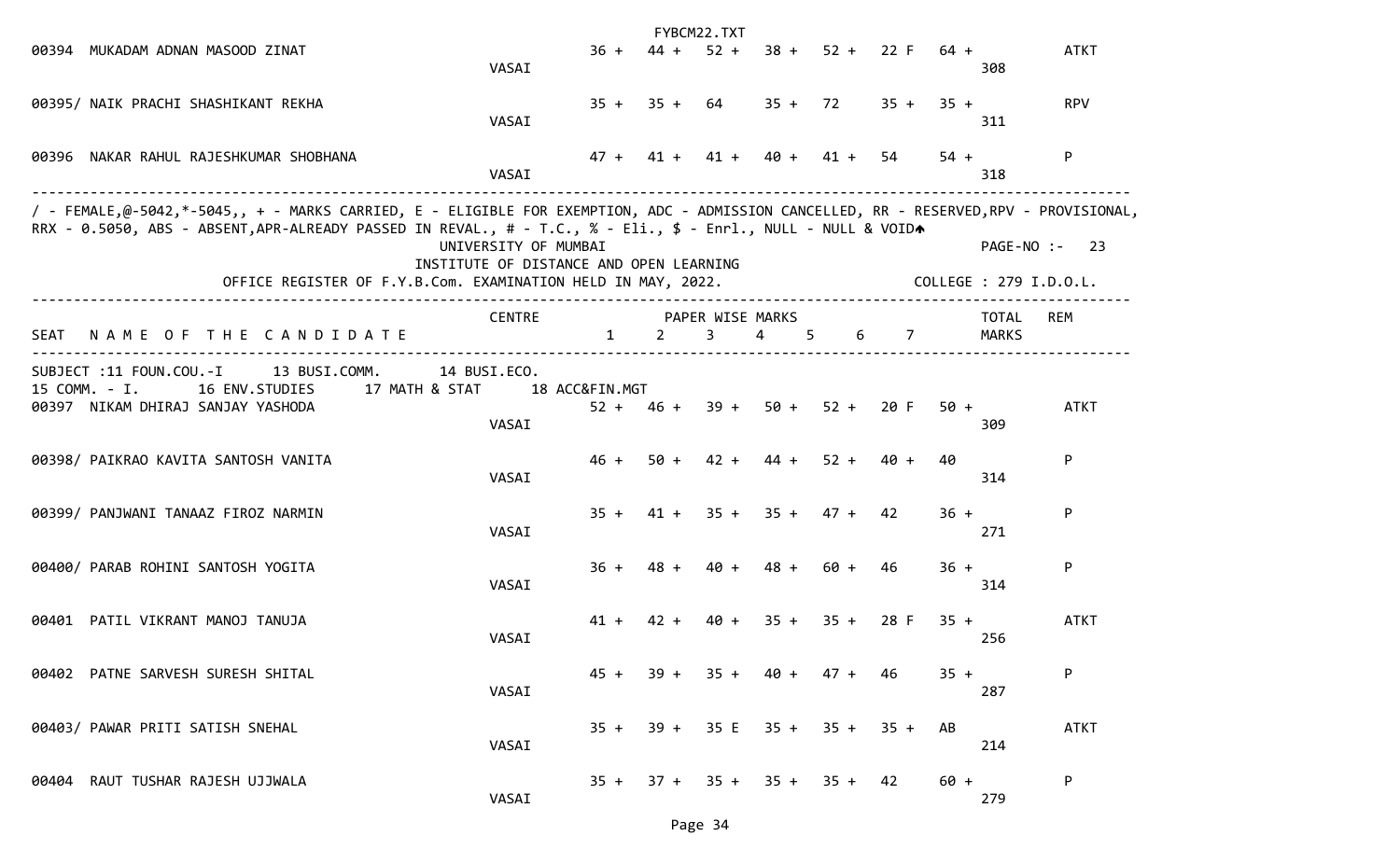|       | 00405 SHETTIGAR AKASH SEKAR PADMAVATI                                                                                                                                                                                                                                                                                  | VASAI                                                           | $57 +$ | $35 +$ | $35 +$ | $37 +$ | $40 +$                        | 70     | $42 +$ | 316                                  | P          |
|-------|------------------------------------------------------------------------------------------------------------------------------------------------------------------------------------------------------------------------------------------------------------------------------------------------------------------------|-----------------------------------------------------------------|--------|--------|--------|--------|-------------------------------|--------|--------|--------------------------------------|------------|
|       | 00406 SHETTY ABHISHEK RAGHUNATH YASHODA                                                                                                                                                                                                                                                                                | VASAI                                                           | $35 +$ | $40 +$ | $43 +$ | $35 +$ | $53 +$                        | 36     | $51 +$ | 293                                  | P          |
|       | 00407/ SINGH PRIYA LALPRATAP SAROJ                                                                                                                                                                                                                                                                                     | VASAI                                                           | $35 +$ | $35 +$ | $40 +$ | $35 +$ | 64                            | 50     | $35 +$ | 294                                  | P          |
|       | 00408/ SINGH SHRADDHA MANOHAR VANITA                                                                                                                                                                                                                                                                                   | VASAI                                                           | $35 +$ | $43 +$ | $35 +$ | $35 +$ | $38 +$                        | 42     | $48 +$ | 276                                  | P          |
| 00409 | SINGH SHUBHAM KAMLESH GEETA                                                                                                                                                                                                                                                                                            | VASAI                                                           | $42 +$ | $35 +$ | $35 +$ | 35     | $46 +$                        | 40     | $41 +$ | 274                                  | P          |
|       | 00410/ SOLANKI UNNATI JAYESH POONAM                                                                                                                                                                                                                                                                                    | VASAI                                                           | 66     | 40     | $64 +$ | $35 +$ | $44 +$                        | $36 +$ | $44 +$ | 329                                  | P          |
|       | 00411/ TAMBE DIVYA MANOHAR SUVARNA                                                                                                                                                                                                                                                                                     | VASAI                                                           | $50 +$ | $35 +$ | $36 +$ | $41 +$ | $45 +$                        | 66     | $37 +$ | 310                                  | P          |
|       | 00412/ TARAL PRATIBHA VASANT VAISHALI                                                                                                                                                                                                                                                                                  | VASAI                                                           | 62     | $35 +$ | $35 +$ | $35 +$ | $35 +$                        | 42     | $37 +$ | 281                                  | P          |
| 00413 | TIWARI HEMANT RAJESH JAYA                                                                                                                                                                                                                                                                                              | VASAI                                                           | $46 +$ | $36 +$ | 44 +   | $39 +$ | $52 +$                        | 56     | $39 +$ | 312                                  | P          |
|       | 00414 TRIVEDI RAJ CHHAGANLAL LATA                                                                                                                                                                                                                                                                                      | VASAI                                                           | AB     | $35 +$ | $35 +$ | $35 +$ | $35 +$                        | $41 +$ | $52 +$ | 233                                  | <b>ABS</b> |
|       | / - FEMALE,@-5042,*-5045,, + - MARKS CARRIED, E - ELIGIBLE FOR EXEMPTION, ADC - ADMISSION CANCELLED, RR - RESERVED,RPV - PROVISIONAL,<br>RRX - 0.5050, ABS - ABSENT, APR-ALREADY PASSED IN REVAL., # - T.C., % - Eli., \$ - Enrl., NULL - NULL & VOIDA<br>OFFICE REGISTER OF F.Y.B.Com. EXAMINATION HELD IN MAY, 2022. | UNIVERSITY OF MUMBAI<br>INSTITUTE OF DISTANCE AND OPEN LEARNING |        |        |        |        |                               |        |        | PAGE-NO :-<br>COLLEGE : 279 I.D.O.L. | -24        |
|       | SEAT NAME OF THE CANDIDATE                                                                                                                                                                                                                                                                                             | CENTRE PAPER WISE MARKS<br>$1 \t2 \t3$                          |        |        |        |        | 4 5 6 7                       |        |        | TOTAL REM<br>MARKS                   |            |
|       | SUBJECT :11 FOUN.COU.-I 13 BUSI.COMM. 14 BUSI.ECO.<br>15 COMM. - I. 16 ENV. STUDIES 17 MATH & STAT 18 ACC&FIN. MGT<br>00415/ VAIDYA ZEAL JAGDEEP ASHA                                                                                                                                                                  |                                                                 |        |        |        |        | $35 + 46 + 35 + 35 + 48 + 38$ |        | 48 +   |                                      | P.         |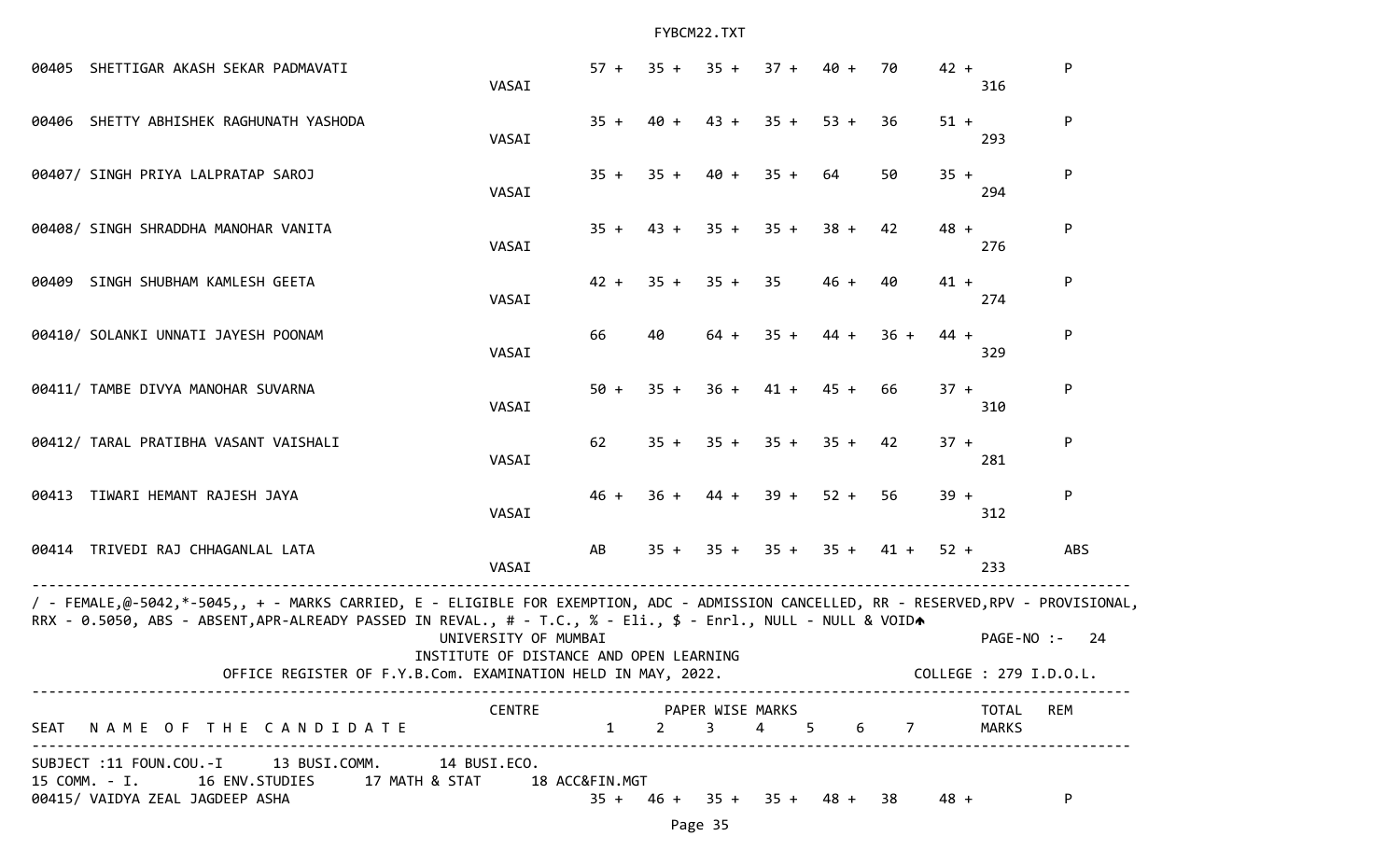|                                          |                                   | VASAI     |        |        | FYBCM22.TXT      |        |        |        |        | 285 |            |
|------------------------------------------|-----------------------------------|-----------|--------|--------|------------------|--------|--------|--------|--------|-----|------------|
| 00416/ YADAV SONALI MUKHRAM SHYAM DULARI |                                   | VASAI     | $48 +$ | 54     | 44 +             | 44     | 40 +   | $52 +$ | $84 +$ | 366 | P          |
| 00417 YADRE AKSHAY ASHOK ASHWINI         |                                   | VASAI     | $35 +$ | $38 +$ | $35 +$           | 44     | $35 +$ | $36 +$ | $41 +$ | 264 | ${\sf P}$  |
| BANE AJIT VILAS VISHAKHA<br>00418        |                                   | NAVI MUM. | $36 +$ | $35 +$ | $42 +$           | $48 +$ | $35 +$ | 48     | 62     | 306 | ${\sf P}$  |
| 00419                                    | DHANAWADE SUNIT RAGHUNATH MANJULA | NAVI MUM. | $35 +$ | $35 +$ | 60               | $35 +$ | $45 +$ | $35 +$ | $35 +$ | 280 | ${\sf P}$  |
| 00420/ GULASKAR GAURI SHARAD SMITA       |                                   | NAVI MUM. | $40 +$ | $48 +$ | $35 +$           | $37 +$ | $50 +$ | 56     | $36 +$ | 302 | P          |
| 00421/ KAMBLE SONAL SURESH SUNANDA       |                                   | NAVI MUM. | AB     | AB     | AB               | AB     | $35 +$ | AB     | $35 +$ | 70  | <b>ABS</b> |
| 00422/ KSHIRSAGAR POOJA PRAKASH MANGAL   |                                   | NAVI MUM. | $45 +$ | $35 +$ | $38 +$           | $35 +$ | $40 +$ | 54     | $37 +$ | 284 | ${\sf P}$  |
| 00423 MEDAGE SATISH KONDAJI MINA         |                                   | NAVI MUM. | $42 +$ | $47 +$ | $41 +$           | $35 +$ | $39 +$ | 42     | $49 +$ | 295 | ${\sf P}$  |
| 00424/ MONDKAR VRUSHALI PRAKASH PRATIBHA |                                   | NAVI MUM. | $38 +$ | $36 +$ | 66               | $35 +$ | $35 +$ | $37 +$ | $48 +$ | 295 | ${\sf P}$  |
| 00425/ NADANKAR SWAPNALI RAMDAS RAJASHRI |                                   | NAVI MUM. | $35 +$ | $48 +$ | $43 +$           | $35 +$ | $35 +$ | 52     | $36 +$ | 284 | ${\sf P}$  |
| 00426                                    | PATIL SWAPNIL BALASAHEB ALKA      | NAVI MUM. | $43 +$ | $42 +$ | $39 +$           | 48 +   | $35 +$ | AB     | $35 +$ | 242 | ABS        |
| 00427/ PATIL UJWALA DNYANDEV JAYASHREE   |                                   | NAVI MUM. | $36 +$ |        | $35 + 35 + 42 +$ |        | 43 +   | 36     | $35 +$ | 262 | P          |
| 00428/ PAWAR SWATI BHAUSAHEB ALKA        |                                   | NAVI MUM. | $42 +$ | $41 +$ | $42 +$           | $35 +$ | 46 +   | 35     | $35 +$ | 276 | ${\sf P}$  |
| 00429 RAVAL SURAJ DILBAHADUR BISANA      |                                   | NAVI MUM. | 60     |        | $44 + 72 + 44 +$ |        | 40 +   | $52 +$ | $48 +$ | 360 | ${\sf P}$  |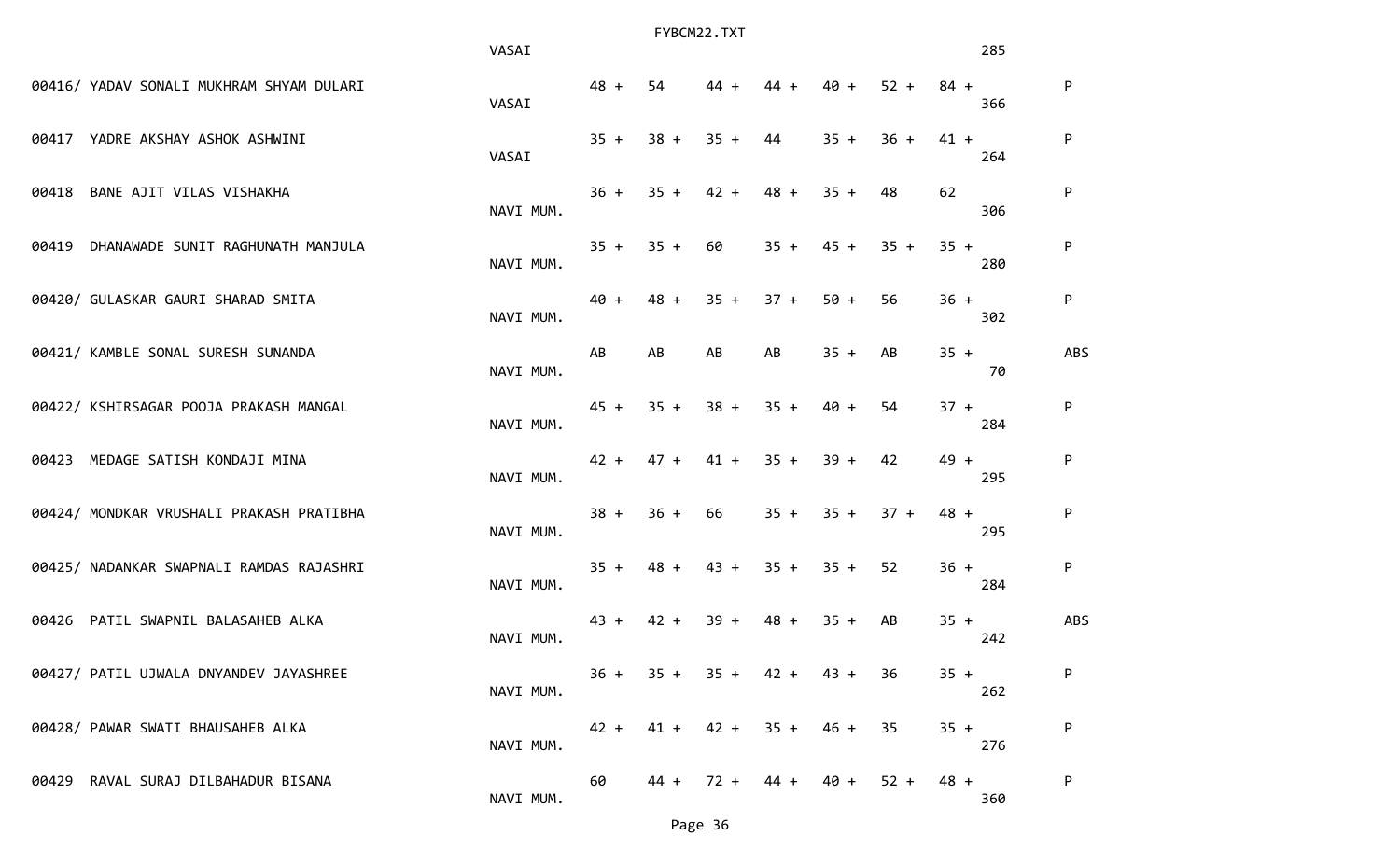|                                                                                                                                                                                                                                                                                                                                                                                                                                          | 00430 SHINDE NILESH GANPAT KUMAR                                                                                           | NAVI MUM.              | $35 +$         | $35 +$     | $36 +$                          | 64                   | $44 +$ | 46     | $35 +$ | 295                   | P          |
|------------------------------------------------------------------------------------------------------------------------------------------------------------------------------------------------------------------------------------------------------------------------------------------------------------------------------------------------------------------------------------------------------------------------------------------|----------------------------------------------------------------------------------------------------------------------------|------------------------|----------------|------------|---------------------------------|----------------------|--------|--------|--------|-----------------------|------------|
|                                                                                                                                                                                                                                                                                                                                                                                                                                          | 00431/ TODANKAR ANKITA SADANAND SWATI                                                                                      | NAVI MUM.              |                |            | $37 + 47 + 35 +$                | $35 +$               | $44 +$ | 64.    | 68     | 330                   | P          |
|                                                                                                                                                                                                                                                                                                                                                                                                                                          | 00432 WAGHMARE MOHAN SHAMRAO MANGAL                                                                                        | NAVI MUM.              |                |            | $45 + 35 + 70$                  | $35 + 66$            |        | 48     | 54     | 353                   | P          |
| / - FEMALE,@-5042,*-5045,, + - MARKS CARRIED, E - ELIGIBLE FOR EXEMPTION, ADC - ADMISSION CANCELLED, RR - RESERVED,RPV - PROVISIONAL,<br>RRX - 0.5050, ABS - ABSENT, APR-ALREADY PASSED IN REVAL., # - T.C., % - Eli., \$ - Enrl., NULL - NULL & VOIDA<br>UNIVERSITY OF MUMBAI<br>PAGE-NO :-<br>-25<br>INSTITUTE OF DISTANCE AND OPEN LEARNING<br>OFFICE REGISTER OF F.Y.B.Com. EXAMINATION HELD IN MAY, 2022.<br>COLLEGE : 279 I.D.O.L. |                                                                                                                            |                        |                |            |                                 |                      |        |        |        |                       |            |
| SEAT                                                                                                                                                                                                                                                                                                                                                                                                                                     | NAME OF THE CANDIDATE                                                                                                      | CENTRE                 | $\mathbf{1}$   | $2^{\sim}$ | PAPER WISE MARKS<br>$3^{\circ}$ | $4\overline{ }$<br>5 |        | 6 7    |        | TOTAL<br><b>MARKS</b> | REM        |
|                                                                                                                                                                                                                                                                                                                                                                                                                                          | SUBJECT :11 FOUN.COU.-I<br>13 BUSI.COMM.<br>15 COMM. - I.<br>16 ENV.STUDIES 17 MATH & STAT<br>00433 ANOK RICKY SIMON LEENA | 14 BUSI.ECO.<br>THANE. | 18 ACC&FIN.MGT |            | $39 + 35 + 46 + 50 + 41 +$      |                      |        | 56     | $40 +$ | 307                   | P          |
|                                                                                                                                                                                                                                                                                                                                                                                                                                          | 00434 GOLE NATASHA SANDEEP SANJOY                                                                                          | ANDHERI.               | 78             |            | $60 + 72 + 72 + 76 +$           |                      |        | $56 +$ | $68 +$ | 482                   | P          |
|                                                                                                                                                                                                                                                                                                                                                                                                                                          | 00435 MADHYANI DEEPA SHIVKUMAR LATA                                                                                        | THANE.                 | $47 +$         | $38 +$     | $36 +$                          | $43 + 49 +$          |        | 56     | 54     | 323                   | <b>RPV</b> |
|                                                                                                                                                                                                                                                                                                                                                                                                                                          | 00436 OZA VISHWA KAMLESH NISHI                                                                                             | VASAI.                 | $35 +$         | $35 +$     | 35                              | $35 +$               | $36 +$ | $36 +$ | $35 +$ | 247                   | P          |
|                                                                                                                                                                                                                                                                                                                                                                                                                                          | 00437 PRAJAPATI YAMENDRA SUDARSHAN NAIRMALA                                                                                | VASAI                  | 64             | $60 +$     | $60 +$                          | 48 +                 | $68 +$ | $64 +$ | $56 +$ | 420                   | P          |
|                                                                                                                                                                                                                                                                                                                                                                                                                                          | 00438 SANKPAL SHUBHAM VISHWANATH SAPANA                                                                                    | THANE.                 | 41 +           | $35 +$     | $36 +$                          | $37 +$               | $38 +$ | 66     | $40 +$ | 293                   | P          |
|                                                                                                                                                                                                                                                                                                                                                                                                                                          | 00439 YADAV PRANAY RAJENDRA CHANCHAL                                                                                       | VASAI.                 | 64 +           | $76 +$     | 60 +                            | $56 +$               | 68     | $52 +$ | 44 +   | 420                   | P          |
| 00440                                                                                                                                                                                                                                                                                                                                                                                                                                    | BHATKAR RUPALI SUBHASH SHALU                                                                                               |                        | $39 +$         | $35 +$     | $35 +$                          | $39 +$               | $35 +$ | 40     | $35 +$ |                       | P          |